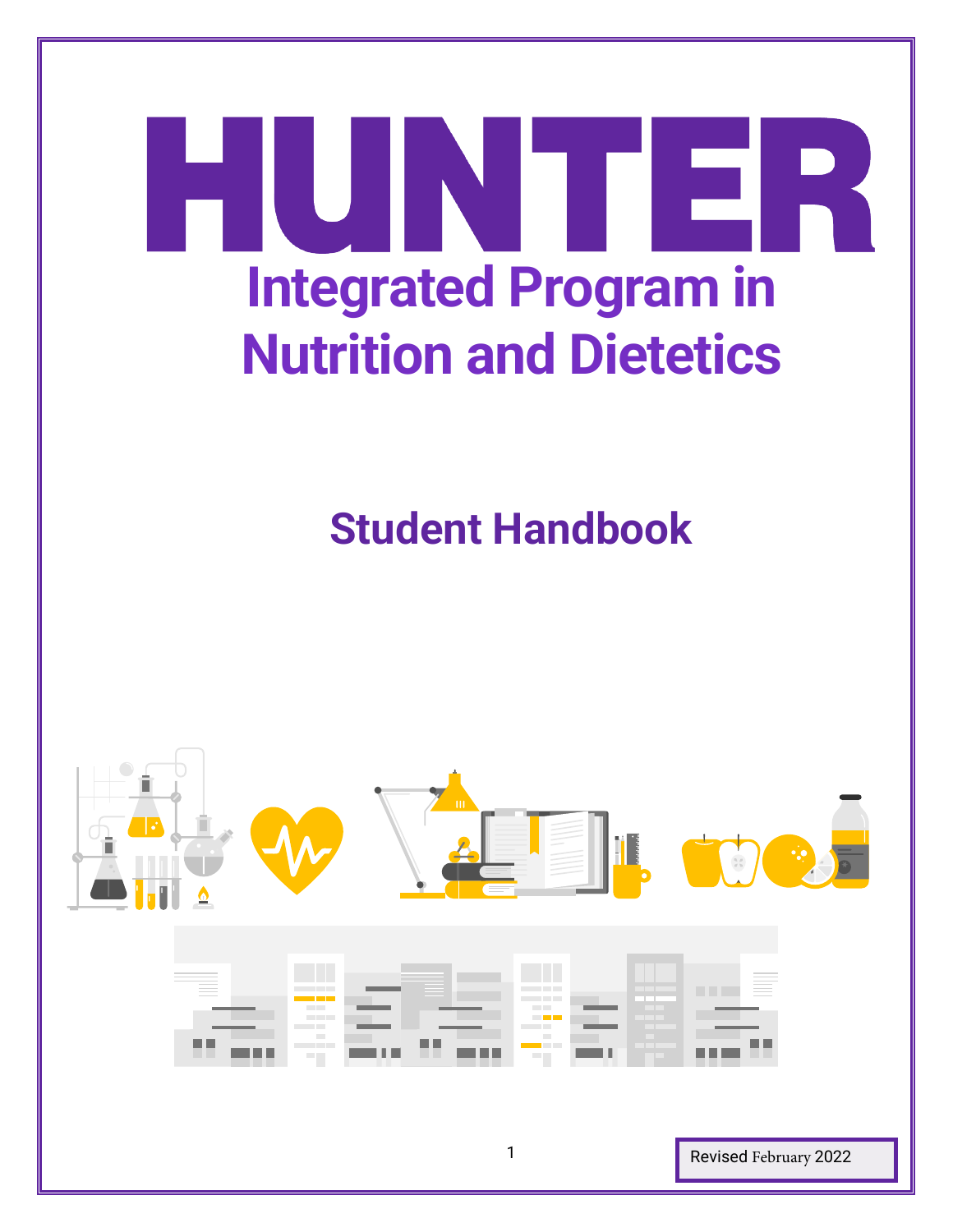# <span id="page-1-0"></span>**PREFACE**

The policies and procedures detailed on the following pages are meant to *supplement*, and not replace, those outlined in the Graduate College Catalog.

The Integrated Program in Nutrition and Dietetics (IPND) supports the policy of *Non-Discrimination, Equal Opportunity and Affirmative Action* as set forth by Hunter College and the Board of Trustees of the City University of New York (CUNY). The Nutrition Program in the Hunter College School of Urban Public Health (UPH) accepts applicants who are qualified individuals, without regard to age, gender, sexual orientation, alienage or citizenship, religion, race, color, national or ethnic origin, disability, veteran or marital status. The Office of Diversity and Compliance monitors policies, procedures, and programs to ensure they are developed and carried out in a manner which does not unlawfully discriminate on the basis of race, color, religion, sex, national origin, age or disability.

### <span id="page-1-1"></span>**MISSION OF THE CITY UNIVERSITY OF NEW YORK AND HUNTER COLLEGE**

CUNY's historic mission is to provide broad access to a range of higher education opportunities of quality suited to NYC's diverse population and to NYC's needs. CUNY has a commitment to providing first-rate academic opportunities for students of all backgrounds.

The goal of a Hunter College education is to encourage the fullest possible intellectual and personal growth in each student. While teaching and research are its primary missions, community service is also an essential goal of the College.

### <span id="page-1-2"></span>**MISSION OF THE HUNTER COLLEGE SCHOOL OF URBAN PUBLIC HEALTH**

The Hunter College School of Urban Public Health mission is to carry out teaching, research and service to create and sustain a healthier New York City and to promote equitable, efficient, evidence-based solutions to pressing health problems facing urban populations around the world.

### <span id="page-1-3"></span>**MISSION OF THE NUTRITION PROGRAM**

The mission of the Nutrition Program is to promote the nutritional well-being of individuals and populationsthrough teaching, research and service. It is dedicated to providing the highest quality education in nutrition and food science and contributing to the profession through faculty research and scholarly activity.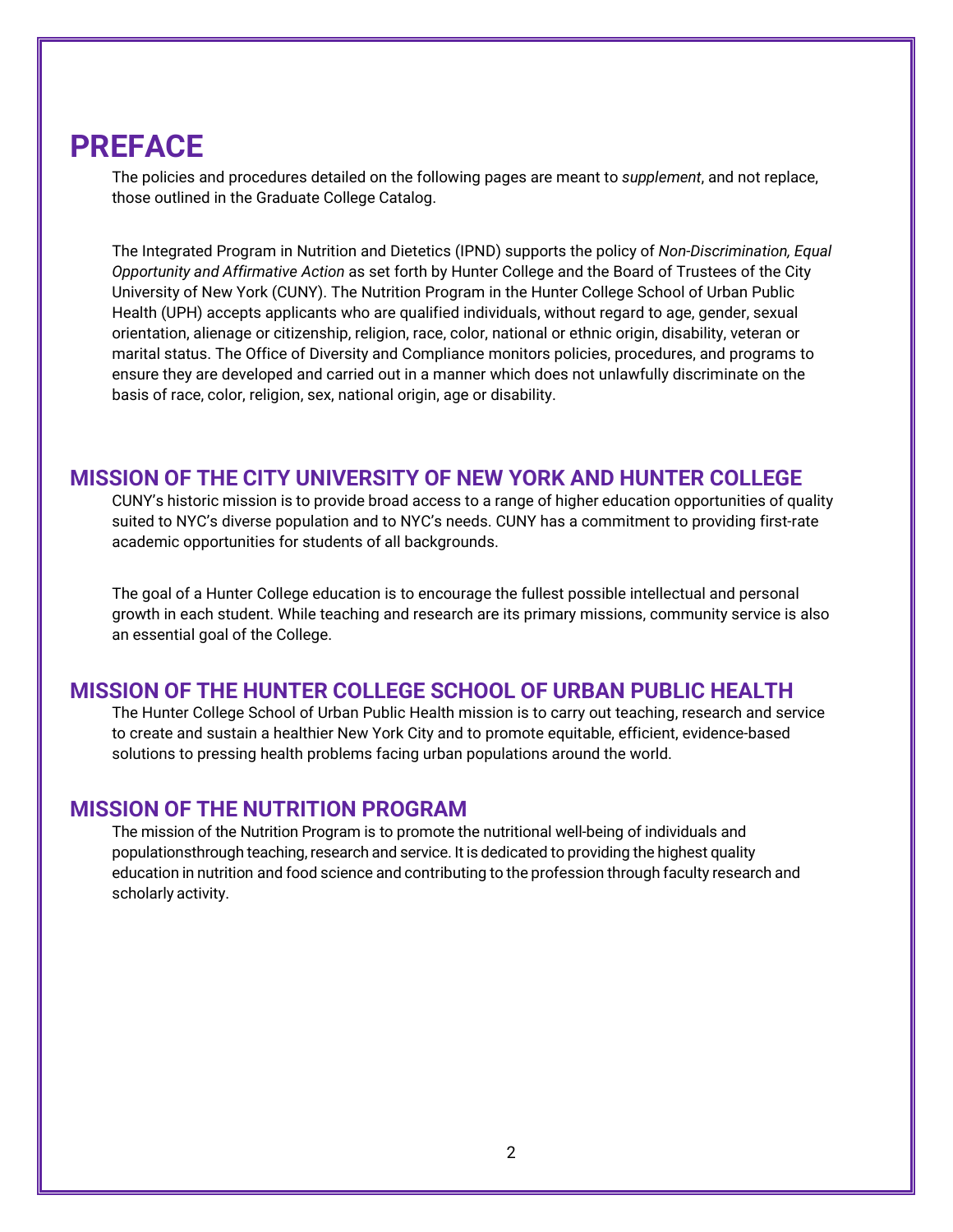# <span id="page-2-0"></span>**Contact Information for Nutrition Faculty and Staff**

| <b>Faculty</b>                                                 | <b>Title</b>                                              | <b>OfficeNo</b> | <b>Phone</b>        | <b>Email</b>                    |
|----------------------------------------------------------------|-----------------------------------------------------------|-----------------|---------------------|---------------------------------|
| <b>Khursheed Navder</b>                                        | Professor                                                 | 502             | 212-396-7775        | knavder@hunter.cuny.edu         |
| <b>Nutrition Program and</b><br><b>IPND Director</b>           |                                                           |                 |                     |                                 |
| Ming-Chin Yeh                                                  | Professor                                                 | 507             | 212-396-7776        | myeh@hunter.cuny.edu            |
| May May Leung                                                  | Associate Prof                                            | 509             | 212-396-7774        | mm.leung@hunter.cuny.edu        |
| <b>Charles Platkin</b>                                         | Distinguished<br>Lecturer                                 | 528             | 212-367-7575<br>X17 | charles.platkin@hunter.cuny.edu |
| <b>Steven Trasino</b>                                          | <b>Assistant Prof</b>                                     | 505             | 212-396-7772        | st1647@hunter.cuny.edu          |
| <b>Allison Marshall</b><br><b>Dietetic Internship Director</b> | <b>Dietetic</b><br>Internship<br>Director and<br>lecturer | 503             | 212-396-7789        | ama0026@hunter.cuny.edu         |
| <b>Adjuncts</b>                                                |                                                           |                 |                     |                                 |
| Andria Coleman                                                 |                                                           | $\star$         |                     | andriacoleman@hotmail.com       |
| Tony DeVito                                                    |                                                           | $\star$         |                     | tonydevito@gmail.com            |
| Ronita Ghatak                                                  |                                                           |                 |                     | rghatak@hunter.cuny.edu         |
| Janet Grommet                                                  |                                                           |                 |                     | jg5050@hunter.cuny.edu          |
| Janet Lupoli                                                   |                                                           | $\star$         |                     | jlupoli@hunter.cuny.edu         |
| <b>Staff</b>                                                   |                                                           |                 |                     |                                 |
| <b>Diane Brows</b>                                             |                                                           | 520             | 212-396-7721        | drows@hunter.cuny.edu           |
| <b>Student &amp; Academic</b><br><b>Affairs Administrator</b>  |                                                           |                 |                     |                                 |
| Corey Calinoff                                                 |                                                           | 504             |                     | ccking@hunter.cuny.edu          |
| <b>Academic Assessment and</b><br><b>Accreditation Manager</b> |                                                           |                 |                     |                                 |
| Paulina Vizgan                                                 |                                                           |                 |                     | Paulina. Vizgan@hunter.cuny.edu |
| <b>Nutrition Database</b><br><b>Manager</b>                    |                                                           |                 |                     |                                 |

\* Adjunct faculty will provide their office hour locations for location and contact information for all UPH Faculty and Staff, see: **Hunter homepage directory**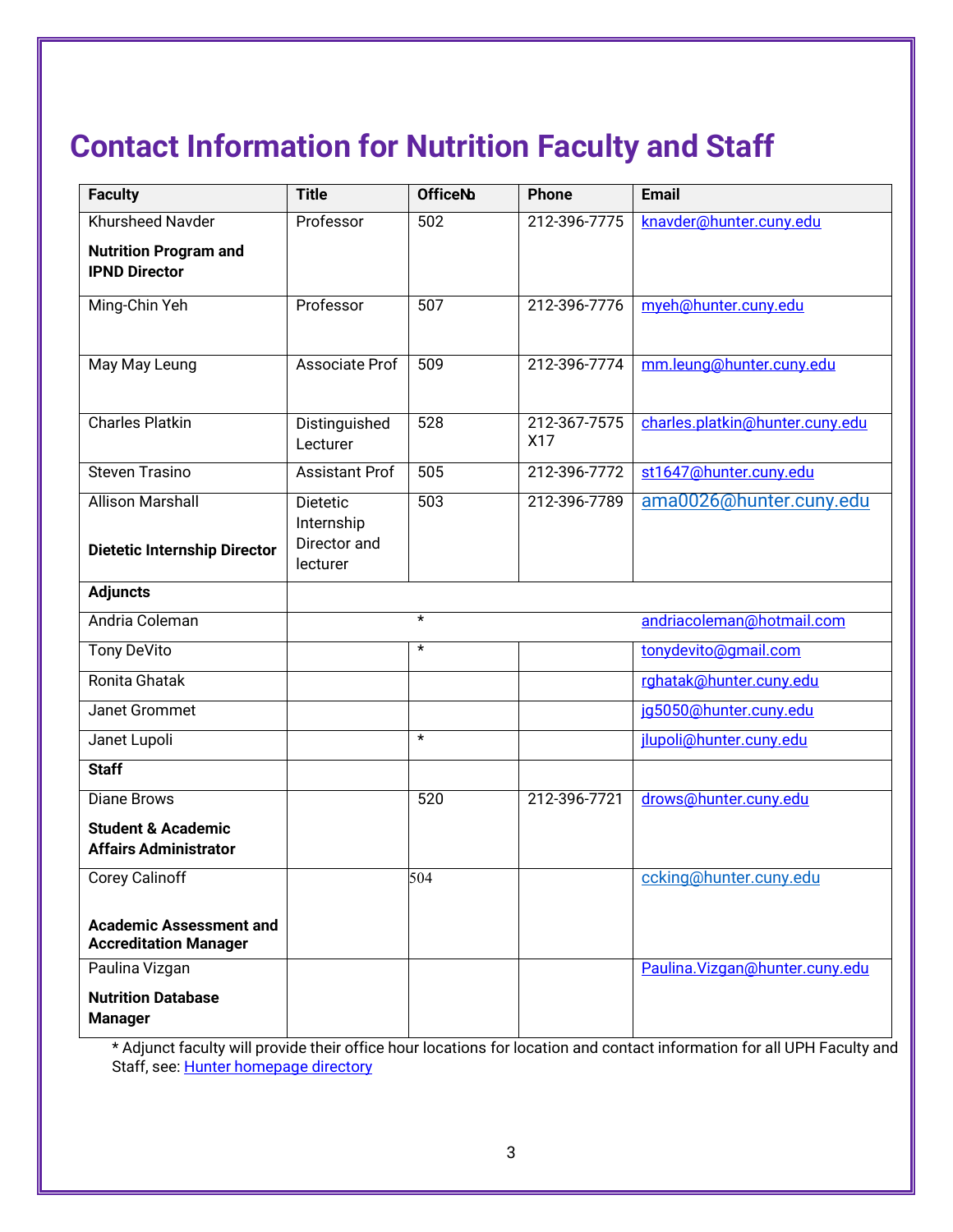### **Table of Contents** \_\_\_\_\_\_\_\_\_\_\_\_\_\_\_\_\_\_\_\_\_\_\_\_\_\_\_\_\_\_\_\_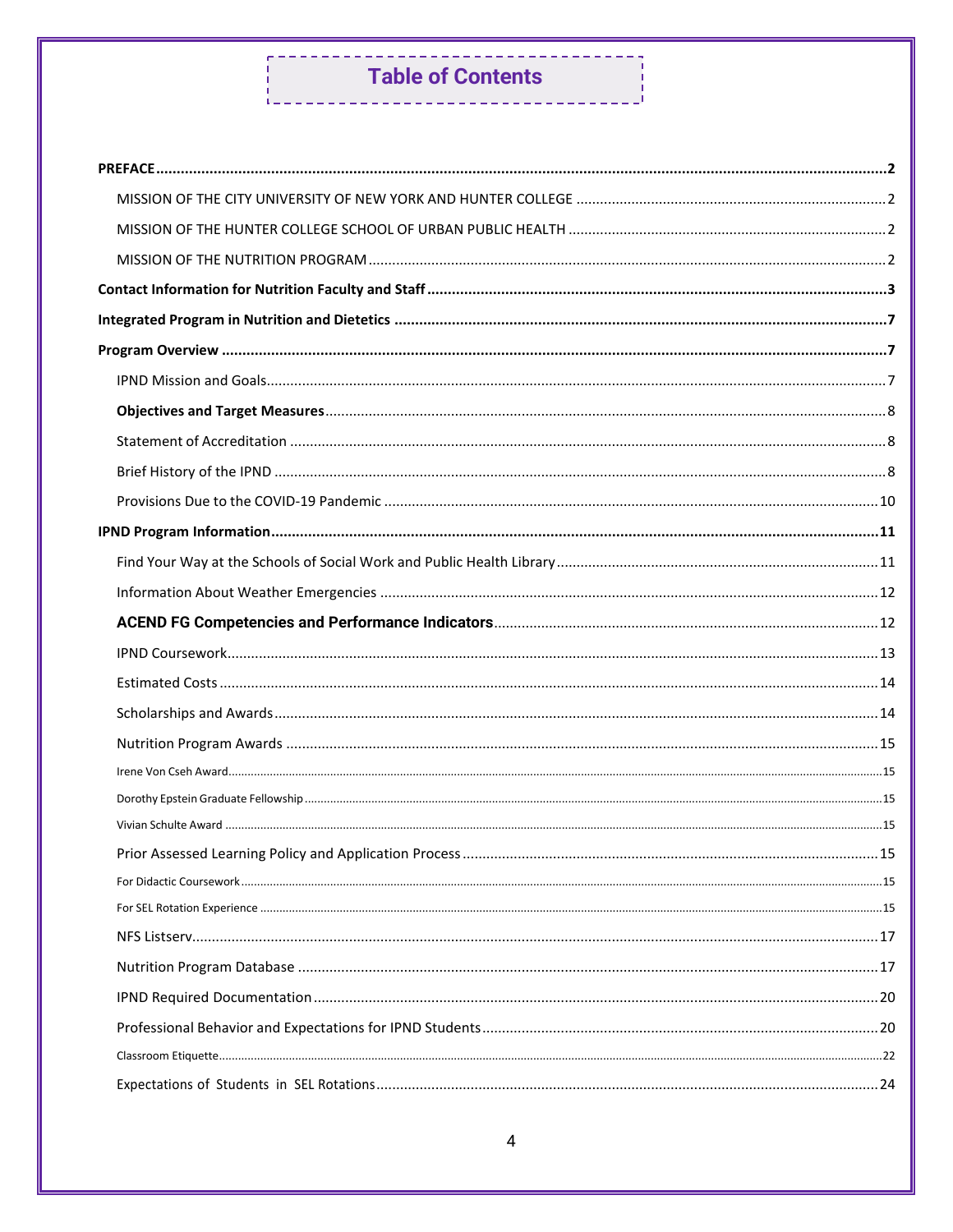| 5 |  |
|---|--|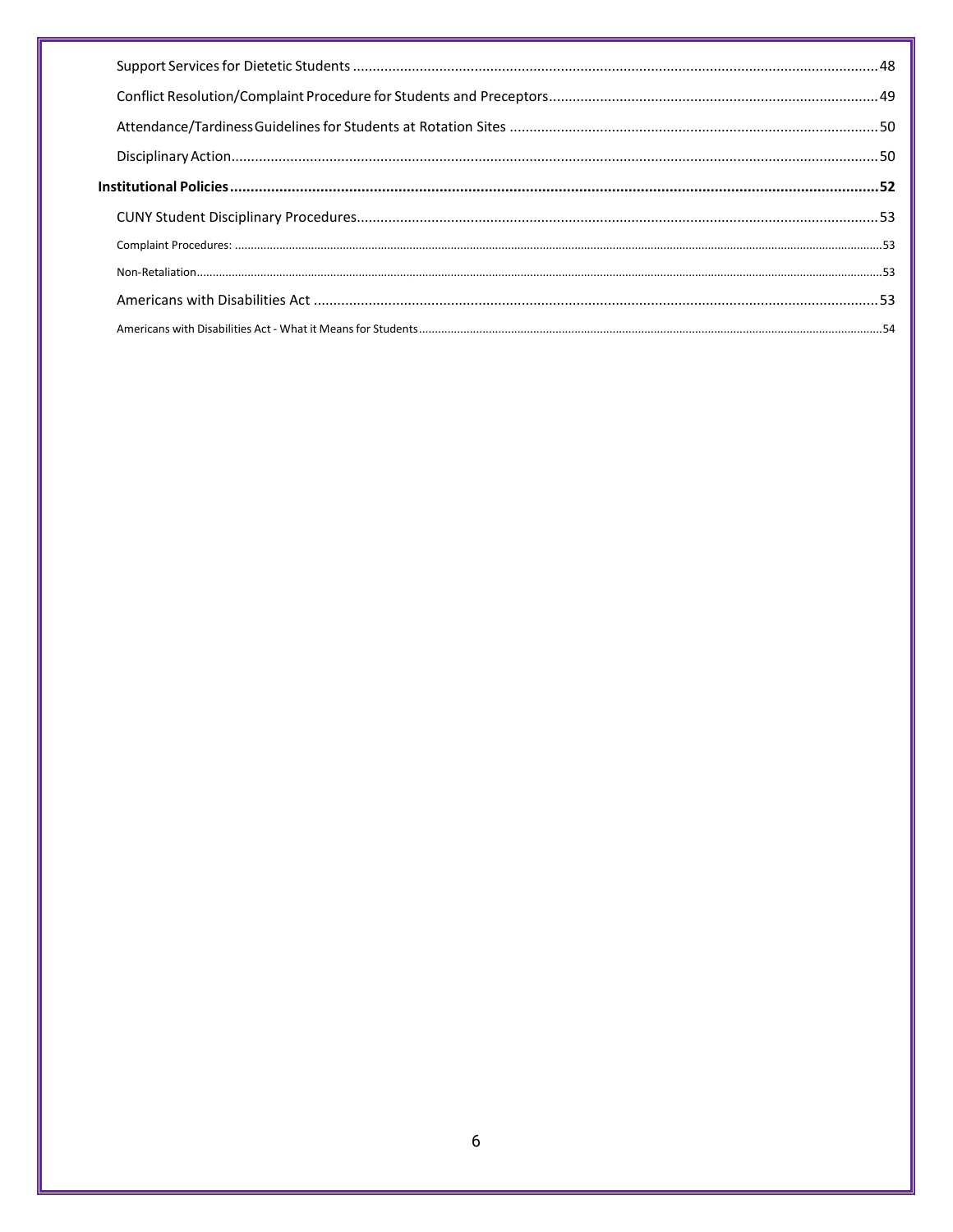# <span id="page-6-1"></span><span id="page-6-0"></span>**Integrated Program in Nutrition and Dietetics Program Overview**

The Hunter Integrated Program in Nutrition and Dietetic (IPND) combines the graduate level didactic and supervised practice programs that afford graduates the eligibility to take the registration examination for dietitians, and to apply for active membership in the Academy of Nutrition and Dietetics. The Integrated Program in Nutrition and Dietetics, a registered program of the New York State Education Department, provides a minimum of 1050 hours of Supervised Experiential Learning (SEL) to meet the competencies for entry-level dietitians and the standards of education set forth by the Accreditation Council for Education in Nutrition and Dietetics (ACEND).

Completing both a Didactic Program in Dietetics (DP) and Dietetic Internship Program (IP), in addition to passing the registration examination for Registered Dietitian Nutritionists (RD exam), are key requirements to become a Registered Dietitian Nutritionist. The registration is governed by the Commission on Dietetic Registration (CDR). Both components are combined in the Integrated Program in Nutrition and Dietetics, as a Graduate Degree Program in Nutrition and Dietetics, Future Education Model (FG).

The IPND is a full-time program with most classes and SEL conducted during the day. The program length is 2 years or 3 years, including summer sessions and winter breaks.

# <span id="page-6-2"></span>**IPND Mission and Goals**

Consistent with the missions of CUNY, Hunter, the School of Urban Public Health, and the Nutrition Program in which it will reside, the mission of the Integrated Program in Nutrition and Dietetics (IPND) isto prepare graduates with a rigorous, high-quality graduate education and experiential learning that is based on the scientific principles essential to the practice of nutrition and dietetics, while fostering problem solving, communication, and professional skills that will ensure future success in their chosen endeavors, and enable them to support health promotion and disease prevention of individuals, groups and communities. Graduates will be prepared for practice as Registered Dietitian Nutritionists who are experts in advancing the science and practice, to actively address the changing health needs of society and of urban metropolitan areas such as New York City.

A unique and dynamic program, the Integrated Program (like the graduate Didactic Program) is the only public center for graduate level dietetics education in New York City. Its faculty members are committed to disseminating evidence-based information to students and preparing graduates with advanced nutrition knowledge who will become adept registered dietitian nutritionists. Our ethnically diverse graduates will make significant and meaningful contributions to further the science and practice ofthe profession. They will be prepared to actively address the health needs of society and the unique needs of urban areas.

The themes embodied in the mission statements of Hunter College and the School of Urban Public Health are reflected in the goals.

The IPND has two broad goals to accomplish this mission:

**Goal 1**: The Program will provide graduates with a high quality integrated advanced didactic education and experiential training in the field of nutrition and dietetics.

**Goal 2:** The Program will prepare graduates for careers in nutrition and dietetics as skilled practitionerswith an advanced degree who are equipped to actively address the changing health needs of urban metropolitan areas such as NYC.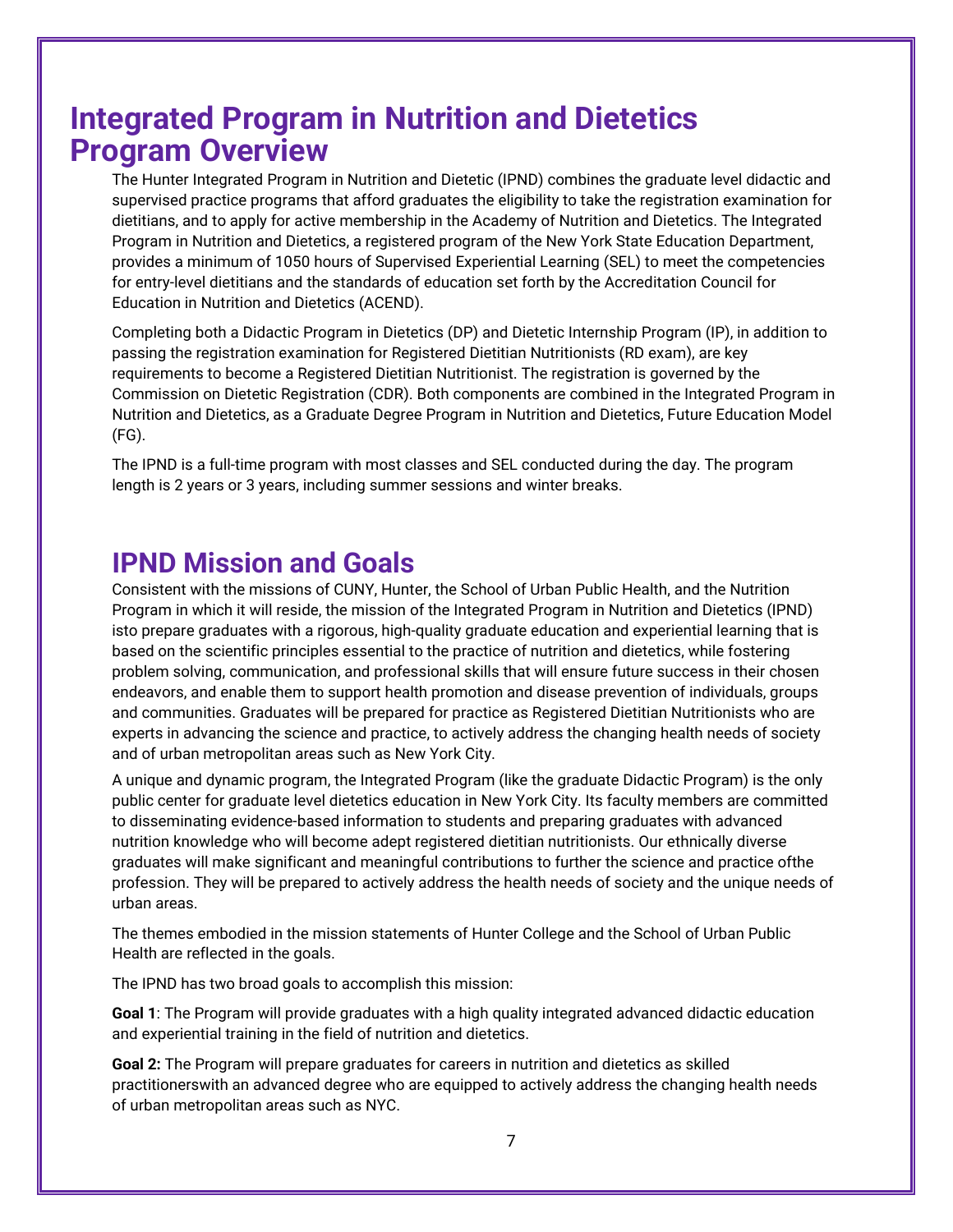# <span id="page-7-0"></span>**Objectives and Target Measures**

The faculty has established expected program objectives with target measures to assess achievement of each of the two program goals for the IPND.

**Goal 1:** The Program will provide graduates with a high quality integrated advanced didactic education and experiential training in the field of nutrition and dietetics. *Objectives:*

1) At least 80% of students complete the program within 3 years (150% of program length)

2) At least 80% of program graduates take the CDR credentialing exam for dietitian nutritionists within 12 months of program completion

3) The program's one-year pass rate (graduates who pass the registration exam within one year of first attempt) on the CDR credentialing exam for dietitian nutritionists is at least 80%

4) At least 80% of the graduates who respond to exit surveys will rate the quality of their preparation in the Integrated Program to be satisfactory or better

5) At least 80% of the graduates who respond to alumni surveys will rate the quality of the Integrated Program in preparing them for their first job in nutrition and dietetics as fairly well or better

**Goal 2:** The Program will prepare graduates for careers in nutrition and dietetics as skilled practitioners with an advanced degree who are equipped to actively address the changing health needs of urban metropolitan areas such as NYC.

*Objectives:* 

1) Of graduates who seek employment, at least 80% are employed in nutrition and dietetics or related fields within 12 months of graduation

2) At least 80% of employers who respond to the employer survey will rate the preparation of Integrated Program graduates as Good to Excellent

### <span id="page-7-1"></span>**Statement of Accreditation**

The Hunter graduate Nutrition Program curriculum meets the requirements for Graduate Degree Programs in Nutrition and Dietetics (FG) established by ACEND, the credentialing arm of the Academy of Nutrition and Dietetics (hereafter referred to as the Academy) and qualifies students to take the RD exam.

The address and phone number for ACEND are: ACEND, The Academy of Nutrition and Dietetics, 120 S Riverside Plaza #2190, Chicago, IL 60606, (312) 899-0040.

# <span id="page-7-2"></span>**Brief History of the IPND**

The Nutrition discipline has been at Hunter for over 140 years--teaching of "Food Composition and Preparation" began in 1888 and this subject was required as a part of "Physical Science" and was taken by every student. In 1945, the Department of Home Economics was developed with the New York State Education Department which offered a BS. The MS in Home Economics was offered in 1948, and MS in Nutrition was introduced in 1957. Over these past years Hunter has trained literally legions of Nutrition professionals, many of whom have had a profound impact on the quality of life in our NYC communities.

The undergraduate DPD was established at Hunter in 1976. It received approval by the then Commission on Accreditation/Approval for Dietetics Education (CAADE) in 1990, when approval was the only recognition open to DPDs. The Hunter program was granted Developmental Accreditation by the then Commission on Accreditation for Dietetics Education (CADE) in 2000, when CADE started accrediting DPDs. The DPD was accredited for a 10-year period in 2002 (2002-2012) and the five-year Performance Assessment Report (PAR) was accepted in 2007—reaffirming continuation of the accreditation status for the next five years.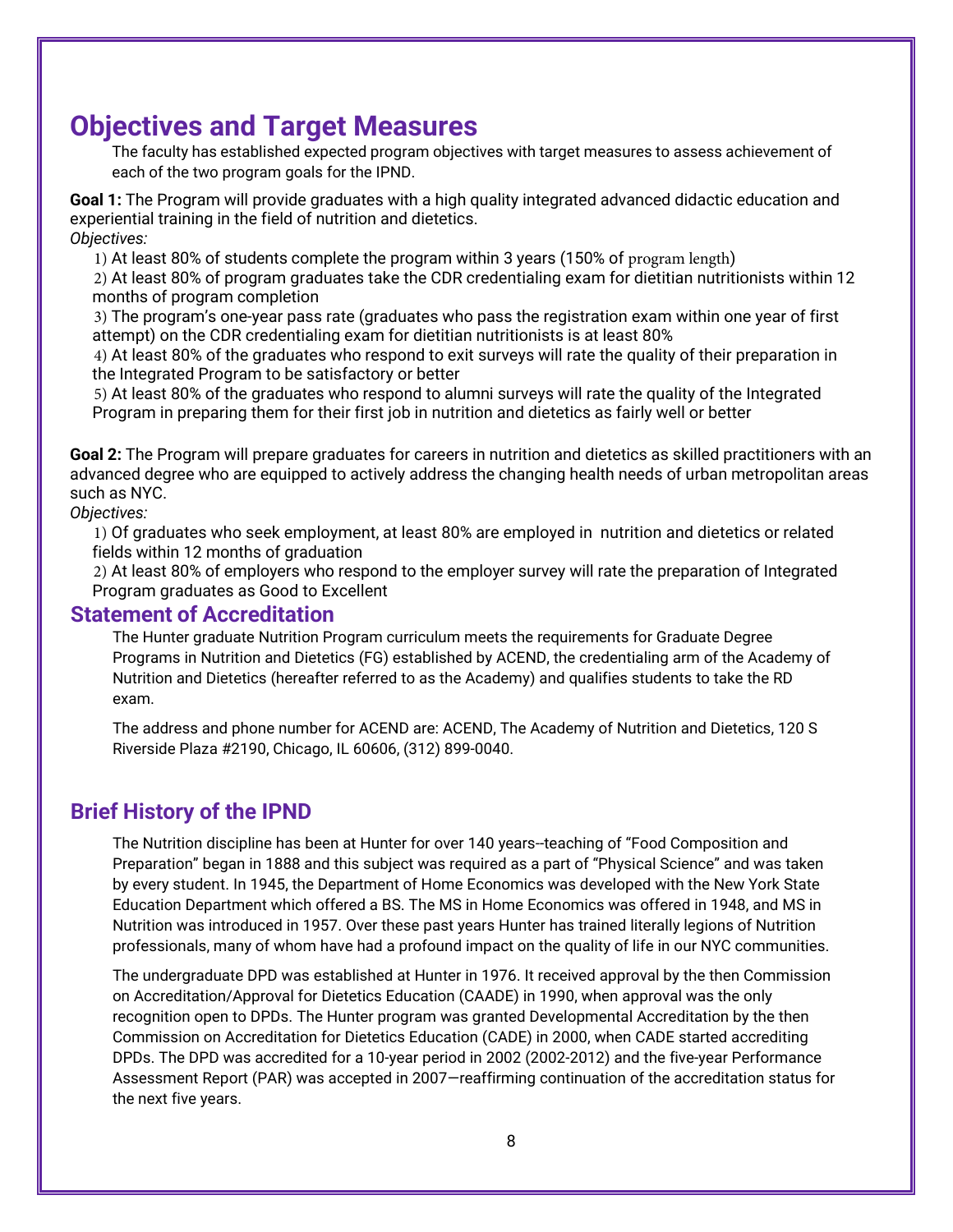In 2003, the undergraduate DPD began receiving applications from an increasing number of '2<sup>nd</sup> degree' students who had already earned baccalaureate degrees. Exit surveys completed by our undergraduates documented frustration on the part of these 2<sup>nd</sup> degree students based on their need to spend three yearsin school (about 3 semesters on the prerequisite courses and 3 semesters in the undergraduate DPD) and not receive a graduate degree upon program completion. To accommodate the influx of highly motivated post-baccalaureate students, we found ourselves teaching our undergraduate DPD courses at almost the graduate level.

Accordingly, the Nutrition Program faculty proposed to elevate the DPD program to the graduate level. Our plan was consistent with concurrent trends in the other allied health sciences that require more thana bachelor's degree for entry into the profession (*cf*., *e.g*., the CUNY programs in physical therapy, audiology and the planned program in pharmacy).

In 2010, the college, university and accrediting body approved the proposal, and our first class of MS-DPD students matriculated in the fall of 2010, now organizationally housed in the new School of PublicHealth.

In parallel with the DPD program, the Dietetic Internship Program obtained developmental accreditation in 1999, and full accreditation in 2002. Review of the program has been successful since, and the program continues to be accredited, currently until 2022.

Just as the DPD at Hunter College attracted students with substantial academic background, the DI program harbored a large number of students with graduate degrees, completing their SEL often with a background of substantial professional experience in a large variety of fields.

In December 2015, the CUNY Board of Trustees created a new Graduate School of Public Health and Health Policy (GSPHHP) replacing the School of Public Health at Hunter College. The science-based Nutrition Program continues to reside at Hunter in the School of Urban Public Health (UPH).

In 2017, ACEND established new Accreditation Standards, for all of its accredited programs, following itsfive-year cycle of review of these standards. Both DPD and DI programs are in compliance with these new standards at this time.

In the same year, ACEND published Accreditation Standards for Graduate Degree Programs in Nutrition and Dietetics, Future Education Model (FG). This type of program allows students to acquire the competencies of an entry-level dietitian in a one-step approach, as opposed to the more traditional model of a two-step process requiring students to first complete a DPD program and then apply to DI programs. Didactic learning and SEL are integrated in this program type. At the same time, the education is elevated to the graduate level, and new standards were developed to reflect the vision of the Academy for the Future Education Model. Applications for demonstration were invited in 2017.

Given the experience of the Hunter College Nutrition Program with a graduate-level DPD program and a DI program that attracted a large number of students with graduate degrees, the faculty decided to applyto become an early adopter of the Future Education Model. The application was approved with a start date of Fall 2018.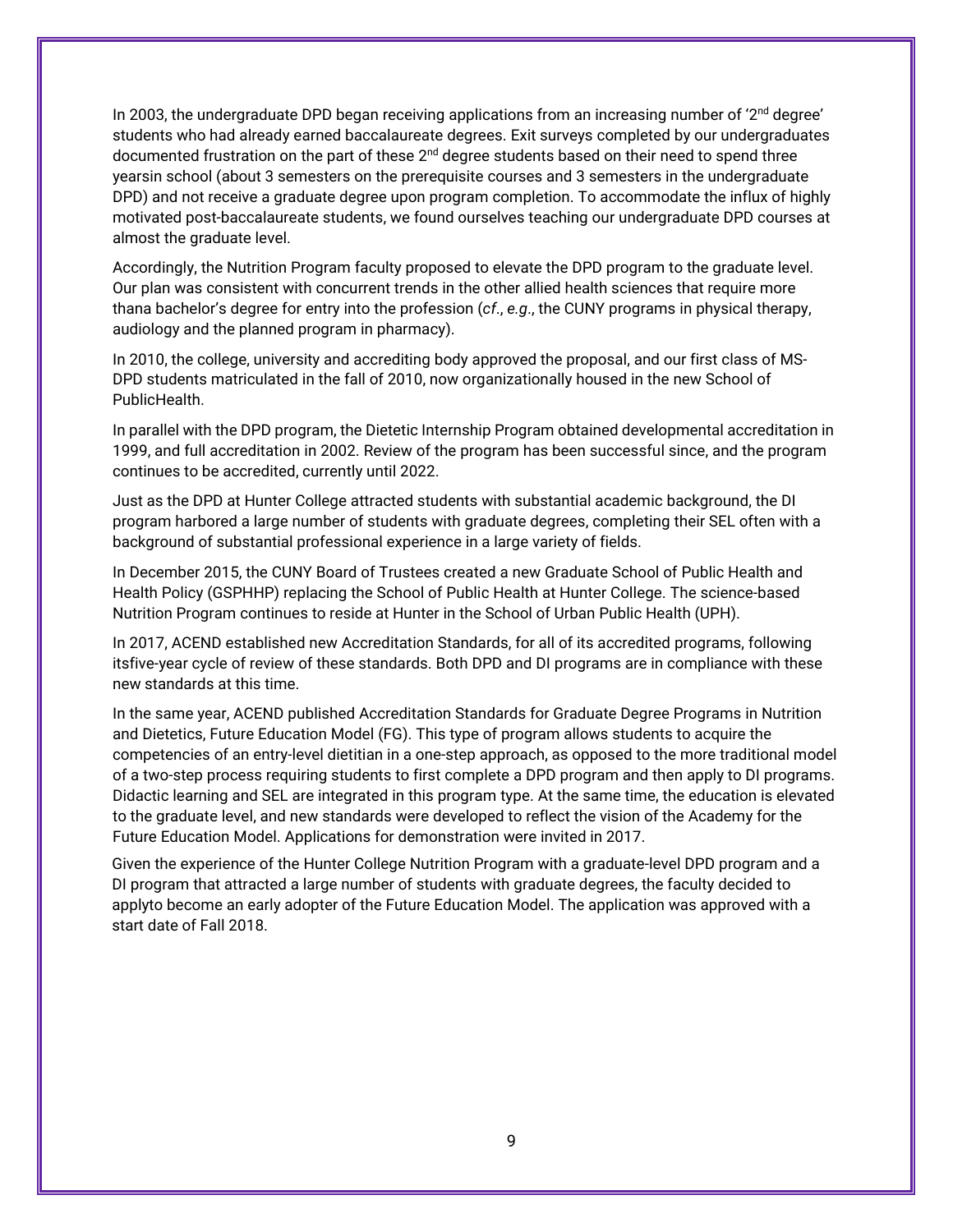# <span id="page-9-0"></span>**Provisions Due to the COVID-19 Pandemic**

The safety of our students is our number one priority.

The City University of New York and Hunter College are addressing the current pandemic with policies and procedures as it evolves. These policies and procedures may affect placement of students into rotations and may cause a delay in completion of the program.

The Accreditation Council for Education in Nutrition and Dietetics, ACEND, as accrediting agency for the Dietetic Internship Program, is also addressing the current pandemic, for example with changes to requirements for supervised practice experience.

Each rotation site establishes policies and procedures to keep their staff and their patients/residents/clients safe. This includes policies and procedures regarding students or interns at their facility. Interns are required to follow these policies and procedures, and failure to do so will result in disciplinary action.

The IPND Program will implement the policies and procedures, and completion of the IPND Program will require that ACEND requirements are met, even if that necessitates a delay in program completion.

It is particularly important to report any ill health, and to not expose others if you feel ill. In the event that you do feel ill, please follow the procedures in place at that time, both at your current rotation site and at Hunter College.

Call your healthcare provider or call 911 if needed.

Contact your preceptor and the IPND Director and the Academic Assessment and Accreditation Manager by phone or email to report your illness.You may need to obtain a COVID-19 test and may not be able to return to rotation or any in-person activity until you have received the results of the test. A decision regarding rotation and return to in-person classes would depend on the results of the test.

As with any other acute health issue, you may need to take time off for recovery, which may delay completion of the program. Any rotation time missed will have to be made up for, until ACEND requirements and course requirements are met, regardless of the anticipated program completion date.

Current policies for Hunter College can be found here:

[Student Vaccination Policy Frequently Asked Questions –](https://www.cuny.edu/coronavirus/faqs/) The City University of New York (cuny.edu)

[Guidance on Academic Continuity to Campuses –](https://www.cuny.edu/coronavirus/academic-continuity/guidance-on-academic-continuity-to-campuses/#Guidance-Health-Human-Service-Professions) The City University of New York (cuny.edu)

#CantStopCUNY – [The City University of New York](https://www.cuny.edu/coronavirus/)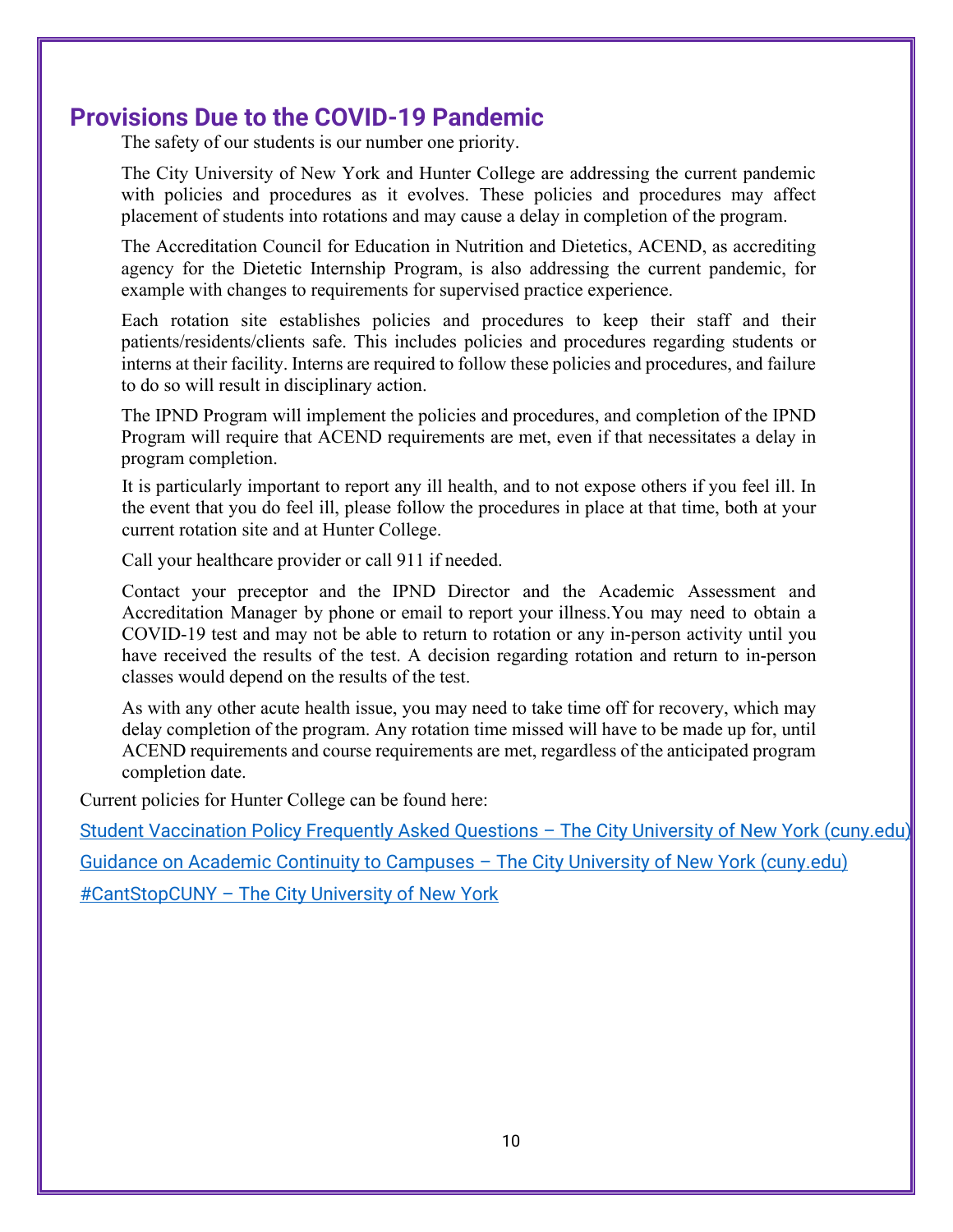# <span id="page-10-0"></span>**IPND Program Information**

The IPND is a 53-credit post-baccalaureate degree curriculum.

The total time limit for completing **all** degree requirements is 3 years. The time is calculated fomyour first semester in a matriculated program to the end of your final semester: Courses exceeding telimit at graduation will not be included in degree credits unless approved by the Graduate Advisor AND Division Dean. Note that the program is designed to include summer and winter sessions.

All graduate (MS) or accelerated undergraduate (BS-MS) students, enter the program after having completed the same prerequisites. Students begin the IPND program in the fall semester and take the IPND coursework and SEL in the prescribed sequence as outlined in Table 2. Most MS Nutrition courses are research and writing intensive. Some courses require collaborative work with fellow students and/or research with the external community. When planning your schedule, allow 6 to 9 hours of additional work per week beyond the class meeting time, in addition to the time required for the SEL.

#### **Pre-Registration**

The progression of learning is carefully monitored and is built into the sequential curriculum. Students enter the program in the Fall and move as a cohort taking the same classes in the required prescribed super Students meet with a faculty advisor before they register for the following semester.

# <span id="page-10-1"></span>**Find Your Way at the Schools of Social Work and Public Health Library**

*Things you need to know…*

- 1. Your Hunter ID is your One Card. Use it to check out library books, make photocopies, print, pay fines,or to access your library account. More info: <http://www.hunter.cuny.edu/icit/services/onecard>
- 2. Looking for books, DVDs and more? Search in the online library catalog, CUNY +. CUNY+ is a listing of all the materials held by the Hunter College Libraries, as well as other CUNY schools. You can find CUNY+ under "Find" on the library website:
- 3. <http://library.hunter.cuny.edu/>
- 4. Need a book that Hunter doesn't own? You can request and borrow books from otherCUNY schools using CLICS: CUNY Libraries Inter-Campus Service. Find out more: <http://library.hunter.cuny.edu/services/CLICS>
- 5. You can check out laptop computers for personal use in all the Hunter Libraries. For further information, forms and policies visit: <http://library.hunter.cuny.edu/help/laptopuse>
- 6. The library has study rooms available. Rooms can be reserved for two hours. Reservations must bemade in person, not over the phone, and can be made one week in advance.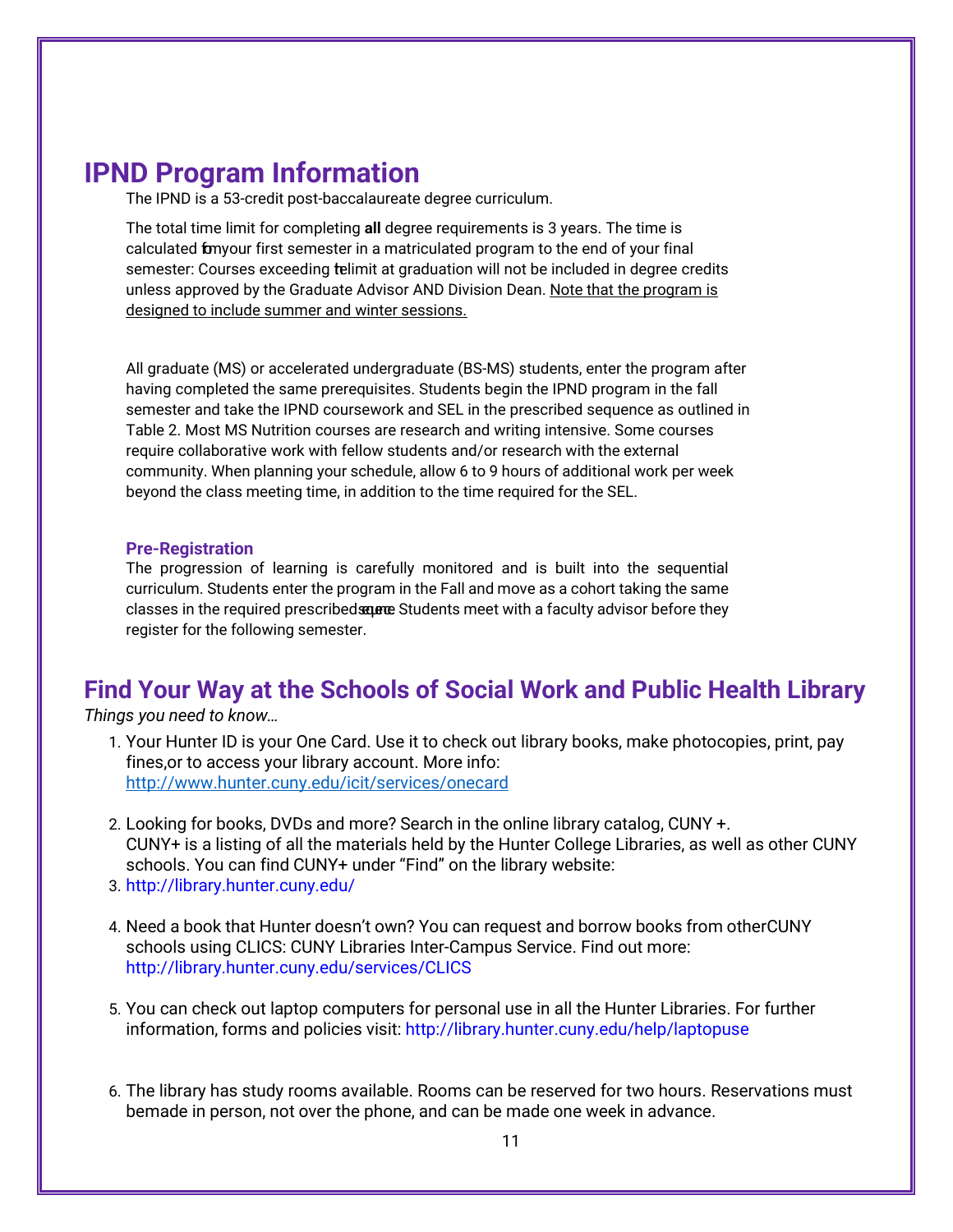- 7. Sometimes instructors will put course materials on reserve in the library. Materials can be on electronicreserve (online) or physically at the library. Learn more about reserves: <http://hunter.docutek.com/eres/>
- 8. The Hunter College Libraries are staffed with friendly, knowledgeable librarians who are happy to help and can save you loads of time. You can contact a librarian in person at the reference desk, on the phone (212) 396-7656, via email, or IM with *Ask A Librarian* which is accessible through the main library page.
- 9. All of the Hunter College Libraries have wireless Internet access. Bring your own laptop or check outone of ours. Learn more here: http://www.hunter.cuny.edu/icit/services/hunters-wireless[network](http://www.hunter.cuny.edu/icit/services/hunters-wireless-network)
- 10. You can access our electronic resources online anytime, anywhere, as long as you have an Internetconnection. Find out how: <http://library.hunter.cuny.edu/find/accessfromhome>
- 11. All the Libraries provide computers with adaptive software, as well as wheelchair accessible workstations. For current Library hours: <http://library.hunter.cuny.edu/about/hours>
- 12. Keep up to date with Library news and events, leave comments, and learn about new library resources by reading our Blog: <http://library.hunter.cuny.edu/blog/>

### <span id="page-11-0"></span>**Information About Weather Emergencies**

**…**and other factors that may impact your attendance at rotation sites or coursework is availablefrom:

In severe weather conditions, you can stay informed about possible school closings andschedule changes by subscribing to **CUNY Alert.**

# <span id="page-11-1"></span>**ACEND FG Competencies and Performance Indicators**

As a Competency Based Education program the IPND teaches and assess the ACEND defined competencies throughout the program. You will see a table of the competencies and where/how they are being assessed at in each of the IPND course's syllabi. You will also find them in the SEL rotation descriptions and will be asked to map them in your logbooks and reflect on your progress towards them in the evaluation and goal setting form throughout the program. The full list of program competencies and performance indicators can be found here: [https://www.eatrightpro.org/FG competencies and PIs](https://www.eatrightpro.org/-/media/eatrightpro-files/acend/futureeducationmodel/competenciesperformanceindicators-graduate-degree.pdf?la=en&hash=38BEFD8BC04E885DF2716AB8EE36DCB296719324)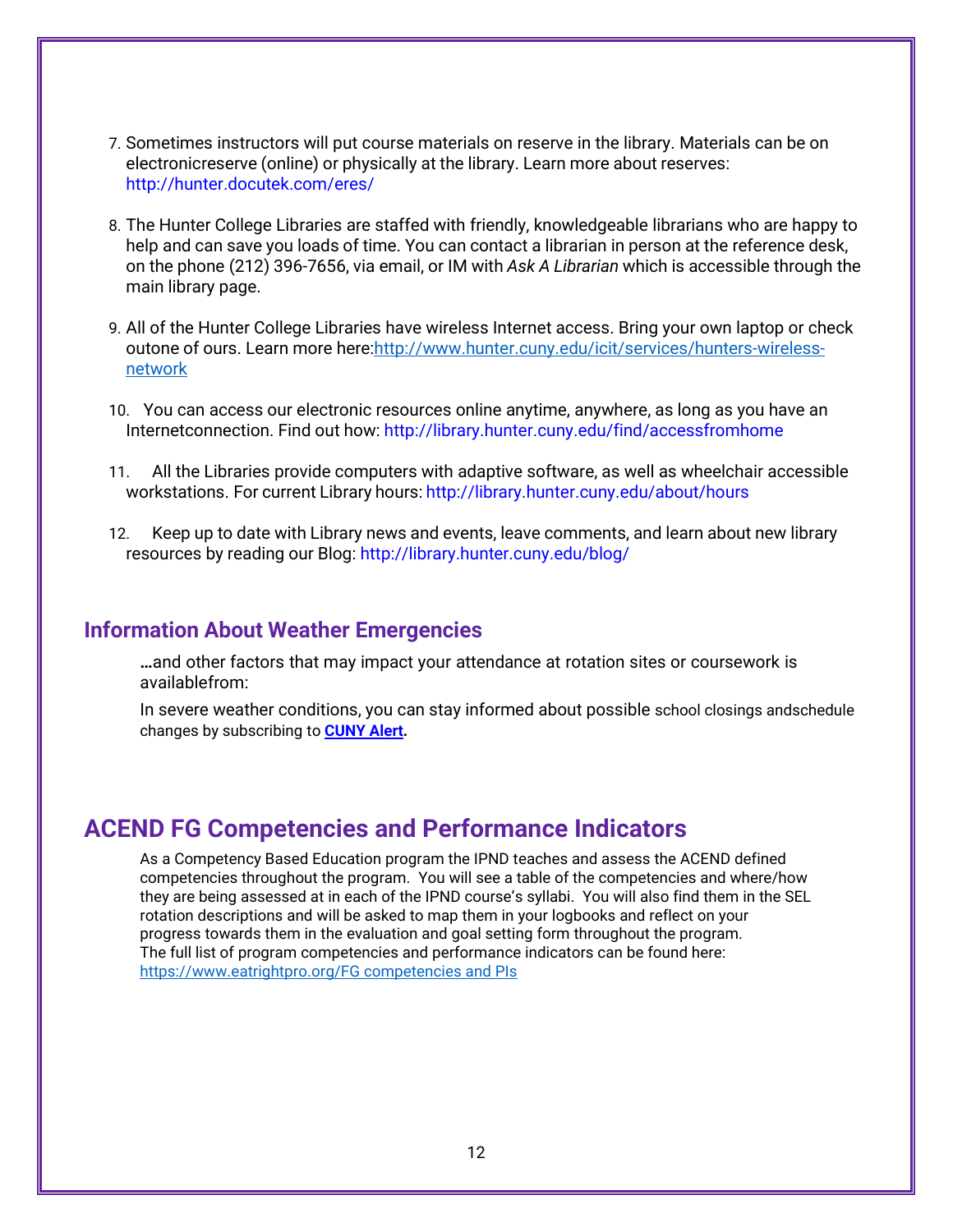# <span id="page-12-0"></span>**IPND Coursework**

| <b>IPND Course Sequence</b> |                                                                                          |  |
|-----------------------------|------------------------------------------------------------------------------------------|--|
| <b>Year/Semester</b>        | <b>Course or SEL rotation</b>                                                            |  |
| Year 1: FALL (15 credits)   | PH 75000 Biostatistics (3 cr)                                                            |  |
|                             | NUTR 71500 Food Service and Management (3 cr)                                            |  |
|                             | NUTR 72000 Community Nutrition Education (3 cr)                                          |  |
|                             | NUTR 73100 Advanced Nutrition I (3 cr)                                                   |  |
|                             | NUTR 70000 Dietetics seminar (3 cr)                                                      |  |
|                             | - SEL Rotation: Community Nutrition 150 hrs*                                             |  |
| <b>Winter</b>               | SEL Rotation: Food Service Management (continues into<br>Spring semester)                |  |
| Year 1: SPRING (16 credits) | NUTR 725-Nutrition Research (3 cr)                                                       |  |
|                             | NUTR 73200 Advanced Nutrition II (3 cr)                                                  |  |
|                             | NUTR 73400 Clinical Nutrition I (3 cr)                                                   |  |
|                             | NUTR 756 Food Science and Environment Lec (3 cr)                                         |  |
|                             | NUTR 757 Food Science and Environment Lab (1 cr)                                         |  |
|                             | NUTR 70200 Dietetics seminar (3 cr)                                                      |  |
|                             | - SEL Rotation: Food Service Management 200 hrs*                                         |  |
| <b>Summer</b>               | SEL Rotation: Focused Nutrition Practice 300 hrs*                                        |  |
| Year 2: FALL (13 credits)   | NUTR 74600 Nutrition and Disease (3 cr)                                                  |  |
|                             | NUTR 73500 Clinical Nutrition II (3 cr)                                                  |  |
|                             | NUTR 747 Adv. Nutrition and Assessment Lab (1 cr)                                        |  |
|                             | NUTR 74800 Nutrition Assessment and Counseling (3 cr)                                    |  |
|                             | NUTR 70100 Dietetics seminar (3 cr)                                                      |  |
|                             | SEL Rotation: Focused Nutrition Practice 300 hrs* (may<br>have been completed in summer) |  |
| Winter                      | SEL Rotation: Medical Nutrition Therapy (continues into<br>Spring)                       |  |
| Year 2: SPRING (9 credits)  | NUTR 73300 Nutrition and Human Development (3 cr)                                        |  |
|                             | NUTR 780 Capstone (3 cr)                                                                 |  |
|                             | NUTR 70300 Dietetics seminar (3 cr)                                                      |  |
|                             | - SEL Rotation: Medical Nutrition Therapy 400*                                           |  |

\*Please note that all indications of hours are estimates that will be adapted to the student's performancein this competency-based education model.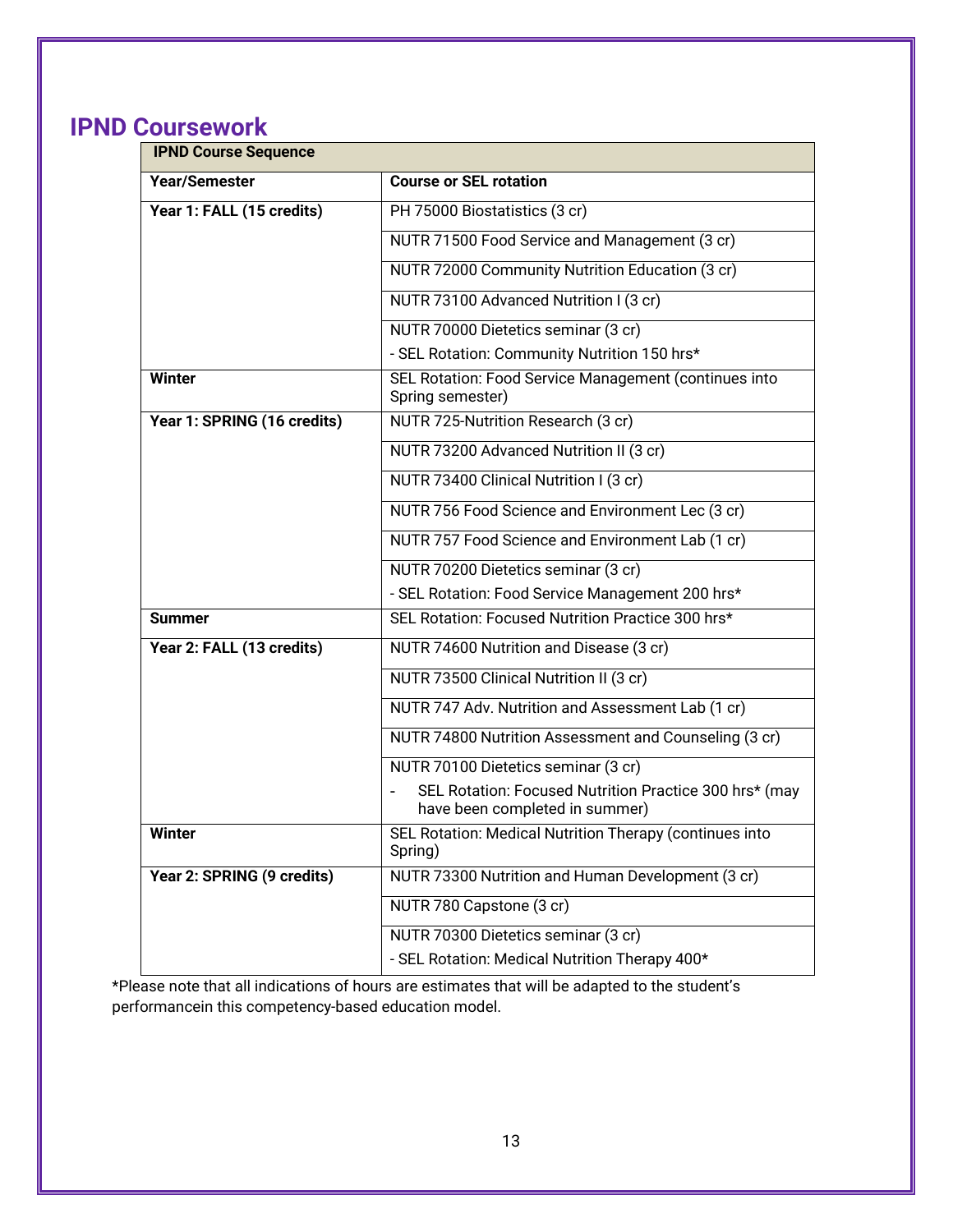# <span id="page-13-0"></span>**Estimated Costs**

All tuition and fees are determined by the City University of New York (CUNY) Board of Trustees and are subject to change without notice. Students are encouraged to visit the Bursars website at <http://www.hunter.cuny.edu/bursar/tuition-fees> for most recent information about in-state, out-of-state andinternational student tuition.

Students must pay tuition and fees in full at the time of registration. Without full payment students will not be considered registered and will not be admitted to class. Financial arrangements for the payment of tuition and fees must be made by the student prior to registration. Information on grants, scholarships andloans can be found in the graduate catalogue.

**Estimated tuition and fees** (INCLUDES tuition charges and mandatory fees (student activity fee, consolidated service fee and technology fee [http://www.hunter.cuny.edu/nutrition/integrated-program](http://www.hunter.cuny.edu/nutrition/integrated-program-in-)[in-n](http://www.hunter.cuny.edu/nutrition/integrated-program-in-)utrition-and-dietetics/integrated-program-in-nutrition-and-dietetics-1

### **Additional Program associated costs:**

Please note that there are costs associated with onboarding for rotations. We estimate a total of \$300. The costs depend on the individual rotation sites. We have no control over their demands but aim to choose sites preferentially that cover the charges for onboarding costs. Please keep us informed.

- Background checks (may include fingerprinting, criminal background checks, and various health  $checks) \sim $300$
- Books ~ \$400/annually
- Transportation  $\sim$  NYC MetroCard minimum of \$32 per week
- Liability insurance  $\sim$ \$36/annually
- Conferences and meetings (costs for events vary)  $\sim$ \$100
- Housing  $\sim$ \$1,000-4,000/month highly variable in NYC
- Health insurance (highly variable)
- Food**:** Depends on what you usually eat; Hunter College estimates ~\$3402/yr.

### <span id="page-13-1"></span>**Scholarships and Awards**

The best place to begin your search for nutrition scholarship awards is with the Academy of Nutrition and DittsFoundation, which is the largest provider of nutrition scholarships to deserving students at all levels of study. The number of scholarships varies from year to year, each with a value range of \$500 to \$10,000 each. A limited number of departmental grants may be available. These are need based and can only be awarded to those who show demonstrated need on a FAFSA.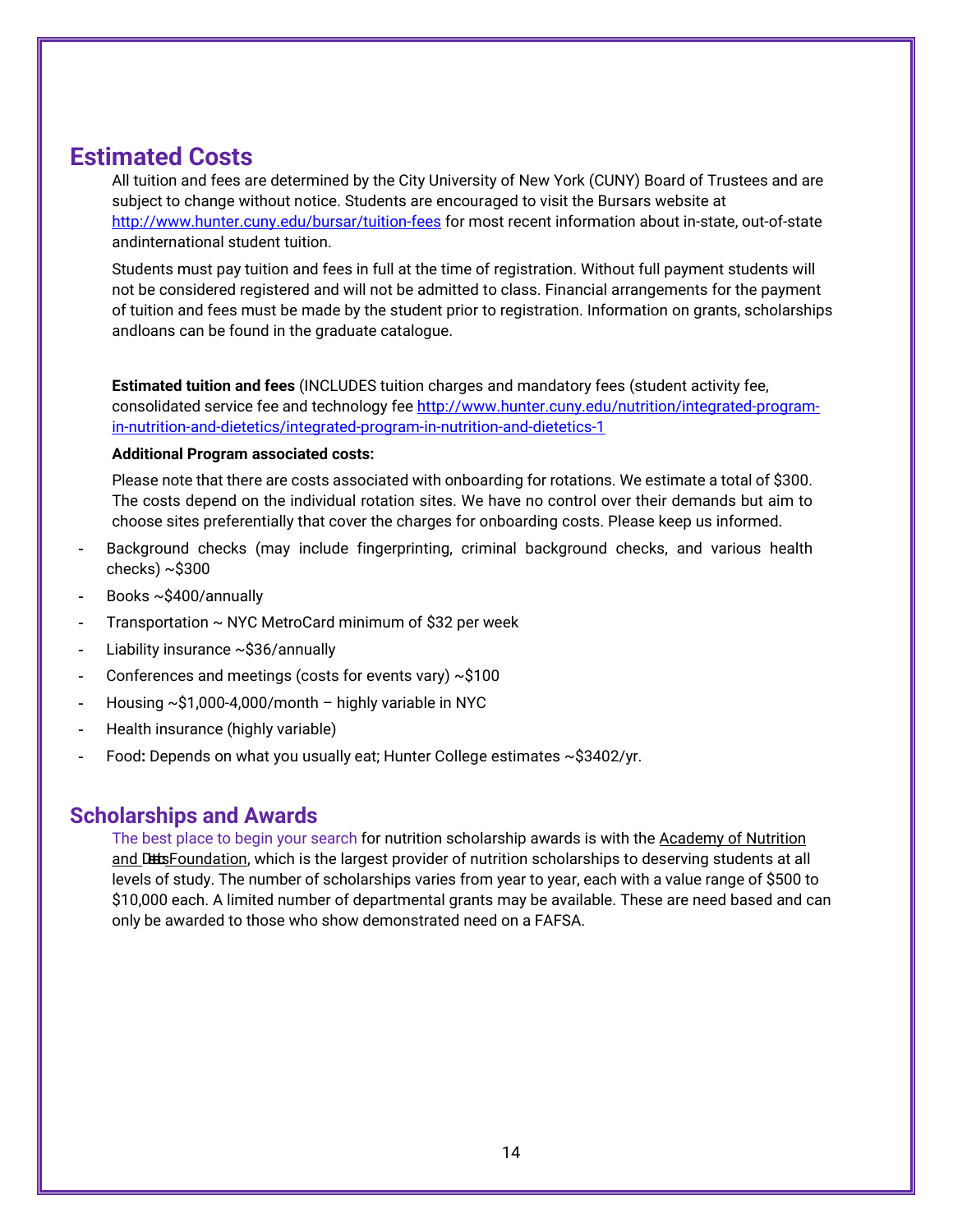### <span id="page-14-0"></span>**Nutrition Program Awards**

These awards are given at graduation. Candidates are nominated by faculty. Recipients are selected by the Nutrition Program faculty.

### <span id="page-14-1"></span>**Irene Von Cseh Award**

Established in 1989 to encourage students to achieve high standards in scholarship, and to inspire them to achieve even greater accomplishments in the field of nutrition. Dr. Von Cseh is a former faculty member and alumnus of Hunter College.

### <span id="page-14-2"></span>**Dorothy Epstein Graduate Fellowship**

Established in 1988, the award is granted to an outstanding student who shows promise for futureexcellence in research, teaching or coursework in nutrition.

### <span id="page-14-3"></span>**Vivian Schulte Award**

Established in 1962, the award conferred each semester was created to aide *graduate or undergraduate* students of Nutrition and Food Science in the completion of academic work

# <span id="page-14-4"></span>**Prior Assessed Learning Policy and Application Process**

### <span id="page-14-5"></span>**For Didactic Coursework**

Students may receive credits or course waivers in two ways

1) Graduate credit and course waiver based on previous, recent (5yrs) **graduate** coursework (a) If a student has taken one of the **graduate** courses offered in the IPND curriculum and earned a minimum grade of B (pass/fail NOT accepted):

(b) The student must supply a description of the course and course syllabus, notes, exams etc. from the other college or university.

(c) The IPND Director will determine if courses are equivalent and acceptable. If the course appears substantially equivalent, the student may be required to take an examination administered by the IPND Director. If the student scores  $\mathbb I$  80% on the exam, the course requirement will be waived, and credits transferred.

NOTE: **A maximum of four graduate level IPND courses (**12 credits) may be transferred into the MS degree program.

2) A course waiver may be granted based on prior learning through experience (a) A student with work experience in one of the practice areas covered by the IPND course work, may elect to demonstrate their competency by challenge.

(b) An exam covering the material will be administered by the Program Director.

(c) If the student scores  $\text{\textdegreeled{}}80\%$  on the exam, the course will be waived *without credit*.

(d) The student will be required to take replacement graduate level courses in order to meet the minimum 53 credit graduation requirement. No verification statement will be issued unless the student earns an MS degree in Nutrition from Hunter College.

### <span id="page-14-6"></span>**For SEL Rotation Experience**

The Hunter College Integrated Program in Nutrition and Dietetics participates in the Prior Assessed Learning program recognized by the Accreditation Council for Education in Nutrition and Dietetics (ACEND).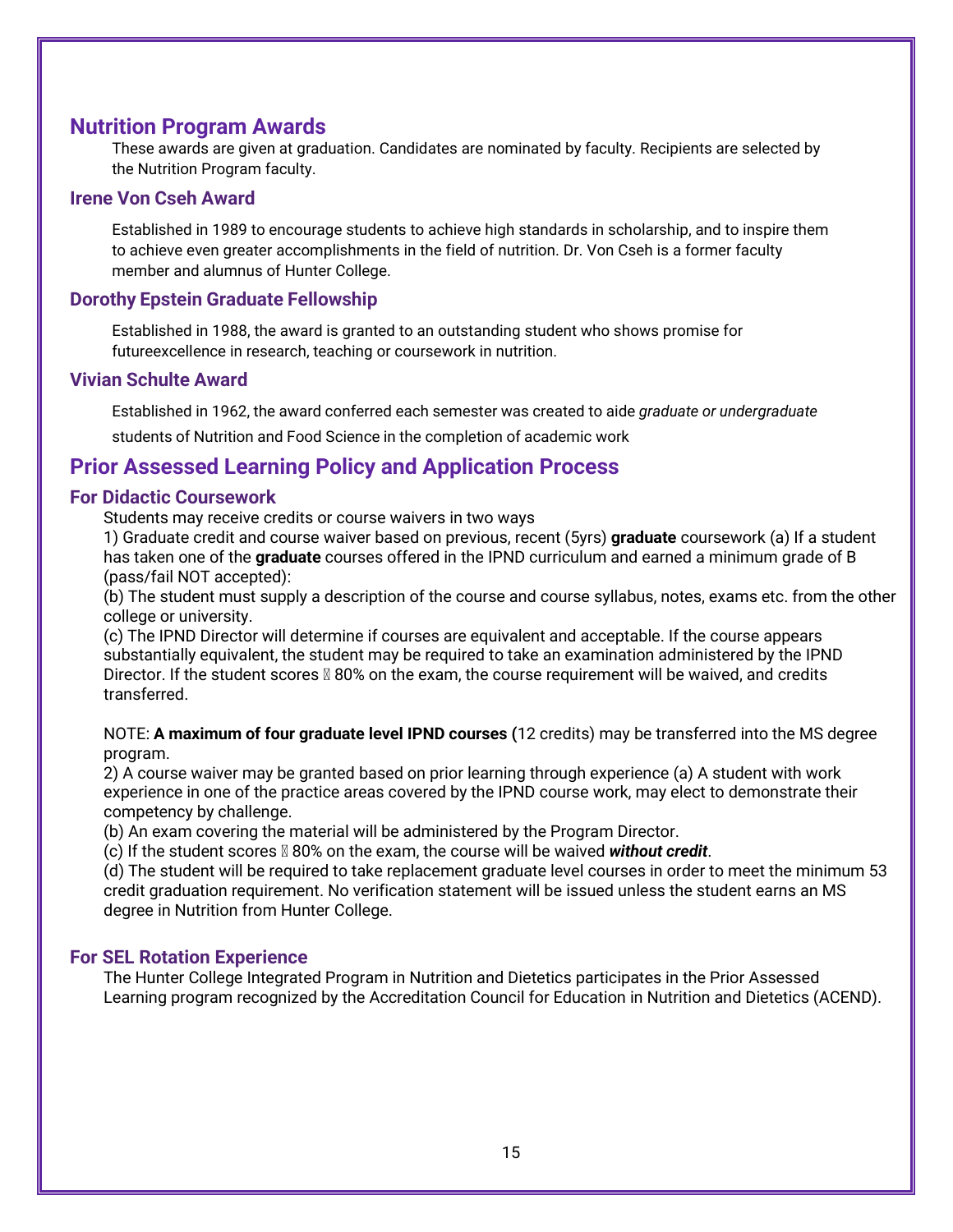The Prior Assessed Learning (PAL) program is designed to grant varying degrees of credit for SEL in specific rotations of the Integrated Program based on the qualified applicant's learning, as demonstrated through paid work or volunteer experiences. Experiences considered for PAL must meet competencies required by ACEND that are *equivalent to an entry-level dietitian*. Credit for SEL is given for learning and gaining knowledge, not for work experience, thus is given when an applicant demonstrates an increase in knowledge and skills.

PAL will **not** be granted as a replacement for any of the didactic portion or SEL rotation associated seminar courses of the Integrated Program in Nutrition and Dietetics.

Experiences submitted for PAL will have taken place **as part of a professional career**, e.g. as a chef in charge of managerial tasks, or as employee at an agency operating or developing nutrition programs. PAL credit will not exceed 1/2 of the total hours of the SEL rotations (currently = 525 hours) and does not replace the experience integrated into the coursework in the form of projects/assignments.

The tuition and fees for the Integrated Program will remain the same, regardless of the amount of PAL granted.

Submission of a request for PAL credit does not guarantee that such credit will be awarded, in full or in part as requested.

Decisions regarding the awarding of PAL credit are at the discretion of the director of the SEL. Applicants are encouraged to discuss potential PAL experiences with the director of the SEL prior to preparing and submitting the application materials.

### **Application for PAL credit shall include the following:**

Experiences submitted for PAL evaluation must be classified as: Community Nutrition, Food Service Management, or Medical Nutrition Therapy.

Projects, reports, presentations, and educational materials produced by the applicant which demonstrate advanced knowledge and skills will be evaluated for PAL credit. Job descriptions, performance evaluations, letters from clients, and so on, can be used as supporting documentation of knowledge and skills, as applicable.

These supporting materials shall be clearly labeled as to which experience(s) they are applicable. They must be provided as one pdf file. This can easily be achieved by scanning the material and combining the scans into one file. Copy shops typically provide such service.

All materials must be typewritten. Hand-written materials are **not** acceptable. Applicants should indicate which of the ACEND FEM graduate competencies have been met by each experience submitted for evaluation.

Application for PAL credit should be submitted to the Program Director *at least 6 weeks prior to the start of the studentship term.* Applications will be evaluated in a timely manner, and applicants informed of credit awarded (if any) prior to the start of the studentship term.

Additional documentation / clarification of activities must be provided to the Program Director upon request. Failure to do so in a timely manner may preclude obtaining PAL credit.

The format for application for PAL consists of:

### 1. a cover page

2. a table of contents

3. a **Summary Page**,

4. a **Narrative** describing each experience, what was done, what was learned, and how these apply to the ACEND learning objectives. *If more than one experience is being described, a separate narrative is to describe each one.* These are to be presented in the same order that the experiences are listed on the Summary Page.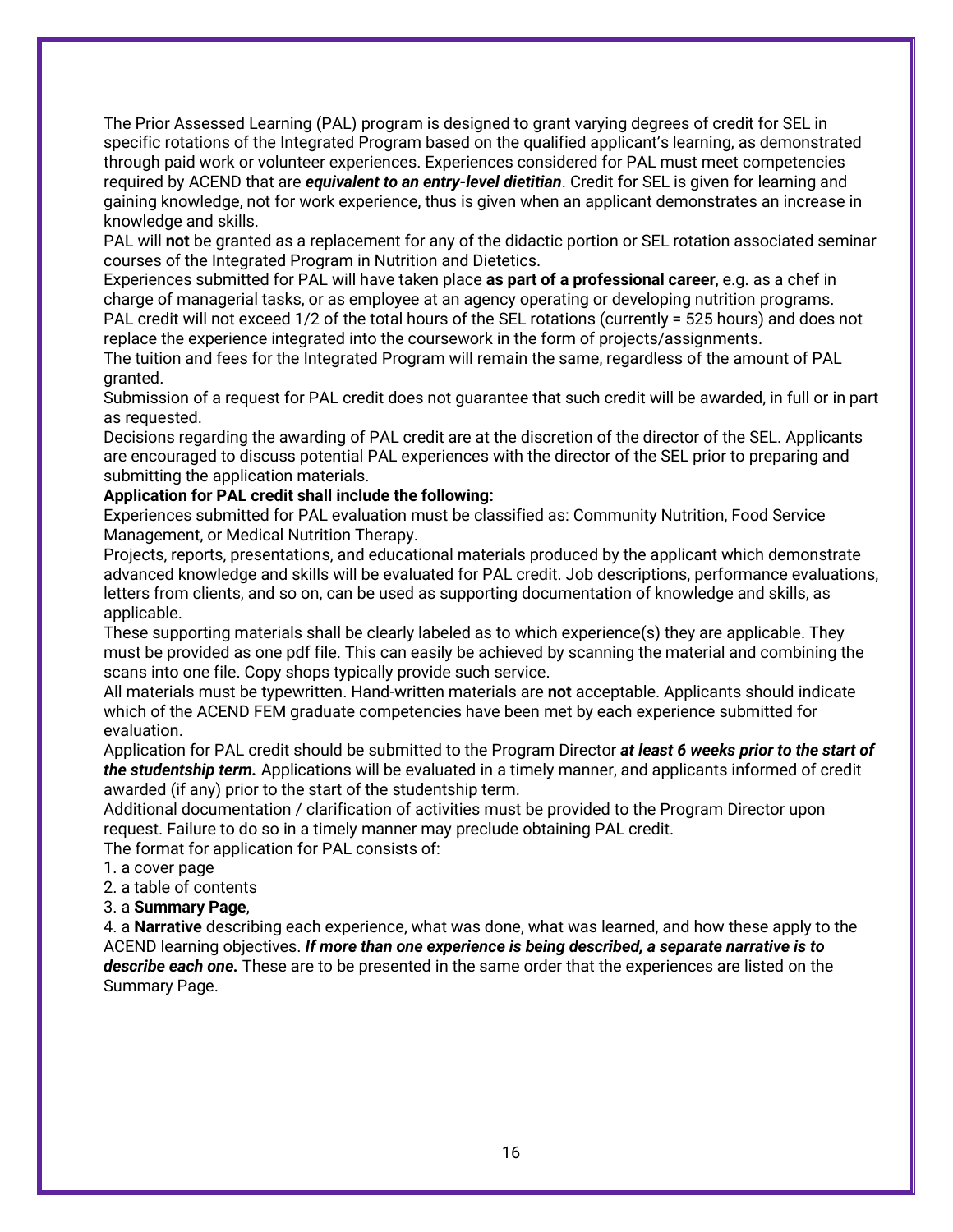5. **Supporting Materials**. Supporting materials include samples of projects, photos, reports, presentations, publications, newsletters, and educational materials produced by the applicant that demonstrate the competencies described. Supporting materials may be returned to the applicant if requested, after they have been evaluated. Original Summary Form and Narrative(s) will be maintained in the Integrated Program in Nutrition and Dietetics file for the student.

### <span id="page-16-0"></span>**NFS Listserv**

Please make sure to subscribe by doing the following---

Click here and follow the instructions for subscribing to NFS-L. If you subscribe successfully, you shouldreceive a 'welcome' message within minutes.

If not successful, contact the Hunter Computer Tech area (ICIT) at (212)-772-4946.

### <span id="page-16-1"></span>**Nutrition Program Database**

As a student of the IPND accredited program, you are *required* to maintain an up-to-date record in the **Hunter College Nutrition and Food Science Information System**. It is your responsibility to make surethat your information in the Nutrition Database is accurate. Since you will be required to upload information even *after* you have graduated from the Nutrition Program (you will need to provide information on when you took the RD exam, or where you are working, etc.), it is important that you use aNON-HUNTER email address that you will use post-graduation to create your account. The IPND is required by ACEND to collect such data, and it is in the interest of students and practitioners that such data be as complete and accurate as possible.

### User Guide

#### Create User Account

- ‐ Go to NFS <http://www.hunter.cuny.edu/nutrition-grad>
- ‐ : Bookmark this page. You will access this page at least once a semester and will need to update your information even after you graduate.

#### New User Registration and Password Reset

- A. Click on *Register as New User*
- ‐ Fill out the Last Name, First Name and Email Address on the form **(use a non-Hunter email that you will continue to use even after you have graduated)**
- ‐ The system will send you an email containing a link to the **Confirm Email and Set Password** page
- ‐ Follow the link and create your password
- ‐ Upon completion you will be redirected back to the **NFS Login** page

B. Click on *Forgot my Password* if you need to reset or have forgotten your password,

The system will reset your password and will send you a link to the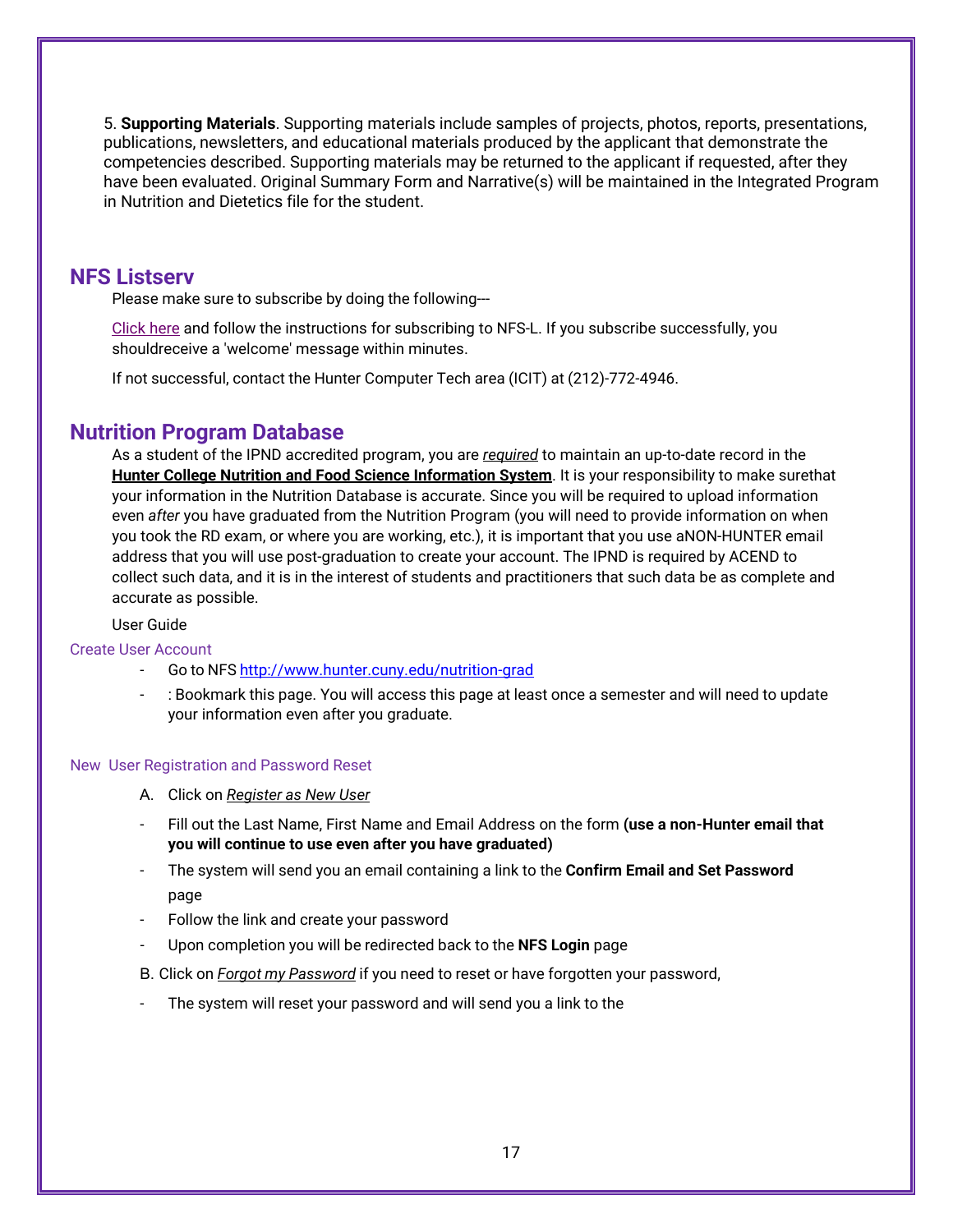### **‐** Confirm Email and Set Password **page**

- ‐ Follow the link and create your new password
	- ‐ Upon completion you will be redirected back to the **NFS Login** page

#### Set Password

‐ A password must be between 8 and 20 characters long and contain at least one lower case character, at least one upper case character and at least one number.

#### NFS Login Page

- Go to Database Login Page. Enter your newly created User Email and Password
- ‐ The system will verify your credentials and take you to the first page in the application **Student Personal Information** page

#### Student Personal Information Page

- Please fill in all the fields. The fields marked with the round bullet are required.
- The email address entered here MUST be identical to that used for your login
- ‐ Your date of birth and your mother's maiden name are required for completion of your verificationstatement
- ‐ Consideration for departmental grants is only possible if you indicate completion of the FAFSA(this field is optional)

#### **‐** You MUST click "Apply Changes" before leaving a page, or else your data entry will not besaved.

The navigation between the pages is solely through clicking on the tabs on top.

#### Student Education History Page

- ‐ Please fill in the data on **ALL** schools where you have taken the prerequisite courses
- ‐ Only School Name and city and state part of address are required. The other fields are optional.
- ‐ Click *Add School* button to create as many records as necessary
- ‐ Please enter Hunter College in your Education History even if you did not take pre-requisites here. It will be required for updating your coursework during the program.
- ‐ Click *Delete* button if you need to delete a school record. Note: if you have entered any coursework done at the school you will need to delete the associated records first. (See **Student Coursework Tracker** section).
- ‐ Click *Pencil and Paper* icon next to the School Name on the Student Education History Report screen to edit the school record if necessary
- ‐ Click "Apply Changes" to save your data

#### Student Pre-Requisite Tracker Page

‐ Please fill in the data about all the prerequisite courses you have completed prior to matriculationinto the NFS program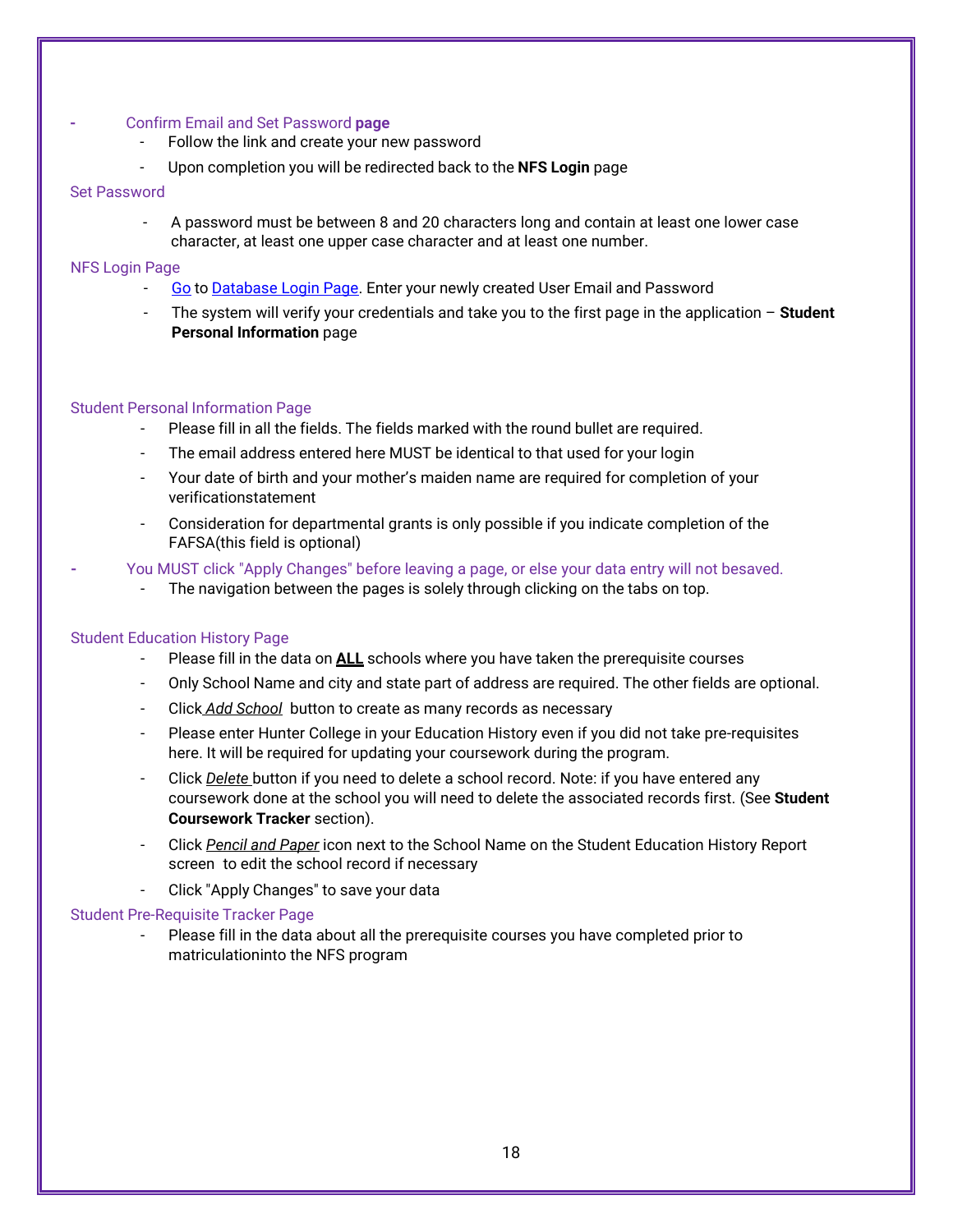- Please select the School Name from the list. The drop-down list of schools is formed based on the Education History Information you have supplied on the previous page(s). If you need to add another School, press *Go Back* and *Add School* buttons.
- ‐ Please fill in Course Title, and Discipline and Course Number fields. For example, at Hunter they could be General Chemistry, CHEM and 101 correspondingly.
- ‐ Please provide the Grade, Number of Credits and Year Taken information.
- ‐ Click *Delete Checked* button to delete the checked course record(s) if necessary.
- ‐ Click "Apply Changes" to save your data

#### Student IPND Course Tracker Page

- ‐ IPND courses will be entered following their completion each semester. If you have already completed Biostatistics (summer) Please enter it now.
- You will be presented with the list of all the required courses. You need to enter only grade and year the course was taken If the course was taken at Hunter. If it was taken elsewhere, overwrite the pre-filled values as appropriate. Enter the name of school, discipline, course number, course title, credits earned, grade and year.
- ‐ Use *Go Back* button to return to Education History page in case you need to add another school or Hunter itself.
- ‐ Click *Delete Checked* button to delete the marked course record(s) if necessary.
- ‐ Click "Apply Changes" to save your data

#### Honors Page

### ‐ **Enter Kappa Omicron Nu or any other awards that you have received**

‐ Click "Apply Changes" to save your data

#### Graduation Page

- ‐ Please fill in the relevant information regarding your licensing and continuing education and/oremployment history.
- ‐ Fields Job Situation, Continuing Education, Degree date are all required.
- ‐ Click "Apply Changes" to save your data

### Professional Certifications

‐ Please check all that apply and Click "Apply Changes" to save your date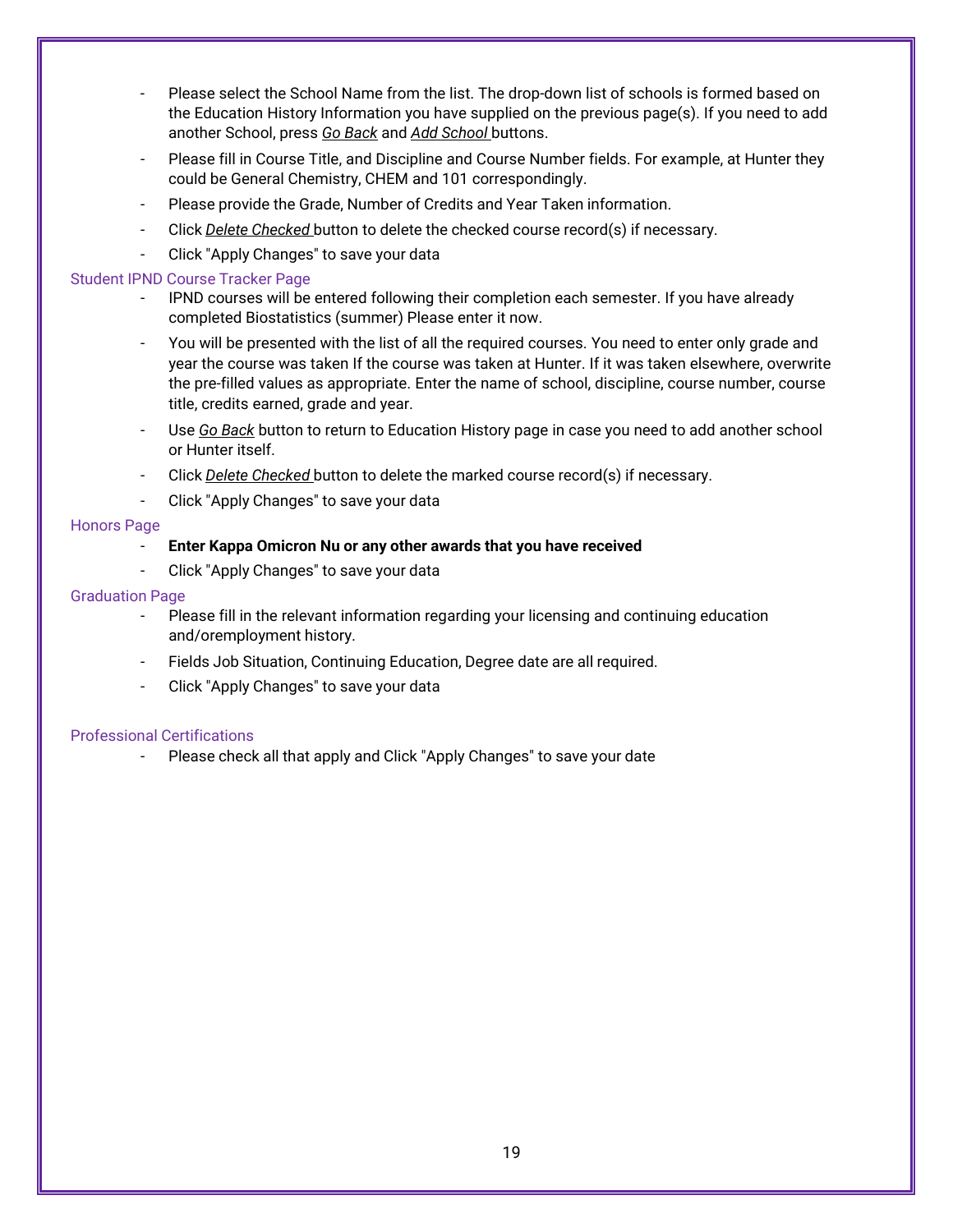# <span id="page-19-0"></span>**IPND Required Documentation**

Before you can begin the IPND, all of these essential documents must be uploaded into the program's designated software:

- (1) Complete **resume**
- (2) Apply for Student **Professional Liability Insurance beginning September 1st** and submit copy of memorandum of insurance to IPND Director on the first day of orientation. You must be covered by liability insurance throughout the entire IPND. While many siteshave contracts that use the CUNY liability insurance for students, some sites are not covered by this policy. Coverage limits are 1 million and 3 million, and the anticipated cost for the insurance is less than \$40 for the year.
- (3) Submit **proof of your permission to work in the United States of America**, e.g. passportor visa with work permit, as black & white copies

Submit your **record of immunization** to the Office of Health Services by **August <sup>1</sup>st.** Submit a copy of the form on the first day of orientation.

- (4) Submit **proof of immunization for Measles, Mumps, Rubella, Tetanus, and Hepatitis B, Varicella, Meningitis, as well as a current tuberculosis test** to the IPND Director by August  $1<sup>st</sup>$  prior to start of the first semester.
- (5) Submit **proof of a physical examination** performed within 3 months of the start of theIPND program, and annually thereafter, on the first day of classes. Please only submit proofthat you had a physical examination and are fit for the IPND, including contact withpatients. DO NOT submit results of blood tests other than titers in lieu of vaccinations, or findings from the physical exam unless relevant to your work in the IPND program. Aletter on the physician's letterhead attesting that you are fit to work, including work withpatients, is sufficient.
- (6) Submit **copy of your medical health insurance** by the first day of classes.
- (7) Some sites require additional vaccinations and tests. A urine toxicology report and fingerprinting are often required. It is the student's responsibility to obtain the test resultsin time for clearance to start at the respective site for the SEL rotation.

### <span id="page-19-1"></span>**Professional Behavior and Expectations for IPND Students**

*When you enter the IPND, we expect that you will:*

- 1. Be able to write and speak clear, coherent English so that others can understand you. If you have problems with writing or limited experience writing English, help is available through the Hunter College Reading/Writing Center online at [http://rwc.hunter.cuny.edu/. T](http://rwc.hunter.cuny.edu/)heir website will lead you to the Center's student and faculty guides, current workshop schedule, on-line handout file, and directions for e-tutoring (tutoring over e-mail). The Center is located on the fourth floor of Thomas Hunter Hall. The phone number is 212-650-3937. You may also get in touch with the Hunter College International English Language Institute (IELI) at <http://eslnyc.hunter.cuny.edu/en/index.asp> or 212-772-4290 or 212-772-4294.
- 2. Have access to a computer on a regular basis.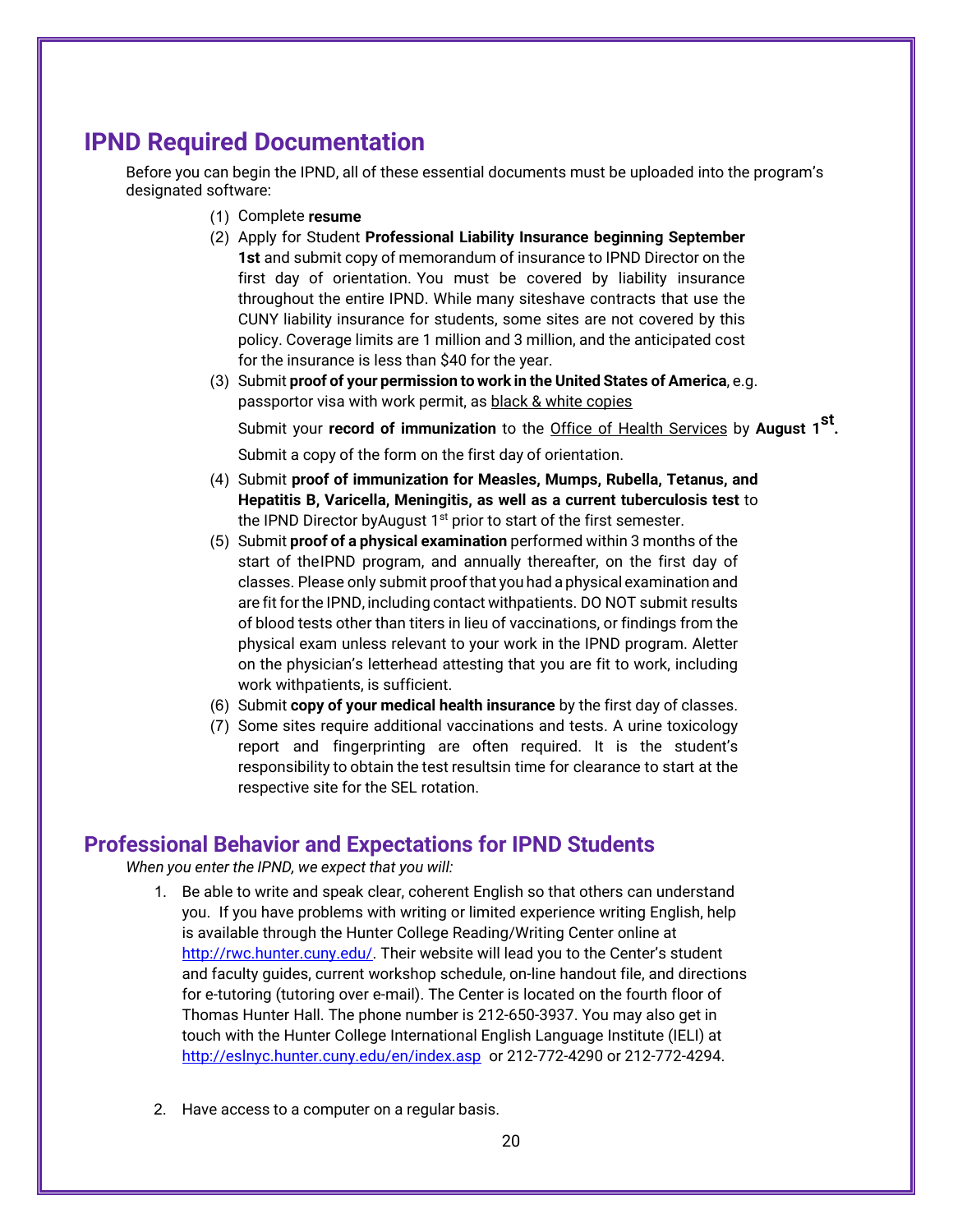- 3. Maintain an e-mail account, check your e-mail *daily*, and reply promptly to messages. All Hunterstudents are provided with an email address. All official emails will be sent to the Hunter email address.
- 4. Create an email signature that includes your:

#### Name

your 8-digit CUNY First EMPLID and "Integrated Program in Nutrition and Dietetics Matriculated (include your admit year) \_\_\_\_\_" (Optional phone number)

- 5. Possess basic computer skills, including word processing, the use of email, and findinginformation on the internet.
- 6. Be able to find *appropriate* references on nutrition and health topics in a library and online.

You do not need to be on campus to gain access to the journals. You can search the main databases (i.e.Medline, PubMed), from your home computer.

Simply go to the library home page: <http://library.hunter.cuny.edu/>

From the list, click "Databases". There you will find a listing of journal search engines. Click on the one you wish to use (PubMed for example). Then it will prompt you to insert your Hunter email ID and password. You can search for and get access to most of the journal articles for free.

*We expect that you will:*

7. Become familiar with recent developments and current controversies in nutrition.

This can be achieved by

- a) Following the national news and reading/viewing at least one of the following: national daily newspaper, national weekly newsmagazine, or daily news reports (carried by radio or television, or online). *The New York Times* science section on Tuesdays and the food sectionon Wednesdays are particularly good sources of information.
- b) Regularly viewing updates on the Academy of Nutrition and Dietetics websit[ewww.eatright.org](http://www.eatright.org/).
- c) Starting to read some of the Academy of Nutrition and Dietetics' position papers[:www.eatright.org](http://www.eatright.org/) Click on the "Position Papers" tab.
- d) Joining one or more nutrition listservs / discussion groups that are listed a[t:http://www.stfx.ca/academic/human%2Dnutrition/resources.htm](http://www.stfx.ca/academic/human-nutrition/resources.htm)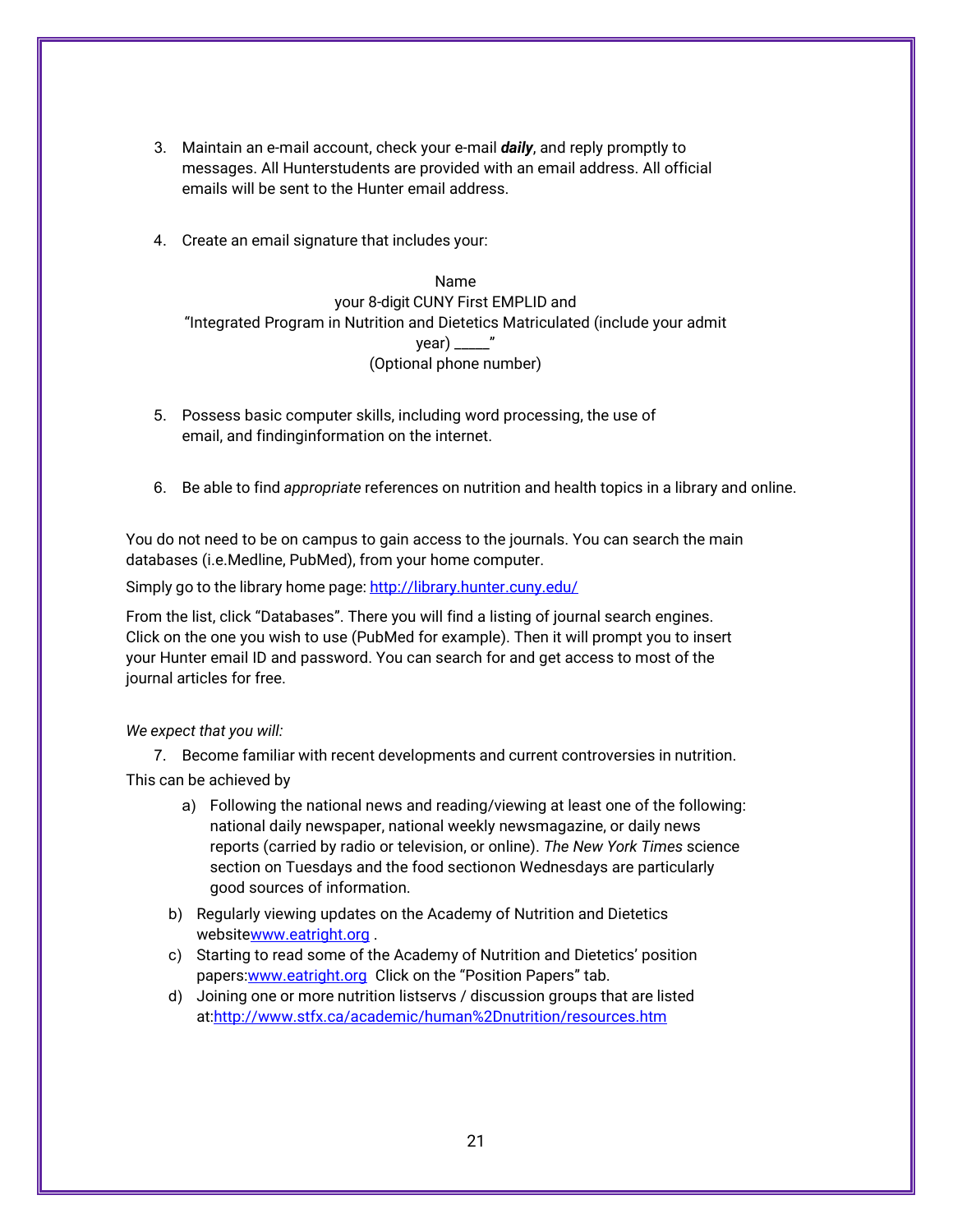8. Become an affiliate member of the Academy of Nutrition and Dietetics and subscribe to the *Journal of the Academy of Nutrition and Dietetics*. You will also automatically become a member in the state dietetic association of your choice: [www.eatright.org. S](http://www.eatright.org/)tudents who live or work in NYC are encouraged to join the Greater New York Dietetic Association [\(http://www.gnyda.org/\)](http://www.gnyda.org/)) Other nearby groups are the Long Island Academy of Nutrition and Dietetics (LIAND http[s://www.eatrightli.org/index.html](http://www.eatrightli.org/index.html) , formerly Long Island Dietetic Association) and the Westchester/Rockland Dietetic Association. [http://www.eatrightwrda.org](http://www.eatrightwrda.org/)

Academy student members may also want to join one or more dietetic practice groups (DPGs) to buildskills, network, and stay current in a specialty area: [http://www.eatright.org/cps/rde/xchg/ada/hs.xsl/career\\_481\\_ENU\\_HTML.htm](http://www.eatright.org/cps/rde/xchg/ada/hs.xsl/career_481_ENU_HTML.htm)

### <span id="page-21-0"></span>**Classroom Etiquette**

Take responsibility for your education

Instructors are here to create a learning environment – whether or not you learn depends on your willingness to listen, ask appropriate questions, and do the work necessary to pass the course.

Your tuition pays for a seat in the course, not a guaranteed good grade. What you do in that seat or how often you come to class and take that seat is entirely up to you!

Accept that instructors' classroom policies, procedures and teaching styles vary.

Some instructors enforce attendance policies vigorously; others are more lenient. Assignments and classroom discussions/events are at the discretion of the instructor. Each instructor has the freedom and authority to set his or her course policies and guidelines.

#### Attend class

Students who attend class, listen to the instructor, ask questions, and take good notes are more likely to pass with a higher grade. If you must miss a class, contact your teacher ahead of time tolet him or her know that you will not be there. DO NOT ask the instructor to repeat material you missed because you skipped a class.

#### Be on time

Do not take it upon yourself to decide when class begins or ends. The instructor will start class ontime and dismiss the class when appropriate. Walking in late disturbs everyone. At many places of employment, tardiness communicates lack of interest and lack of dependability. If you will

knowingly be late for class, please consider dropping the class (if the problem will be ongoing) ordiscuss this with your instructor ahead of time.

#### Come to class prepared – Turn your work in on time

Complete assigned readings before coming to class. Make sure to bring common classroom supplies such as a pencil, paper, textbooks, test materials, etc. along with completed homework. Students who attempt to complete their assigned homework in classroom at the last minute oftenearn lower grades and are more likely to miss deadlines. Instructors recognize those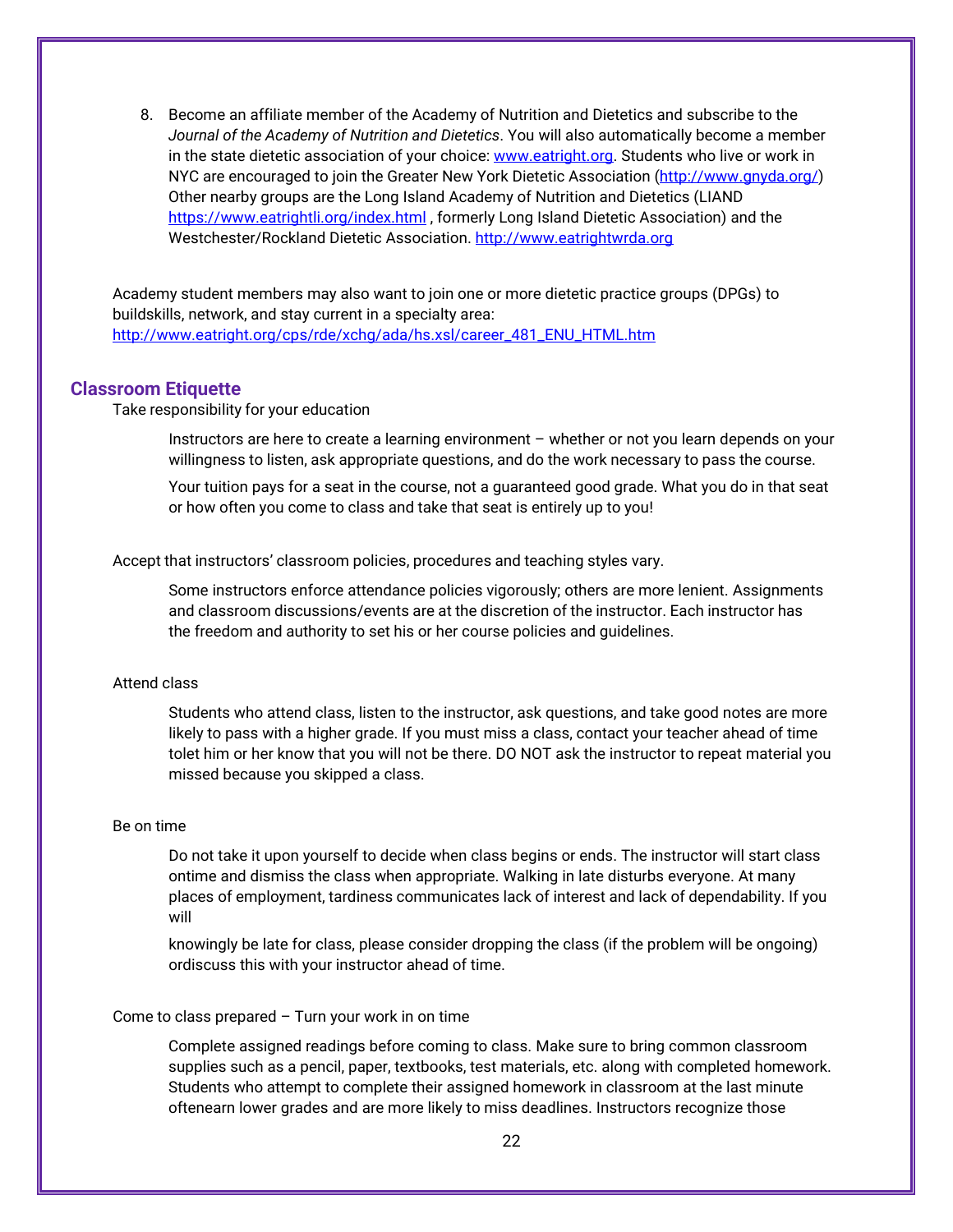students who consistently cannot meet assignment deadlines. If an instructor is lenient on an "emergency"extension of an assignment due date, have the good sense to know that it is unreasonable to askagain (and again). \* This does not pertain to students who qualify for reasonable accommodations based on a documented disability.

#### Ask appropriate questions

It's good to ask questions and make comments but keep them related to the discussion at hand. Dominating class time with too many questions or comments prohibits other students from participating in discussions.

#### Practice common courtesy

Remember that in college, as is every other area of life, politeness and respect count.

- Do not have private conversations with your neighbors during class.
- Turn off cell phones and other electronic devices. The noise is distracting to other students.
- Do not send text messages during class. Despite what you think, instructors CAN see you typing.
- Respect all opinions. Others may have different ideas and opinions from yours, they may ask questions that you perceive to be "stupid," but they deserve the same level of respect from you as you wish from them.
- Unpack before class/pack after. The sound of zippers on backpacks along with the rustling ofpapers and/or jackets also disrupts the classroom and indicates lack of respect.
- Meaningful **participation and attendance are required**. One absence permitted w/o penalty. Attendance will be defined as appearing on Zoom, Blackboard, or some other video device, with your camera on, and you visible to the instructor at least 95 percent of the class time if in a course that utilizes zoom where the instructor requires that the camera and audio be on during class sessions

#### Respect your instructor

Openly challenging the instructor's knowledge or authority in the classroom is improper. If you have differences with your instructor's information or teaching methods, you may want to discussyour issues with the instructor outside of the classroom in a non-confrontational manner.

#### If you are struggling with your coursework, seek assistance.

Your instructors are willing to assist you. However, there are many other ways to get help: Tutoring is available through the academic learning center, proofreading and paper critiquing isavailable at the writing center.

#### Acceptable Language and Tone

Profane language is unacceptable, at all times in the classroom.

Do not whine or complain. This action reflects on you poorly!

Conduct yourself as you want to be remembered. Know that you will ask the faculty for letters of recommendation at some point.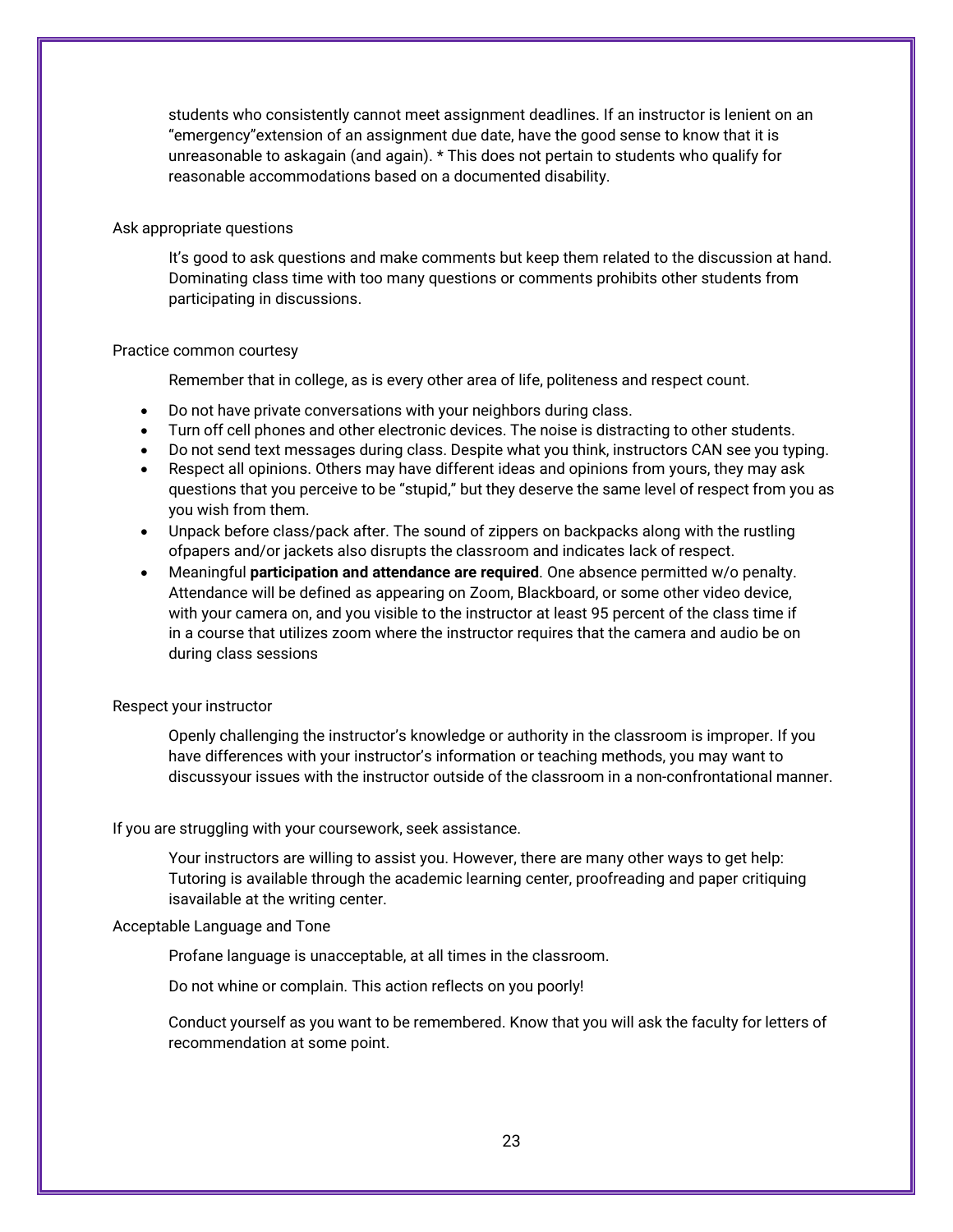# <span id="page-23-0"></span>**Expectations of Students in SEL Rotations**

### **When you are preparing for a rotation or at a site for SEL, we expect that you will:**

- 1. **Contact your preceptor at least 2-3 months prior to the start of each SEL rotation in order to introduce yourself and inquire about the "onboarding" process.** Each site has its own very specific requirements that must be completed by the student so that they can be cleared to begin on time. It is the student's responsibility to communicate early and to gather and complete required documentation and screenings prior to each rotation. The SEL Director and Academic Assessment and Accreditation Manager are available to help clarify any questions you may have. Each site is very different and in general larger institutions and clinical rotation sites have lengthier onboarding procedures. This onboarding is separate from the documents required to be uploaded into our program software- your preceptors do not have access to those documents at any point.
- 2. **All IPND students are expected to dress professionally**. In general, this is considered to be business attire, or *as appropriate to the specific rotation's work setting*. Hosiery or socks and closed shoes are required for clinical and food service rotations. Long hair must be clipped back securely, and protective hair covering (hat/hairnet) is generally required for food service management rotations. During the clinical rotations, a white lab coat is required. When attending a seminar or professional meeting representing the IPND program, business attire is required for everyone.
- 3. **When on duty in the rotation facilities, the student shall** *follow the regulations for that facility***.** Identification badges are to be worn at all times when on duty. These may either be the Hunter College ID, or one supplied by the rotation facility. Your preceptor needs to provide you with the regulations to follow, and you need to write down where to find these, and what regulations / regulatory agency they are derived from. This record becomes part of your rotation portfolio.
- 4. **IPND students are expected to be polite and respectful to their preceptors and everyone atthe rotation sites**. Bear in mind that even the most ignorant person on earth could have one littleclue to life that could be valuable to you. Pay attention. Keep your eyes and ears open for what youcan learn from ANYONE. You should be respectful of everyone you meet. Our preceptors are a diverse group of people, just as our students are. They may be significantly younger or older thanyou are, or different in some other way. You may also be working with someone who is not a Registered Dietitian Nutritionist. Never think that you know everything that there is to know, or thatsomeone (like a clerk or kitchen worker) cannot teach you anything. If you have an issue with a preceptor, speak to her / him about it first, then the Clinical Nutrition Manager or site supervisor, and finally, if unable to resolve it any other way, bring it to the attention of the IPND Director. IPNDstudents should strive to model professional behavior in all settings, even if others are not behavingin the way most conducive to that standard. *Avoid* the temptation to get involved in office politics at any of your rotation sites.
- 5. **The "world" of each rotation setting is unique.** Be respectful of the policies and norms of behaviorin each work setting. (For example, the usual way to answer the office telephone, the locations where it is acceptable to eat or drink, lunch and break times, use of cell phones, etc.)
- 6. IPND students should refrain from personal telephone conversations and/or texting while on duty at any rotation site. Assignments, including case descriptions beyond collection ofthe necessary data, should NOT be completed at the sites unless they are part of your workassignment there **(Which they mostly are or should be)**.
- 7. **IPND students should avoid engaging in office politics and unprofessional discussions or gossip.**

*IPND students should accept any and all assignments from preceptors, provided such assignmentsare not illegal or dangerous.* Bearing in mind that "scutt" activities (such as filing or making photocopies)performed by interns can free up more of the preceptor's time for more substantive discussions and teaching at a later point in the day. Offer to help anywhere that you can.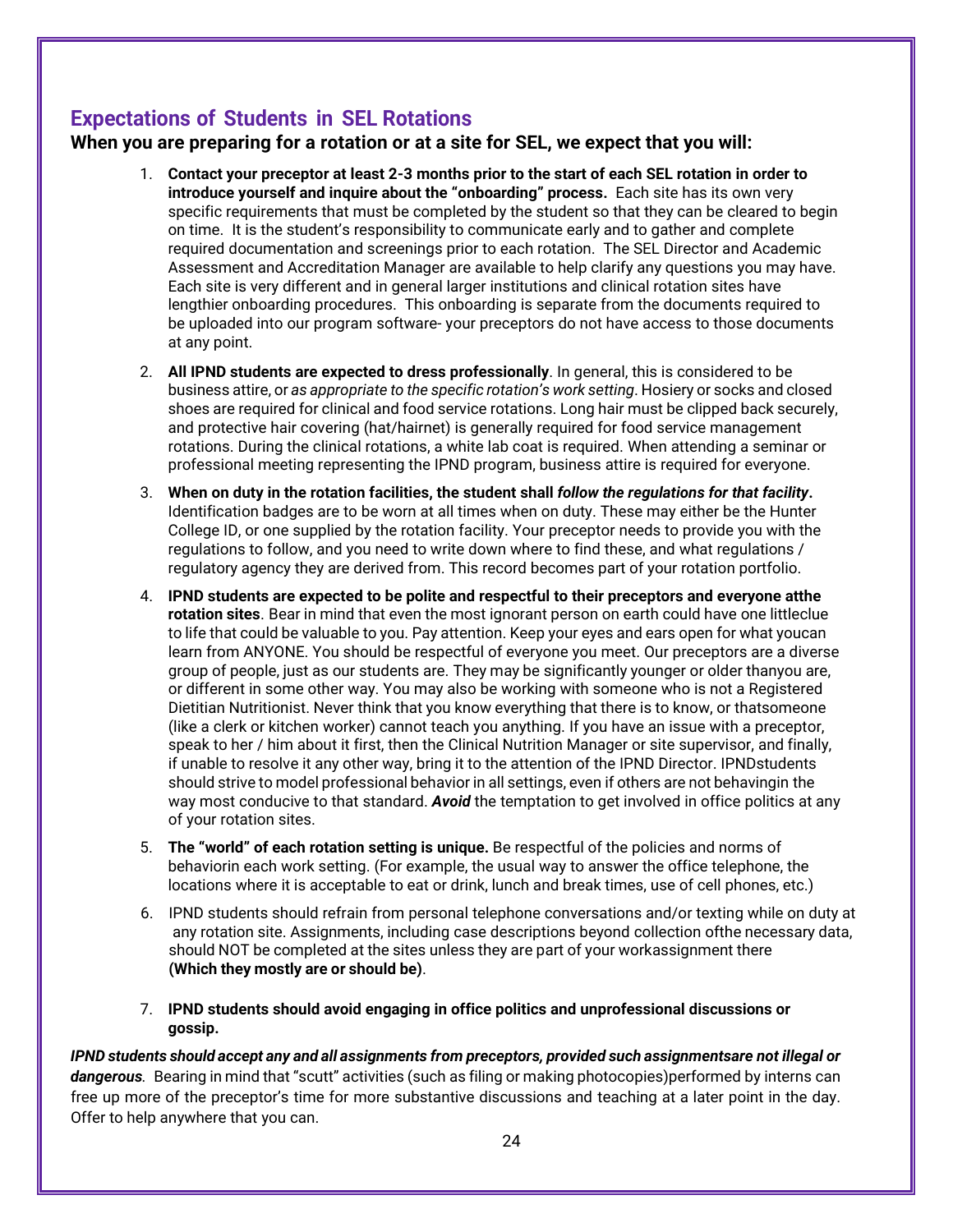# <span id="page-24-0"></span>**Health Insurance Portability and Accountability Act (HIPAA)**

All IPND students should familiarize themselves with the HIPAA regulations (see below) and complywith these in all facilities

(Also known as the Kennedy-Kassebaum Bill, the Kassebaum-Kennedy Bill, K2, or Public Law 104-191.)

HIPAA (hip-uh) which stands for the Health Insurance Portability and Accountability Act of 1996, is a set of rules to be followed by doctors, hospitals, and other health care providers. HIPAA took effect on April 14, 2006 and has been amended since. HIPAA helps ensure that all medical records, medical billing, and patient accounts meet certain consistent standards with regards to documentation, handling and privacy. In addition, HIPAA requires that all patients be able to access their own medical records, correct errors or omissions, and be informed how personal information is shared or used. Other provisions involve notification of privacy procedures to the patient. HIPAA provisions have led to many cases of extensive overhauling of medical record and billing systems.

"Individually identifiable health information" is information, including demographic data, that relates to:

- the individual's past, present, or future physical or mental health or condition,
- the provision of health care to the individual, or

the past, present, or future payment for the provision of health care to the individual, and that identifies the individual or for which there is a reasonable basis to believe can be used to identify the individual. Individually identifiable health information includes many common identifiers, such as name, address, birth date, Social Security Number, or medical record number.

Also see: Centers for Medicare and Medicaid Services (CMS) [http://www.hhs.gov/hipaa/for](http://www.hhs.gov/hipaa/for-)professionals/index.html

## <span id="page-24-1"></span>**About "Clinical Judgment"**

You may hear your preceptors speaking about *using clinical judgment*. This is sometimes a difficult concept for students, who are used to looking up the "right" answer to every question. However, clinical judgment isn't something that you can just pick up from a book.

For example, you can study all about quantum mechanics and spectroscopy and eye/brain physiology, but unless you learned your colors, probably back in elementary school, you will still not understand what "green" means, or when to describe something as "light green" or "dark green" etc. The technical knowledge may be there, but the concept is not.

Likewise, you can think about cooking: read food magazines, watch the cooking channel, read food science textbooks, and STILL not be a good cook. Experience, trial and error, and finally an almost automatic sense of what *feels* right are important determinants distinguishing a competent cook following a recipe exactly, from an excellent cook who just does it, and can be creative and innovative with it.

Clinical judgment is *different from critical thinking*. Critical thinking looks at the big picture and how everything fits together, how this new piece of information attaches to what you already know, how changes in one part of a system impact other parts of the system, or the world. This is all an important part of being an educated person, but it is not clinical judgment.

Clinical judgment stems from a base of evidence-based technical knowledge but adds multiple experiences of applying that knowledge in real life situations where random actions are also happening. Like doing a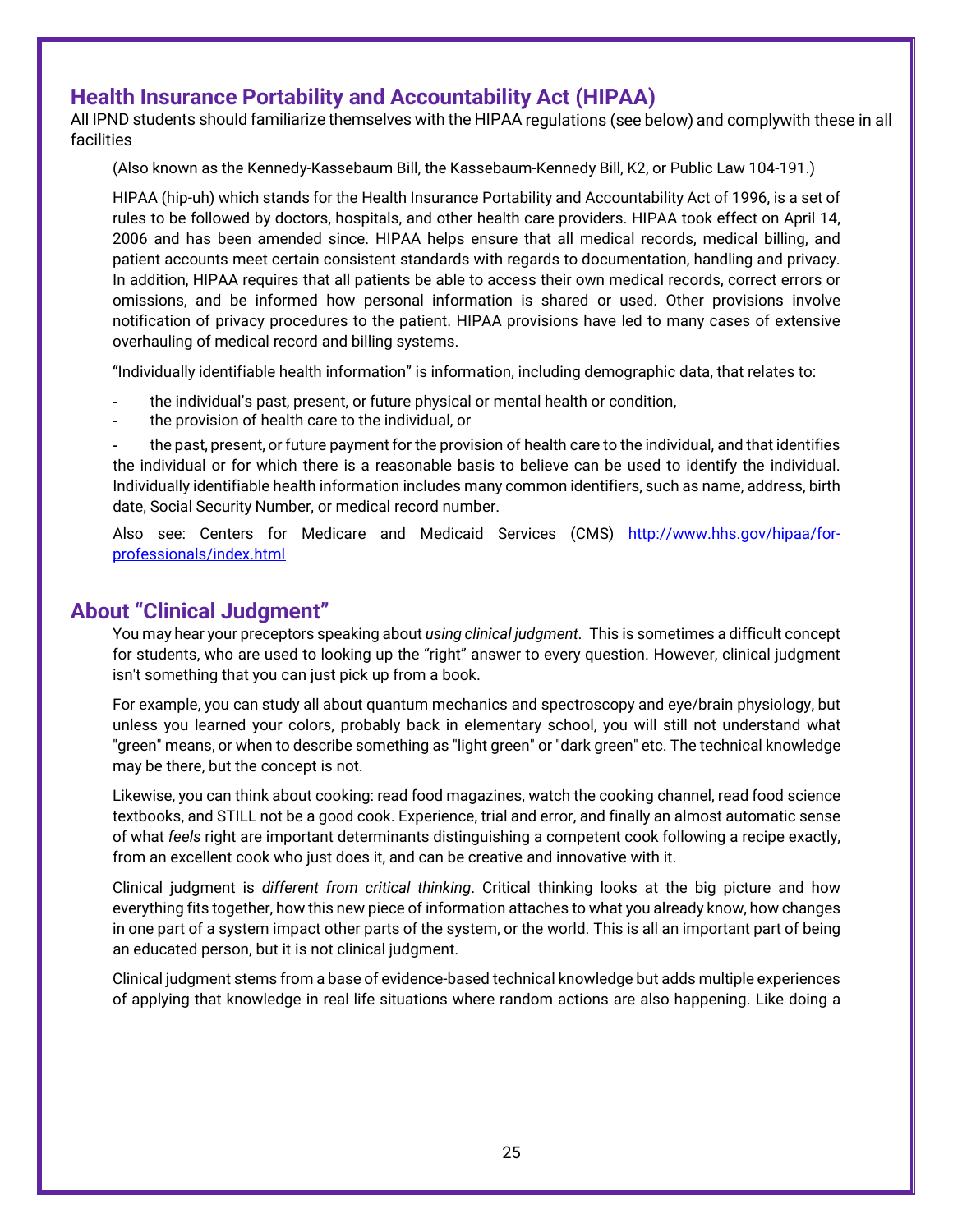dance, or playing a sport, or some other physical skill, practice, a LOT of practice is essentialto getting it. Once you "get it" even a little bit of it, the rest is all much easier; it's just more practice. You develop your clinical judgment by using your clinical judgment. It's not in a book. No one can just GIVE ITTO YOU any more than they could make you a great tennis player by having you read books about tennis.

You can learn from the examples set by your preceptors, but true cultivation of clinical judgment is up to you.

# <span id="page-25-0"></span>**Experiential Learning – What to Count Towards Required Time**

As per our current accreditation with ACEND, the *minimum* number of hours of experiential learning that are necessary for credentialing is 1000, our program includes 1050. Each student is required to maintain a personal log of activities, hours, and competencies worked within during their supervised experiential learning rotations. You will complete your logbook entries using the InPlace Software. If rotating >20 hours per week you should submit your logbooks weekly. If rotating <20 hours a week you should complete them monthly. Within the InPlace system, you can keep a draft of a logbook open and work within it at your leisure. Once you hit "submit", an email is generated on the Friday of that week to your preceptor. Your preceptor receives a link to your logbook and can then comment and approve or comment and tell you to revise.

The logbook includes a section for "activities" where a narrative should be written of the job activities performed including your thoughts and impressions. The number of hours worked for that week will be documented in the next section of the logbook. The logbook also includes a section for documenting the competencies and Performance Indicators (PIs) which have been met during that rotation. You will see that under the space where you write your activities and define your hours, you have the ability to select multiple competencies/PIs that you feel have been met during that logbook's time frame. It is very good practice to make sure the competencies selected are easily demonstrated by the narrative you have written in your activities section.

Accurate and complete logs are necessary because they are the main form of documentation for your SEL hours. Of the many things that IPND students do, only certain ones "count" towards the SEL requirement. The table below clarifies how to categorize your activities. Please note that rotation logs, evaluations and associated projects are integrated into the Nutrition Seminar courses and factor into the grade received there:

Community rotation->NUTR 700, FSM rotation-> NUTR 702,

Focused Nutrition Practice rotation -> NUTR 701 Clinical Nutrition (MNT) rotation->NUTR 703.

| <b>Don't Count</b><br>Count                                                               |                                                                                 |
|-------------------------------------------------------------------------------------------|---------------------------------------------------------------------------------|
| Breaks at sites, as part of the<br>regular work week                                      | Lunch or other meals at home, lunch<br>break on site                            |
| Meetings at sites, both staff<br>meetings and in-service meetings                         | Seminar (except as noted on syllabus)                                           |
| Time at conferences                                                                       | Reading/writing e-mails or texts unless<br>part of an assignment from preceptor |
| Activities on "road trips" with<br>preceptor                                              | Sleeping, socializing, etc. on road trips                                       |
| Completion of your logbooks<br>(should not take more than 30<br>minutes-1 hour per entry) |                                                                                 |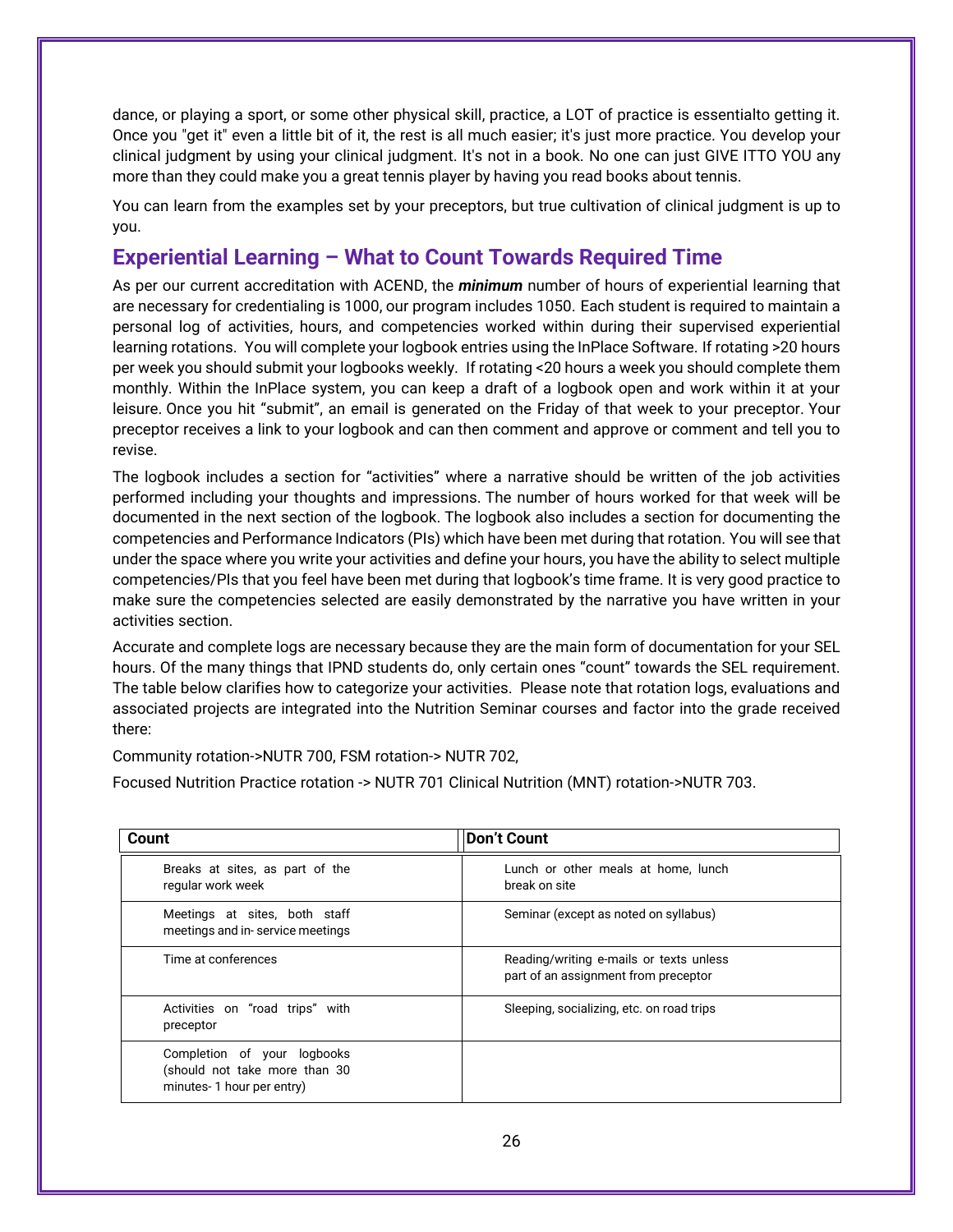When preceptors agree to host students from our program, many of them ask us to "send us the *very best*  student(s) you have this year." So ALL of you should be our best student and consider yourself a representative of Hunter when you are out in the world.

This not only can have a positive effect on your career; it can also open doors for the students who will come after you. A preceptor who is pleased with the performance of the student they have this year, will want to come back to us, and maybe even increase the number of students she/he is willing to host each year.

### <span id="page-26-0"></span>**Thank you notes**

IPND students are encouraged to thank their preceptors for the opportunity to work with them.

Writing a thank-you note is a small but gracious way to repay kindness and to make sure that others feel appreciated. Moreover, your note of thanks provides tangible evidence of your appreciation. A thank-you note, especially one that is hand-written, will be appreciated, and long remembered, by those who have hosted you, helped you with a project, lent or given you materials, offered a sympathetic ear, or any other generous acts. The list of possibilities is boundless. For many people, receiving a note of appreciation usually pleases them far beyond the expectations of the note-writer. In fact, notes of thanks attain an almost trophy-like status and are often saved and displayed. While you may not feel that you can rise to the heights

of perfect prose, common courtesy, and consideration for the feelings of others demand that you always take the time to thank those who have spent time, money, or effort on your behalf.

The notes you write demonstrate your thoughtfulness, good manners, and classiness. By demonstrating your thoughtfulness and attention to detail, the recipient's good opinion of you is reinforced. What's more, you'll find that expressing your gratitude in writing comes with a surprising level of personal satisfaction.

Most people use decorated note cards, the kind you buy in boxed sets, for thank-you notes. Note paper, decorated or not, is also a good choice. Of course, you'll want **to write these notes by hand**, using either blue or black ink. Experts advise using cursive writing, not printing, unless your handwriting is very illegible. Some experts also advise that you begin your note on the bottom half of the note card if you are using the folding variety. If you want to use the whole page to show your appreciation, go ahead.

# <span id="page-26-2"></span><span id="page-26-1"></span>**Graduating from the IPND Program**

## **Comprehensive Exam**

All students in the IPND are required to take a comprehensive exam to demonstrate understanding of the course materials. The exam is constructed in a multiple-choice format, similar in style to the national registration exam for dietitians. A passing score on the comprehensive examination is required to complete the IPND.

The exam is administered during the last (spring) term in one of the sessions of NUTR 780. It is a 2 hour,150-question multiple-choice test. A score of 75% is the minimum passing grade. A passing grade on the exam is a requirement of NUTR 780. As the exam is a required but non-credited portion of NUTR 780, the grade in the course is independent of the grade on the exam.

A student who passes the exam and successfully completes all the other requirements of NUTR 780 willreceive a letter grade for the course. Assuming all other graduation requirements are met, including SEL hours and assignments, the student will graduate at the end of the spring semester.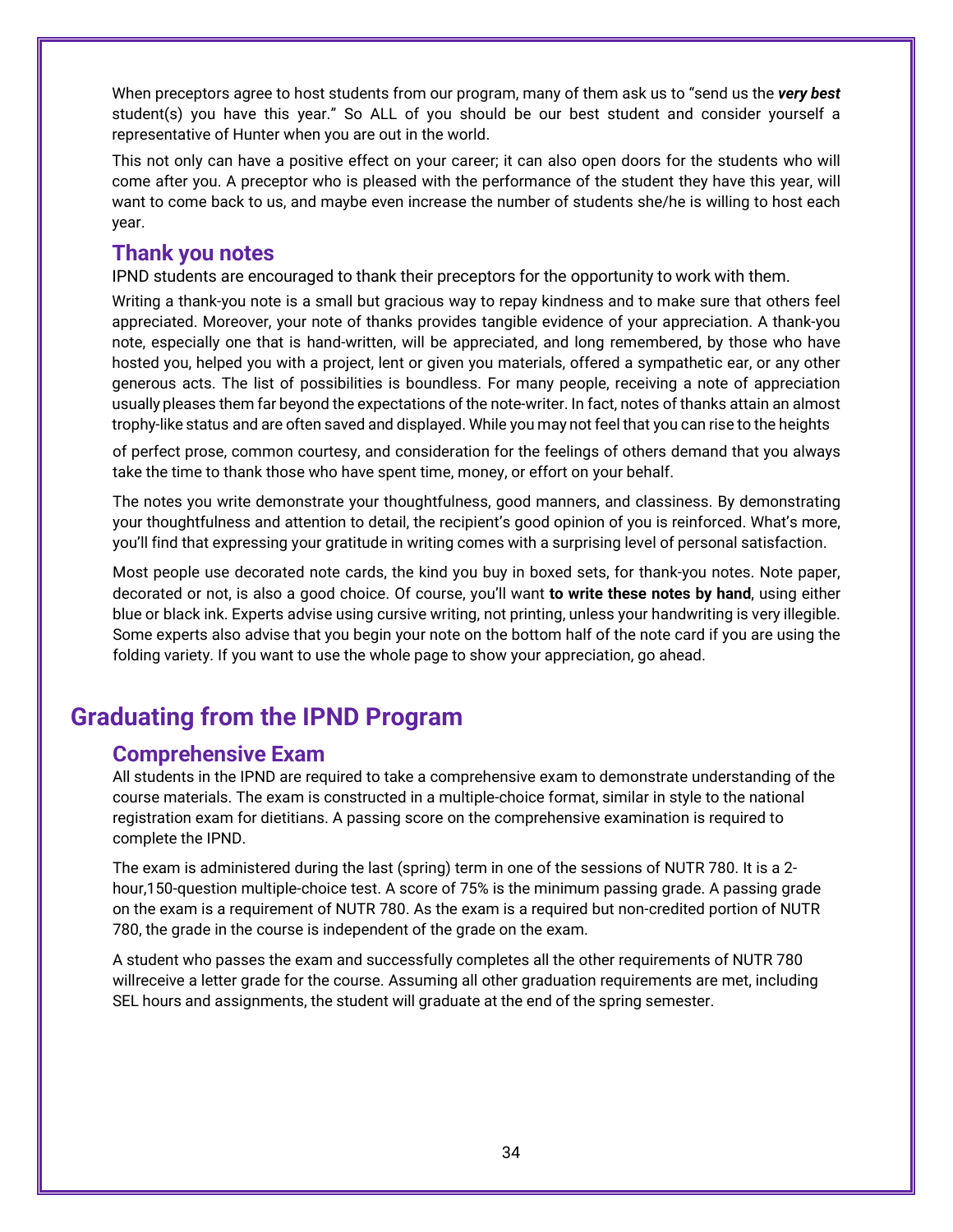A student who does not pass the exam, will take a make-up exam in summer. Once again, a passing score of 75% is required. A student who passes the exam on the second try will receive a letter grade in NUTR 780 and, assuming all other graduation requirements are met, will be able to graduate at the end of the summer semester.

A student who does not pass the make-up exam will take time to study and will be given a third administration of the examination. The form of the exam will be determined by the IPND director. Apassing grade will allow the student to graduate.

A student who fails the comprehensive exam the third time will develop, with the IPND director, a suitable plan of action. The plan must be approved by the senior associate dean for academic affairs.

### <span id="page-27-0"></span>**Degree(s) and Verification Statement Awarded**

Upon completion of the IPND curriculum, the graduate students will be awarded the MS degree as well as the FG verification statement; and the undergraduate students in the BS-MS track will receive both, their BS and MS degrees as well as the FG verification statement. Six verification statements with *original* signature are mailed to the students following the posting of their degree in CUNYFirst.

Upon receiving the Verification Statement students will be eligible to schedule a time to take the RDN credentialling examination.

### <span id="page-27-1"></span>**Process for Obtaining New York State Certification (CDN)**

The New York State Education Department (NYSED) certifies dietitian/nutritionist (CDN) status to those who meet the qualifications. The Hunter IPND program meets the educational components for New York State Certification. The NYSED web site,<http://www.op.nysed.gov/prof/diet/> provides the most up-todateinformation and application procedures for this credential.

When completing the application please follow the directions below for FORM 2. Form 1 has recently been made available online.

**Form 2- Certification of Professional Education:** Complete section 1 indicating IPND as the program. Scan the completed form and email it to Dr. Navder with a cc to Corey Calinoff (ccking@hunter.cuny.edu)and make sure that the subject line states "**CDN Nutrition Certification Form2."** We will forward the form to the Registrar's office; they will seal and mail it directly to the NYSED-OP address in Albany.

Please allow 4-6 weeks for Albany to receive and process your application.

Form 4C – Report of Planned Work Experience: Complete section 1 indicating Hunter College as organization and 20 hours per week. In the Description field, add the following text:

"During my Integrated Program in Nutrition and Dietetics, my duties in the SEL included the provision of nutrition care services that included screening and assessment of nutrition needs and food patterns on patients, interviewing patients and counseling them on proper nutrition and diet necessary, based on their disease or medical condition, calculating TF, TPN and PPN needs, planning menus and evaluating the nutritional content of different menus to assure that patients/clients were receiving proper amounts of nutrients for their physical and nutritional needs, assessing food safety and sanitation of the kitchen, supervising food production and menu planning."

Scan the completed form and email it to Dr. Navder with a cc to Corey Calinoff (colaing @hunter.cuny.edu) and make sure that the subject line states "**CDN Nutrition Certification Form 4C."** We will complete the form and mail it directly to the NYSED-OP address in Albany.

Note: NYSED does not require transcripts from approved programs but there are occasions when they are unsure of a school/program/educational course and will ask for a transcript to verify approval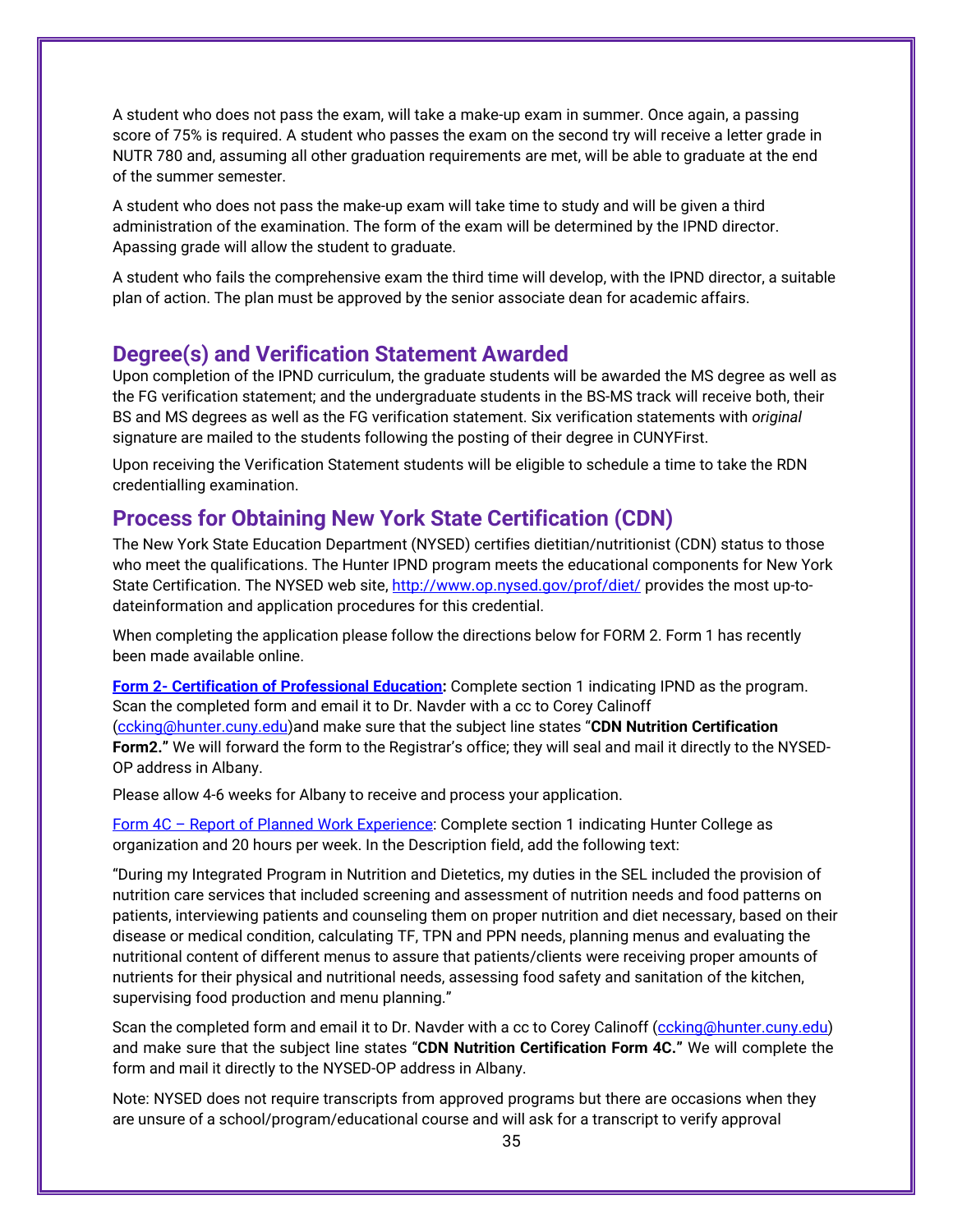# <span id="page-28-0"></span>**Resources for Nutrition & Health**

American Public Health Association has many useful and interesting articles and linksposted. <http://www.apha.org/>

CDC covers epidemiological data through WONDER and NCHS; advises travelers on health precautions;lists job opportunities; publishes condition-based health information; and lists distance learning programs offered through the Public Health Training Network (PHTN). [www.cdc.gov](http://www.cdc.gov/)

Environmental Protection Agency (EPA) produces environmental information on a wide range of topicsand links to other related organizations. [www.epa.gov](http://www.epa.gov/)

FedWorld is a gateway to over 100 federal government Internet sites. [www.fedworld.gov](http://www.fedworld.gov/)

Food and Drug Administration (FDA) provides professional and public information on drugs, food-borne illnesses, new devices, andlinks to related pages. [www.fda.gov](http://www.fda.gov/)

National Health Information Clearinghouse of the Office of Disease Prevention Health Promotion, DHHSoffers information on ODPHP clearinghouses, publications (including Healthy People 2010), and proceedings for the Partnerships for Networked Consumer Health Information Conferences. <http://www.health.gov/nhic/>

US Dept Health & Human Services home page. <http://www.hhs.gov/>

National Institutes of Health (NIH) links to all its constituent institutes which provide health educationmaterials on diverse topics, including AIDS, aging, child health, communication disorders, cancer, genetics, and others. [www.nih.gov](http://www.nih.gov/)

- National Center for Alternative and Complementary Medicine <http://nccam.nih.gov/> National Institute of Diabetes and Digestive and Kidney Disease[shttp://www2.niddk.nih.gov/](http://www2.niddk.nih.gov/) Health Resources and Services Administration [http://www.hrsa.gov/N](http://www.hrsa.gov/)ational Heart Lung and Blood Institute

<http://www.nhlbi.nih.gov/> Maternal and Child Health Bureau <http://www.mchb.hrsa.gov/>

NIH Office of Rare Diseases <http://rarediseases.info.nih.gov/default.aspx> Weight Control Information Networ[khttp://win.niddk.nih.gov/index.htm](http://win.niddk.nih.gov/index.htm) Women's Health Initiative <http://www.nhlbi.nih.gov/whi/>

NIH Office of Dietary Supplements <http://dietarysupplementdatabase.usda.nih.gov/index.html>

National Library of Medicine (NLM) provides free access to MEDLINEusing Internet Grateful Med, full text practice guideline documents, health services research resources, and environmental-toxicology information resources. [www.nlm.nih.gov](http://www.nlm.nih.gov/)

New York Online Access to Health disseminates a wealth of topical health information, links to medicaldatabases and Internet resources, and statistical data for NY in English and Spanish. http://www.noah-health.org/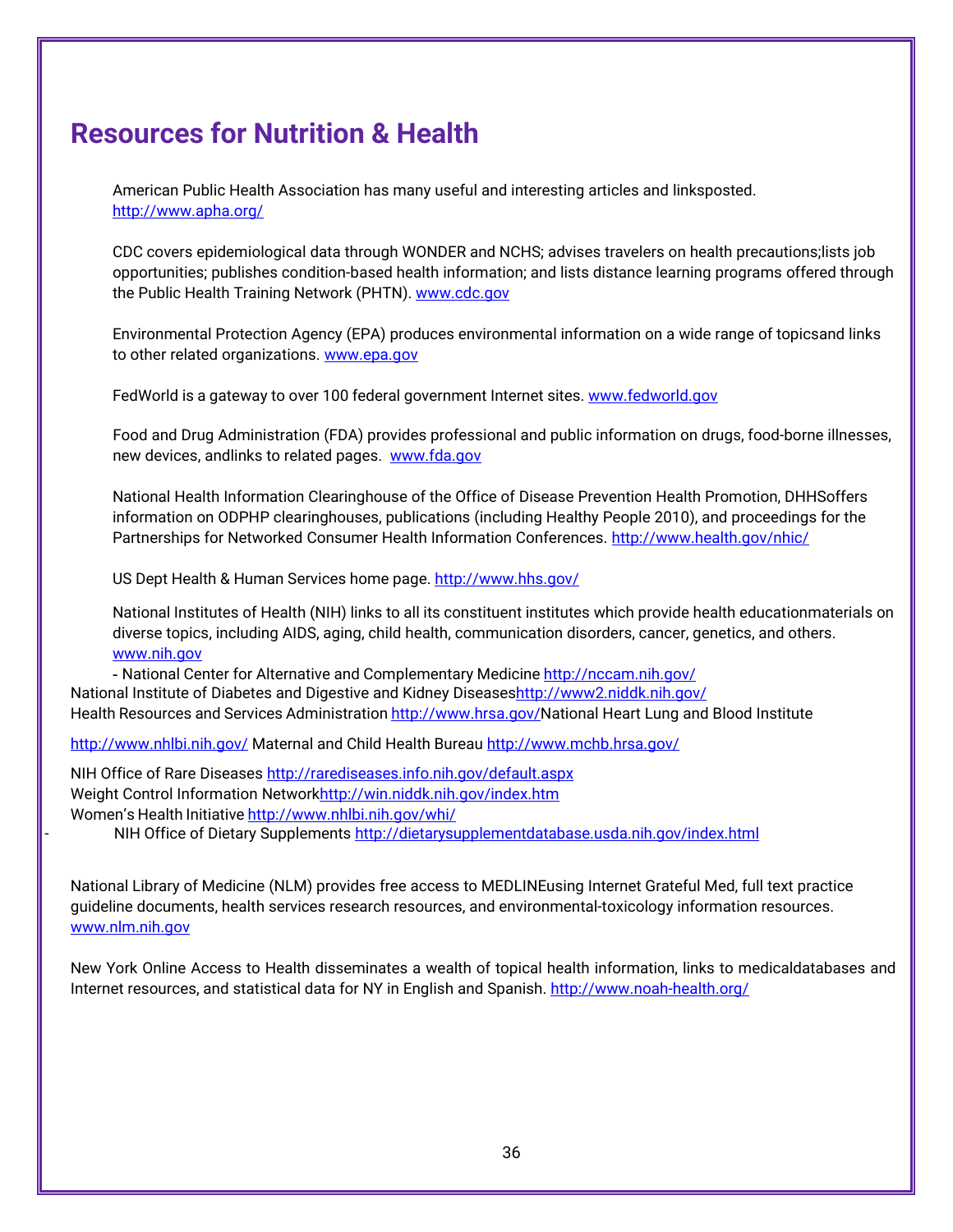PubMed for Medline searches of journals in the National Library of Medicine[.http://www.ncbi.nlm.nih.gov/PubMed/](http://www.ncbi.nlm.nih.gov/PubMed/)

US Dept. Agriculture (USDA) home page contains important nutrition, child, and family information. [www.usda.gov](http://www.usda.gov/)

USDA Agricultural Research Service includes food composition databases.

<http://www.ars.usda.gov/Aboutus/docs.htm?docid=6300>

International Food Composition Tables Director[yhttp://www.fao.org/infoods/directory\\_en.stm](http://www.fao.org/infoods/directory_en.stm)

American Medical Association provides articles from current issues of JAMA and other information[.www.ama-assn.org](http://www.ama-assn.org/)

[www.RD411.com](http://www.rd411.com/) provides resources and information by RDs for RDs on a variety of topics.

Cornell Cooperative Extension <http://www.cce.cornell.edu/>

Just Food, Community Supported Agriculture (CSA) in NYC [www.justfood.org/csa/](http://www.justfood.org/csa/)

The American Botanical Council (ABC) – promotes science-based use of herbs. They publish Herbalgramnewsletter. There is also a link to an English Language version of some of the German Commission E Monographs. [http://abc.herbalgram.org](http://abc.herbalgram.org/)

# <span id="page-29-0"></span>**Networking**

We have all heard about networking, and how much having a great network of people around you can be a great boost to your career. If you already have a collection of business cards andcontact information, that is a good start. Who you know can be important, but perhaps even MORE important is who knows YOU? A good place to network is at professional meetings and conferences. Don't just stick with the people you know. Ask questions of the speakers, or organizers, or wait staff. People usually like to talk about what they do, or like, or even what they don't like.

## <span id="page-29-1"></span>**Professional Meetings and Activities**

The faculty believe in providing opportunities that develop and enhance the professional growth of the student. Thus, as a matter of policy, students are encouraged to participate in professional meetings, conventions, projects, etc. The following activities are suggested: (1) student memberships in local, state,

and national professional organizations; (2) preparation, display, and presentation at professional meetings; (3) participation in National Nutrition Month activities; and (4) attendance and participation atany function in which new knowledge or the quality of professionalism is enhanced.

In promoting the above philosophy, students are encouraged to attend professional meetings of the Greater New York Dietetic Association and New York State Dietetic Association. If you live in Long Island or Westchester or Rockland Counties, look into the Long Island Academy of Nutrition and Dietetics (LIAND, formerly LIDA – Long Island Dietetic Association) or the Westchester/Rockland Dietetic Association (W/RDA). The faculty encourages students to also attend other nutrition-related meetings and seminars, which areoffered at times other than those that require the student to be in class or clinical experience. These aretypically announced on the NFS listserv.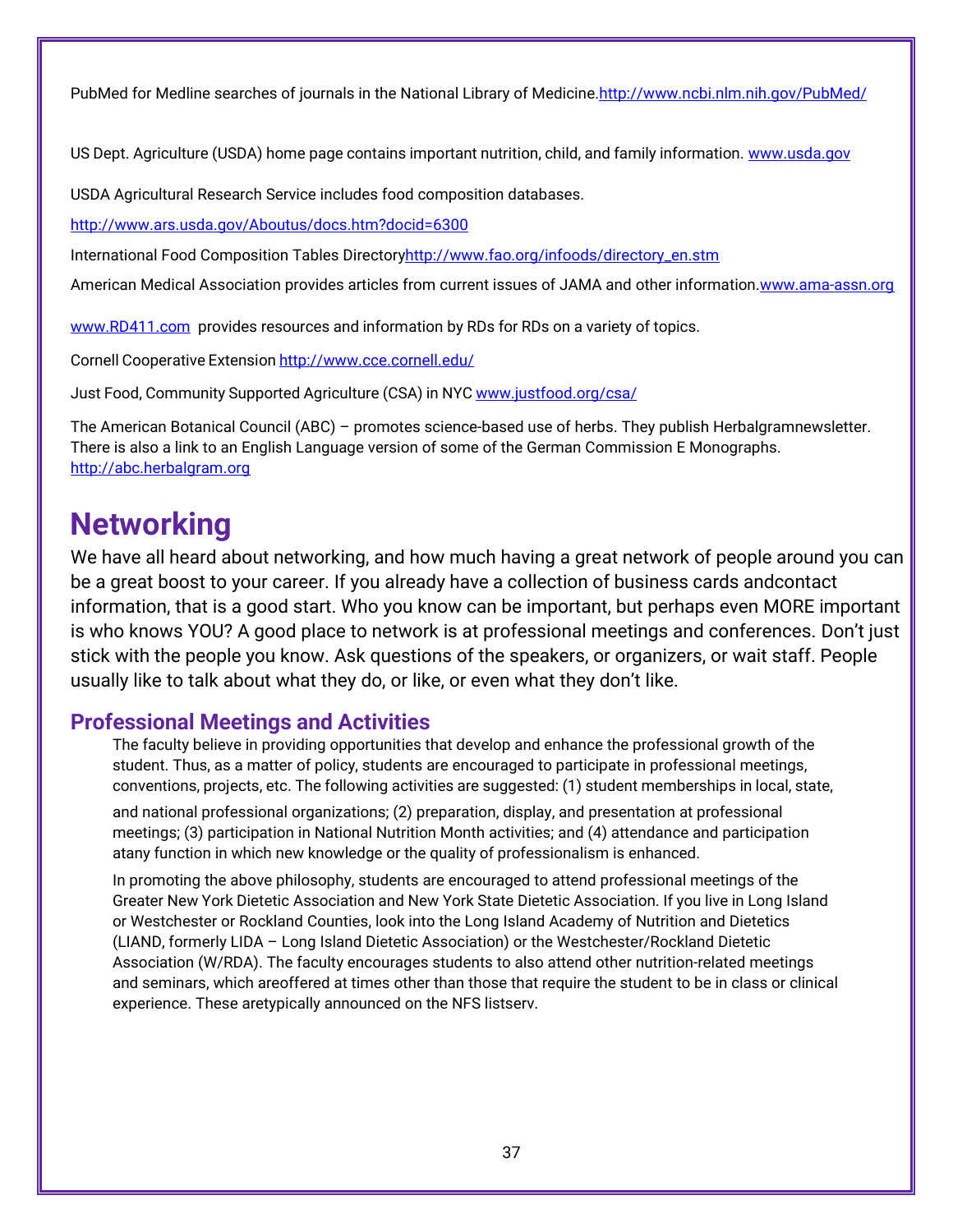# <span id="page-30-0"></span>**Stress Management Resources**

Hunter College has a Behavioral Response Team (BRT) made up of a group of professionals dedicated to providing support and assistance to students in crisis or in distress

Information including how to make referrals to BRT can be found here:<http://www.hunter.cuny.edu/brt>

The many and varied demands of graduate school can cause students to feel stressed. Managing the daily stress level is ultimately up to each individual, but there are many resources available to help with this.

Balancing the demands of college and personal life can be challenging; The Hunter College Personal Counseling Services is available to help students handle this stress and pressure successfully and constructively. At times, just talking can make a difference; while other times, more intervention is needed. **The Office of Personal Counseling Services** strives to help students manage the demands of life through confidential and individualized personal counseling services. Licensed counselors are available to assist students in overcoming personal, academic, and/or crisis situations that could negatively impact their progress and success at Hunter College. Walk-in hours are Monday – Friday, 9:00am – 5:00 pm in Room 1123 East Building. For further office hours and or for appointments, please visit 1123 East Building or call (212) 772-4931.

## <span id="page-30-1"></span>**How to Reduce Stress**

Many stresses can be changed, eliminated, or minimized. Here are some things you can do to reduce your level of stress:

Become aware of your own reactions to stress.

- Reinforce positive self-statements.
- Focus on your good qualities and accomplishments.
- Avoid unnecessary competition.
- Develop assertive behaviors.
- Recognize and accept your limits. Remember that everyone is unique and different.
- Exercise regularly.
- Eat a balanced diet daily.
- Talk with friends or someone you can trust about your worries/problems.
- Learn to use your time wisely:
- Evaluate how you are budgeting your time.
- Plan ahead and *avoid procrastination*.
- Make a weekly schedule and try to follow it.
- Set realistic goals.
- Set priorities.
- Practice relaxation techniques. For example, whenever you feel tense, slowly breathe in and out for several minutes.

**Stress Management Resources On-line** <http://health.discovery.com/centers/stress/index/stressindex.html> <http://www.nlm.nih.gov/medlineplus/stress.html> <http://www.mayoclinic.com/health/meditation/MM00623> <http://blogs.yogajournal.com/audio/savasana.mp3>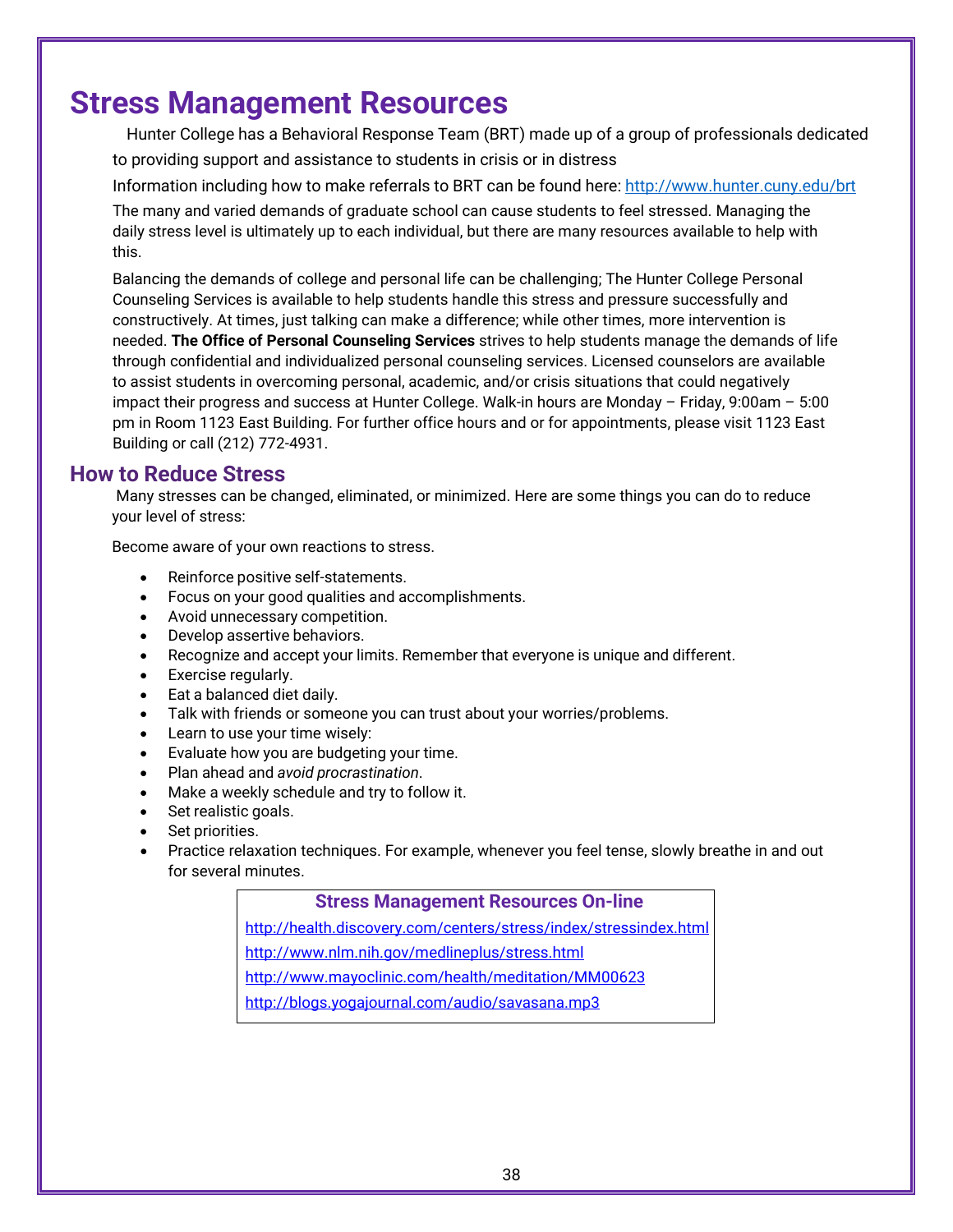# <span id="page-31-0"></span>**Additional IPND Program Policies and Procedures**

The policies and procedures detailed on the following pages are meant to supplement, and not replace, those outlined in both the **Graduate College Bulletin** and the **School of Public Health Student Handbook**.

### <span id="page-31-1"></span>**Statement of Nondiscrimination and equal opportunity**

The Nutrition Program supports the policy of equal opportunity and Affirmative Action as set forth by Hunter College and the Board of trustees of the City University of New York. The Department of Nutrition and Food Science of The CUNY School of Public Health will treat all qualified students equally, without regard to age, gender, sexual orientation, alienage or citizenship, religion, race, color, national or ethnic origin, disability, veteran or marital status.

### <span id="page-31-2"></span>**Student Regulations and Rights**

These statements are abridged. Complete CUNY statements regarding policies and procedures appear in the *Student Regulations and Rights* in the current Undergraduate Catalog and in the Office of the Dean of the CUNY School of Public Health.

### <span id="page-31-3"></span>**Grades and Completion of Courses**

As required by Hunter, graduate students must maintain an overall GPA =>3.0 to remain in good academic standing. Grades range from A through F. Pass/Fail is available for Fieldwork only. **There is no credit/no credit option for graduate level coursework.**

**Incompletes:** Incompletes are the exception rather than the rule. You are expected to complete all course work and attain a grade by the end of each semester. If an extenuating circumstance prevents youfrom completing required coursework, you must request an incomplete (INC) from your instructor **prior to**

**the last scheduled class session**. Extensions are granted at the instructor's discretion. If granted, ask your instructor to prepare a **written contract** stating the exact nature of the work to be completed, the deadline for completion, and the consequences for non-compliance. Such contracts must be signed and dated by you (the student) and the instructor, with a copy filed with the UPH office. (Note: This policy does not apply to Fieldwork related incompletes) Upon completion of the required coursework, your instructor willuse a paper **Change of Grade Form** (COG) to submit your final grade. Allow 2-3 weeks for the grade to appear on your transcript. Email your instructor (cc the UPH Administrative Coordinator) if the changed grade is not posted.

Following the last day of each semester, instructors have **3-4** weeks to electronically submit grades. Monitor your transcript within the month after classes and email your instructor and Program Director if you fail to receive a grade. In the event you do not receive a reply, email the UPH Administrative Coordinator. In all correspondence, it is important to include your legal name, EMPLID number, semester/year of the course and the instructor's name. **Note:** Those graduating within the given semesterMUST have all grades posted no later than the day BEFORE Commencement in order to graduate. Take necessary action at last two weeks before Commencement.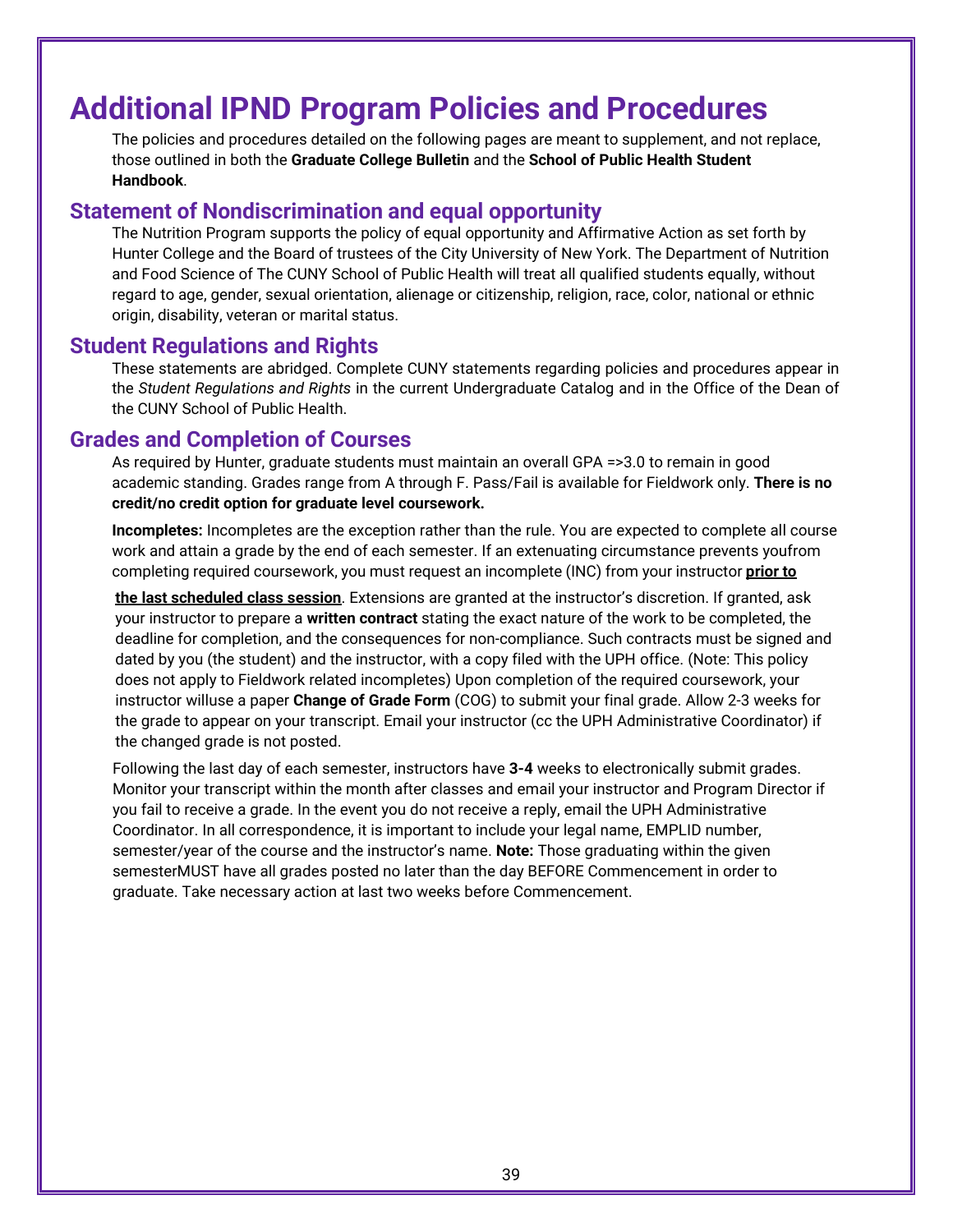# <span id="page-32-0"></span>**Academic Standing, Probation and Disbarment**

### **Early Warnings**

The IPND director is notified by the course instructor if a student is struggling in a particular class and isdoing work averaging a C or below, or if a student's work shows a sudden decline, or if a student stops attending. The IPND director gets in touch with the student and alternative are discussed (official withdrawal, a grade of incomplete).

If your cumulative GPA falls below 3.0, you will be placed on academic probation at which time you may be disbarred from further study.

As an IPND student, you are required to maintain a cumulative GPA of 3.5 or higher.

If you find you are struggling during the early/mid part of a semester, it is your responsibility to speak with your instructor and advisor or Program Director. Program Directors understand unexpected life situations may have consequential impact on a student's academic success. Though not encouraged or expected of graduate students, Hunter allows students to *officially withdraw* from classes within the first ten weeks of each semester with instructor approval (see Academic Calendar). The resulting W grade is not calculatedinto one's GPA. On the other hand, an unofficial withdrawal after the College's official withdrawal deadlinewill result in a grade of F – effectively leading to probation and/or disbarment. In view of the severe consequences, we again say it is critical you speak with your instructor and faculty advisor well before theofficial withdrawal deadline. Note: there is no tuition refund should you withdraw from a course.

At the end of the semester

**If your GPA falls below 3.0 you are required to immediately:**

• Email and meet/speak with your faculty advisor

If your IPND Director believes you can meet and maintain academic requirements, s/he may request one semester of continued probationary study with conditions. Stipulated conditions must be met to continue toward the Master's. Failure to meet conditions will result in dismissal from the graduate program. You must provide a contract of the probation status agreement to the UPH Office for your student file and regularly inform your advisor of your progress.

**Probation and Registration:** The Registrar automatically bars those on academic probation from future registration and will drop courses for those who registered early for a future semester. To be approved forcontinued study, you must email the Dr. Khursheed Navder, Program Director. The email should include the grounds for your grade and a statement to justify continued study. Send a cc of this email to your Advisor. If your request is approved, the Dr. Navder will send a written request to the Registrar requestingclearance for re-registration with a probationary status. In the future semester, you must obtain a minimum 3.0 GPA, or you will be disbarred from the program.

**Disbarment:** In the event you have two consecutive semesters under a 3.0 GPA, Hunter, you will be officially disbarred from further study and all future registrations will be dropped. Should you wish to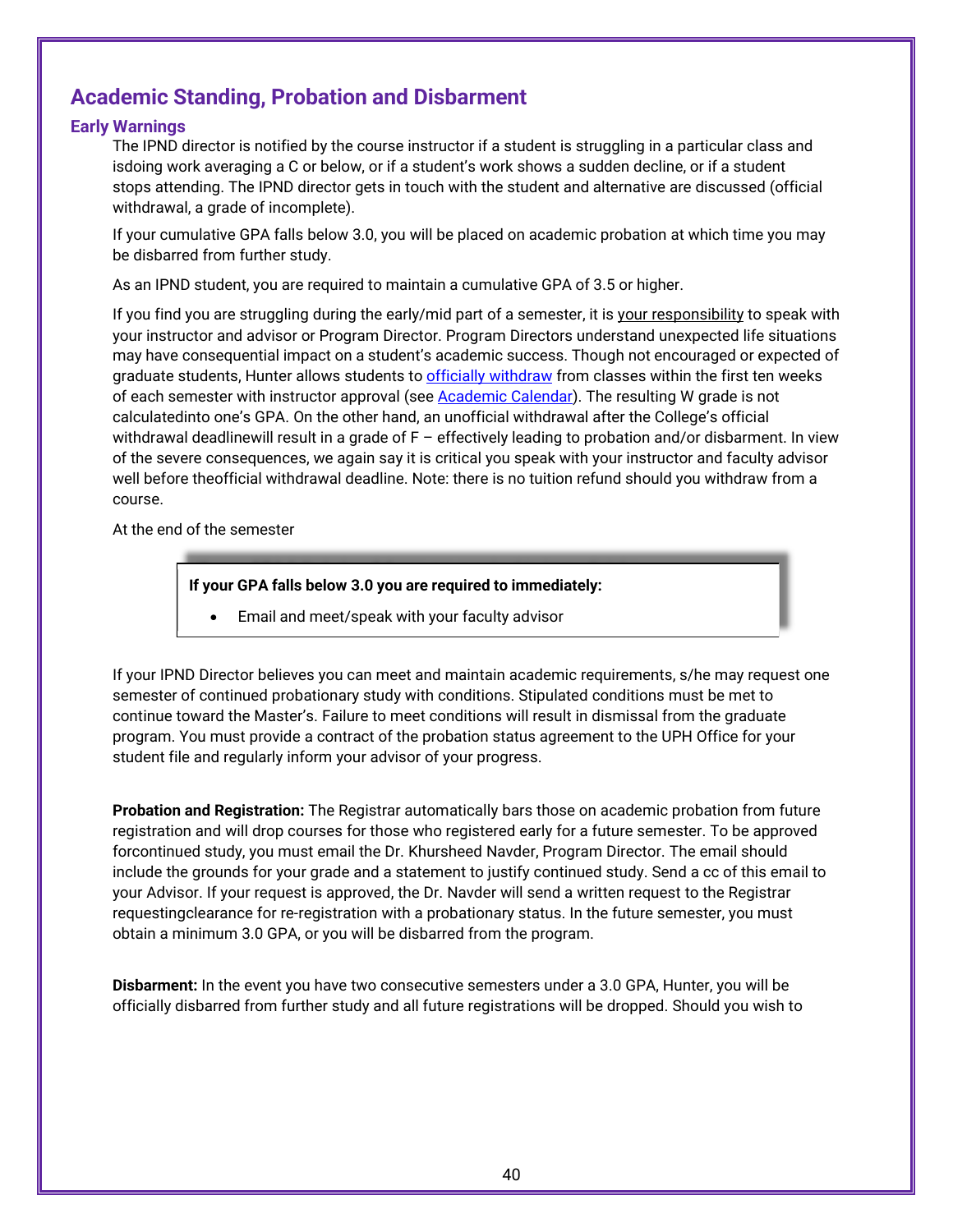appeal this decision, complete and give the Academic Dismissal Removal Form to you Dr. Navder. If your appeal is granted, Dr. Navder will stipulate conditions which must be met for continued study. UPH will forward the Academic Dismissal Removal Form to the Registrar who, upon concurrence, will clear you for one semester future registration under "continued probation".

## <span id="page-33-0"></span>**Leave of Absence & Readmittance to Hunter**

**To register your returning semester, call, meet with or email your faculty advisor during** early registration advisement, or well before late registration to reserve space in your preferred classes. You will be unable to register if you fail to submit the required readmission form.

You must request a leave of absence in writing. Inform your faculty advisor and submit a *Request for Leave of Absence Form* to the UPH Academic Office*.* At least two months in advance of your return, submit a *Readmission Form* to Admissions to reactivate your Hunter record for registration. If any courses on your record are older than 4 ½ years, you must also *attach a time extension form*.

### <span id="page-33-1"></span>**Maintenance of Student Records**

### **Policy:**

Student records, including transcripts and Verification Statements, and rotation schedules will bekept indefinitely in an electronic format.

#### Procedure:

An electronic file will be created for each student at the time at which they start the Program. Application materials previously received from each student will be reviewed and placed into their respective files. Materials will specifically be inspected for presence of all academic transcripts with degrees conferred as appropriate, and completion of all prerequisites and admission requirements. If complete information has not yet been received, incoming studentswill be contacted and requested to provide this. Students will not be allowed to start the programuntil they have provided all the required documents to the Program Director of the SEL.

This procedure will be communicated to prospective students in the program's application materials, and to incoming students in the introductory materials sent to them prior to their arrival at the program. It will be reiterated in the Program's Handbook they are introduced to onthe first day of orientation. The current version of the handbook will be available from the program website.

The following documents will be retained on file for all Students in the Program:

- Official Transcript(s) with degree(s) conferred
- Application materials and contact information
- Insurance information
- Health verification and documentation
- Background check results
- Rotation schedules
- **Evaluations**
- Verification Statements
- Name/Address Verification Form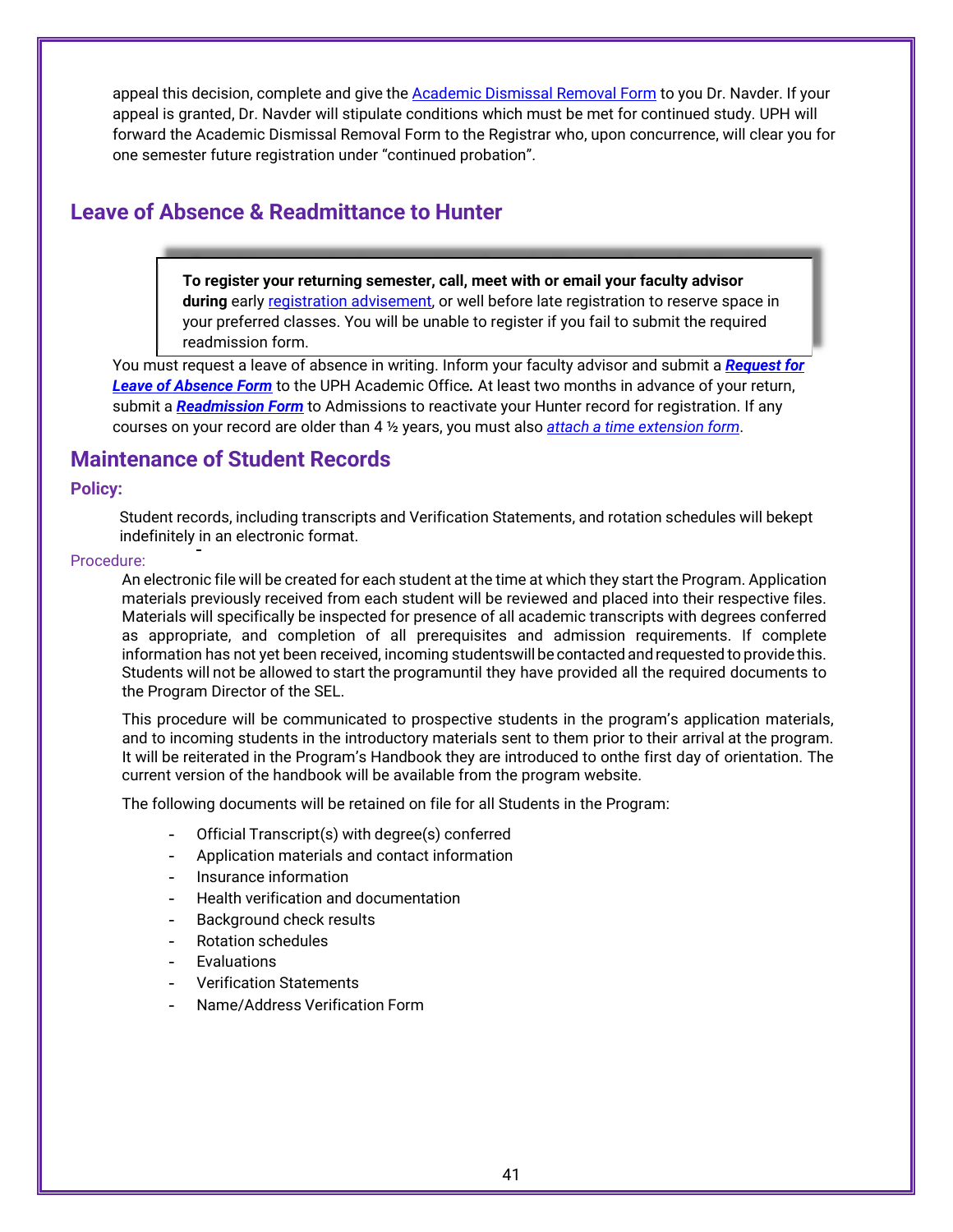# <span id="page-34-0"></span>**Liability & Medical Coverage for Dietetic Students**

### Policy:

All students in the Integrated Program for Nutrition and Dietetics are required to obtainprofessional liability insurance and medical insurance prior to starting the Program and must maintain it throughout the program duration.

### Procedure:

Students are responsible for securing their own professional liability insurance and medical insurance for coverage during the course of the Integrated Program in Nutrition and Dietetics Program.

All dietetic students will provide proof of professional liability insurance and medical insurancecoverage prior to the start of the Integrated Program in Nutrition and Dietetics Program, and at the start of each new year while they are in the Program. Proof that either insurance policy is current must be provided by the student within 1 business day upon request at any point in timethroughout the program.

Professional liability insurance can be obtained through Proliability/Mercer Consumer, for whichAND members can use the organization's discount. It is required that each student has a policy that covers a minimum of \$1,000,000 each incident/\$3,000,000 aggregate.

If a student is injured or becomes ill while on duty, he/she will be treated at the nearest emergencycare center at the intern's expense.

Students are responsible for their own safety in travel to and from assigned rotations during the course of the Integrated Program in Nutrition and Dietetics Program.

# <span id="page-34-1"></span>**Confidentiality of Student Records**

### **Policy Statement:**

Board of Trustees guidelines and the Federal Education Rights and Privacy Act (FERPA) of 1974 permit only specific information concerning current and former students to be made available to those parties who have a legitimate interest in the information.

No information from the student's personnel record, other than name, job title and an inclusive date of study is to be released without written consent of the student or a court order. The personnelrecord may be examined only by the student and by faculty/preceptors of the IntegratedProgram in Nutrition and Dietetics who are or could become responsible for supervision of the student.

Student records that are protected include all reports of disciplinary action (including records oforal and written warnings), all performance evaluations and supporting documentation, and attendance and employee health records.

### **Access to Confidential Records Procedure**

By filing a letter with the Nutrition Program, a current or former student may request that any orall of the above information not be released without the student's prior written consent. This letter may be completed, withdrawn or modified at any time.

Students may have access to their records by submitting a request in writing to the Program Director. The Director will inform the students when and where records may be inspected. Faculty/preceptors are permitted to review the personnel records of their students.

**Note**: It is the responsibility of all preceptors to inform their students of this policy and to adhereto it. It is the responsibility of the Integrated Program in Nutrition and Dietetics Director to administer this policy.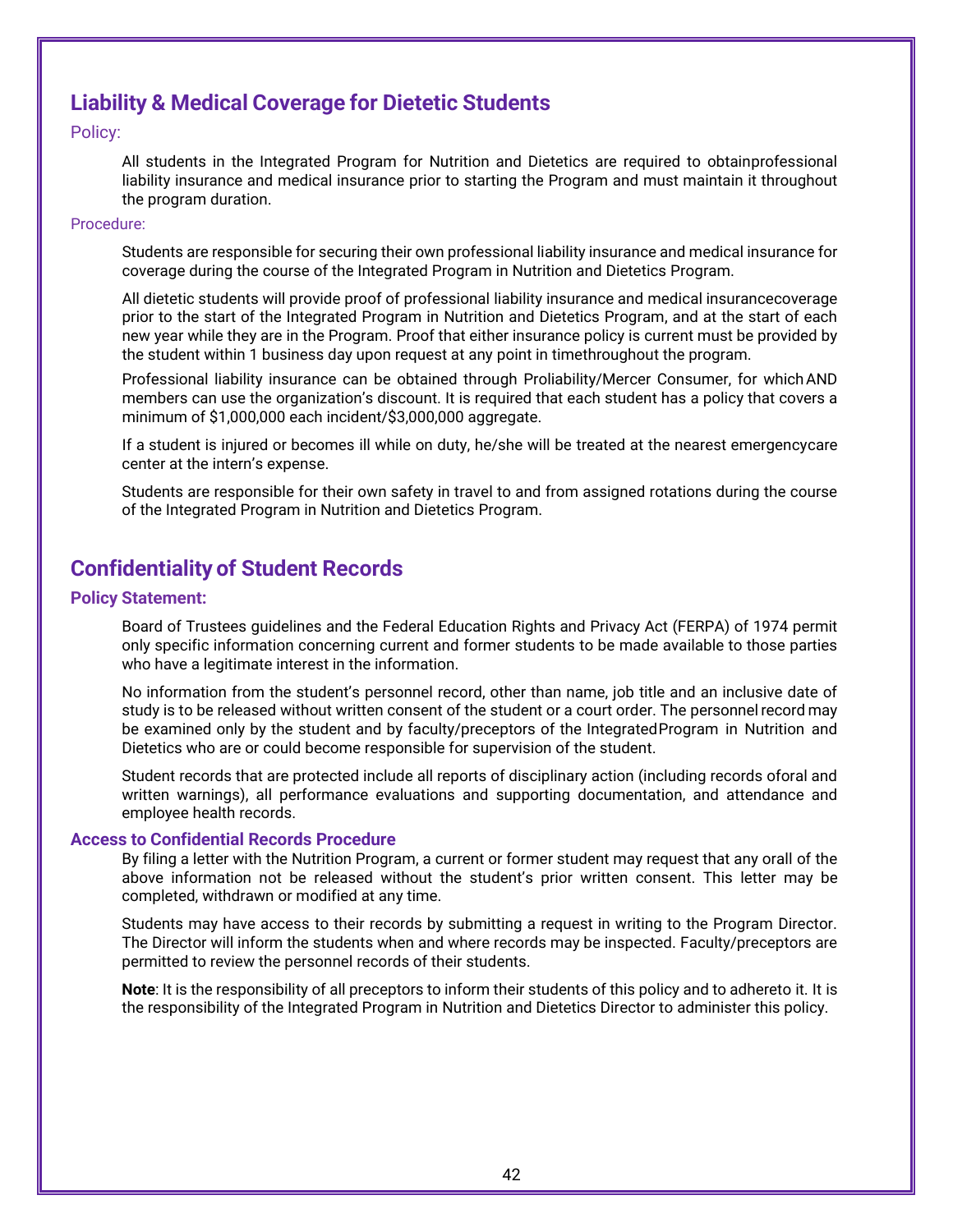# <span id="page-35-0"></span>**Student Photo Identification**

### **Policy:**

An initial Photo ID will be issued to all enrolled students free of charge. The student photo I.D.will allow entrance and use of the college library and other facilities. All students are required

to show their Hunter College Photo ID at all times when entering the college and transacting college business. Although Hunter College maintains an open school policy, students entering the campus are required to present their current ID to gain access. A replacement ID will be available at a nominal fee. Appropriate identification will be required before issuing a student I.D.

### **Procedure:**

Students obtain their ID card, the Hunter OneCard, in the beginning of the semester in the West Building Lobby entrance of the building at 68<sup>th</sup> Street, or in the Hunter West 203Lobby at other times in the semester. Regular hours are Monday through Friday 9 am to 5 pm (excluding holidays). All students must have their current semester bursar receipt in addition to another form of photo identification.

Newly admitted students receive their first I.D. free of charge during their first semester.See

<http://www.hunter.cuny.edu/it/it-services/onecard> for more information.

# <span id="page-35-1"></span>**Drug Testing and Criminal Background Checks**

### **Policy:**

Students comply with the drug testing and/or criminal background checks required by any of the rotation sites. Since some sites require for such check to be obtained by the school, the Program may require students to drug testing, criminal background checks, or both. Records obtained from such checks are kept confidential, with the student's records.

### **Procedure:**

Upon request, students provide any required information and/or test results, also including butnot limited to fingerprinting, blood or urine specimens.

## <span id="page-35-2"></span>**Preceptor and Rotation Site Selection**

### **Policy:**

Appropriate rotation sites and qualified preceptors are recruited and retained.

### **Procedure:**

Utilizing the ACEND Accreditation Standards for Demonstration Programs in Nutrition & Dietetics and the Core Competencies for the RDN, along with input from students and program alumni as guidelines, preceptor recruitment and retention is continuous and ongoing.

### **Criteria and Process Used to Select Preceptors**

### **Criteria:**

1. Sites must have an ongoing nutrition program or activities with a specific plan of activitiesfor the intern(s) they plan to host.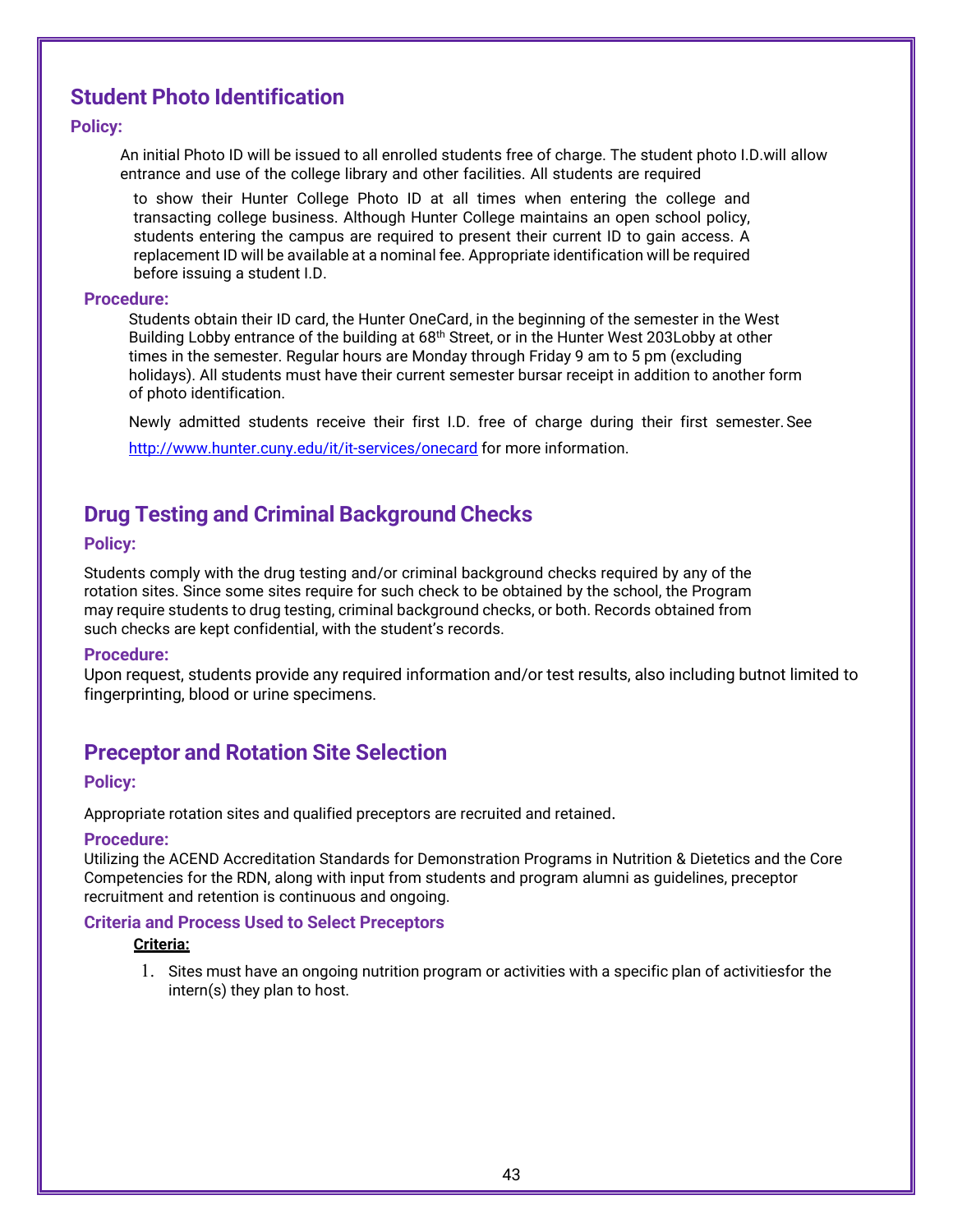- 2. Preceptors must hold a current RDN credential with at least 1 year of experience for clinical rotations. For community and foodservice rotations, RDN credential is desirablebut not required. Preceptors must have a degree or certification in a dietetics related fieldwith 1 year of experience or equivalent work experience without degree or certification.
- 3. Prospective preceptors must have a good reputation within their field of expertise as evidenced by past performance or verification from supervisor/manager/director/co- workers.
- 4. Prospective preceptors must demonstrate the desire to take on the extra responsibility of students.
- 5. Prospective preceptors must demonstrate excellent communication skills orally and inwriting and collaborate with Director of the SEL on a continual basis.
- 6. Prospective preceptors must understand and ascertain that rotating students must not replace employees.
- 7. Preceptors and their associated host site must complete the affiliation agreement process before hosting students. The Affiliation Agreement delineates the rights and responsibilities of both parties and must be signed by individuals with institutionally assigned authority. A signed copy of the completed agreement will be held by both the Hunter IPND and site and must be in advance of placing students.

#### **Process:**

Each year students evaluate each rotation / preceptor on the following criteria:

Professionalism, Support/Encouragement of Learning, Mentorship, Respect for Intern,Organization of the Experience, Expertise, and Teaching Ability

Once a preceptor is chosen that fits the above criteria, including the completion of Hunter's affiliation agreement process, they are given a trial period through oneacademic year. Based on the evaluations and feedback from students and communication or issues that may have arisen, a determination is made as to whether this preceptor will be allowed to continue. Preceptors must maintain an overall "satisfactory" rating from 80% of students in order to remain with our program.

### <span id="page-36-0"></span>**Program Length & Breakdown**

The studentship begins with an orientation to the program.

Orientation activities include:

- Overview of the School and Program
- Review of the Handbook including policies and procedures
- Collection and review of all required documents (if not previously submitted)
- Paperwork for first rotations (assignments, schedules, processing throughvoluter office)
- Semester schedule (mandatory meetings, seminar dates, etc.)
- Overview of SEL rotations (what to expect, professional conduct, pre-rotation assignments and curriculum, journals, competencies, evaluations)

### <span id="page-36-1"></span>**Program Schedule**

The Integrated Program in Nutrition and Dietetics runs from the first day of the fall semester fortwo years, through all sessions of the Academic year. The program consists of a minimum of 1050 hours of SEL, 41 credits of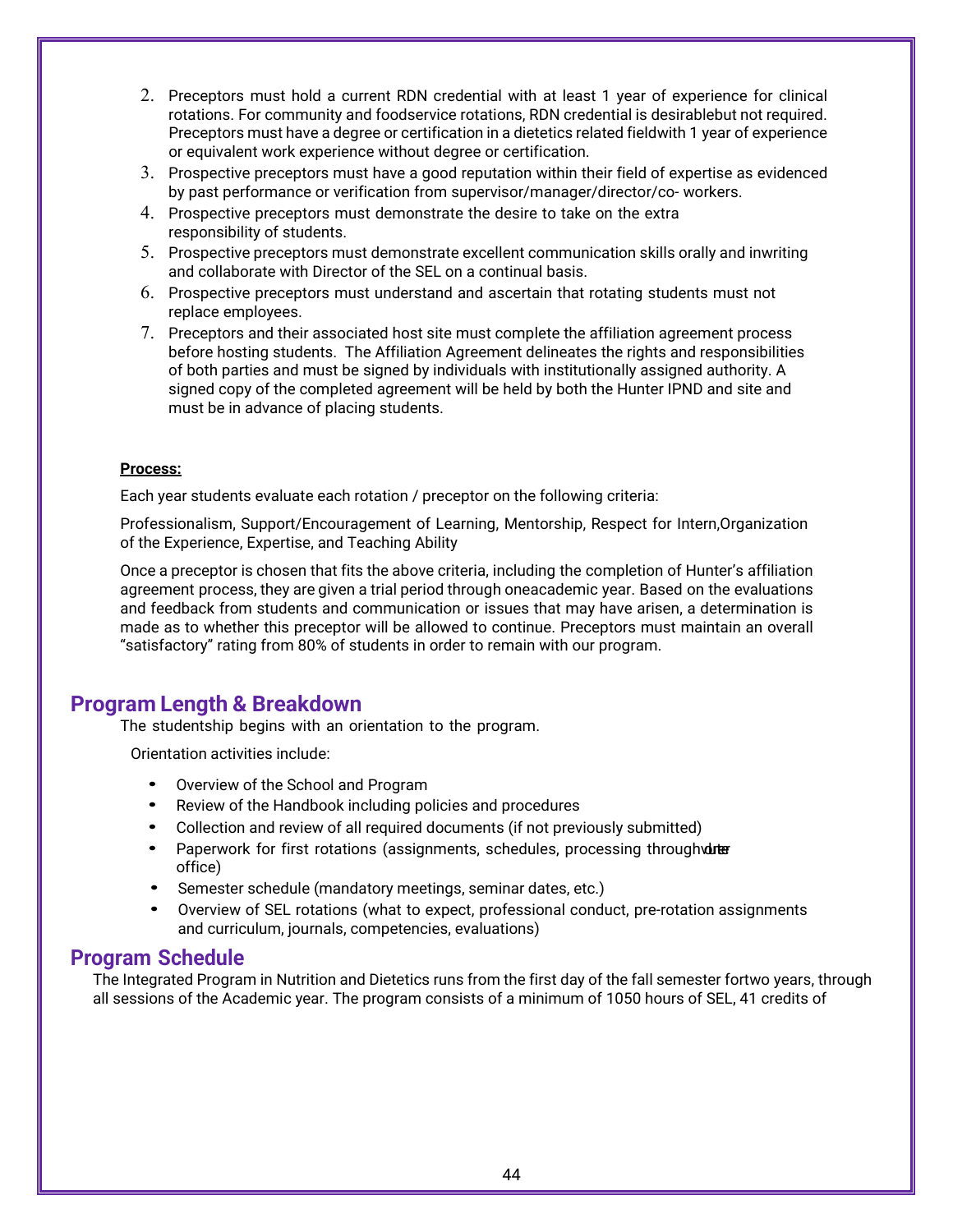academic coursework, and 100 hours of didactic instruction (classroom and on-line) in the SEL rotation associated seminar for a total of 12 credits, over the course of 2-3 years.

Vacation time of four weeks per Academic year will be according to the CUNY academic calendar (available at [http://registrar.hunter.cuny.edu/subpages/academic\\_calendar.shtml](http://registrar.hunter.cuny.edu/subpages/academic_calendar.shtml) ) unless arranged otherwise with the Integrated Program in Nutrition and Dietetics Director and preceptor(s). The SEL rotations are scheduled during the winter intersession and may also be scheduled during the summer. Field visits and attendance at professional meetings will be coordinated during theyear and compensatory time will be arranged as appropriate. Time off for religious holidays/observances can be arranged according to the policy and procedures of the facility andwith the approval of the Integrated Program in Nutrition and Dietetics Director and the student'spreceptor. In addition, students may take *3 personal days* which must be pre- approved by the Integrated Program in Nutrition and the student's preceptor.

A leave of absence may be granted in extenuating circumstances. It must be agreed upon in writing between Program Director and student, and carry a clear end date of the agreement, by which time reassessment of the situation must occur.

# <span id="page-37-0"></span>**Withdrawal & Refund of Tuition**

**Policy:**

Any student who chooses to withdraw from the program or from a course will receive a refundin accordance with the schedule outlined in the Bursar's website.

#### **Procedure:**

As of June 1994, three diverse refund policies were implemented for CUNY students. They areCUNY, Federal Pro Rata refund and Federal other than Pro Rata refund. The latter two refund policies apply only to Federal Financial Aid recipients. Students should refer to the Bursar's website for deadlines and explanations of these procedures. <http://www.hunter.cuny.edu/bursar/tuition-fees/refunds>

### <span id="page-37-1"></span>**Student Compensation Practices**

#### **Policy:**

The IPND does not offer paid compensation for SEL rotations. Some rotation sites may offer stipends to students, depending on location and experience.

### <span id="page-37-2"></span>**Deadlines for Program Course Completion**

All course assignments and activities should be completed by the end of the second spring session in on the 2-year path and by the end of the third spring if on the 3-year path. Under extenuating circumstances, an IPND student may be allowed to complete assignments after the last day of that spring session, with permission from the Program Director*.*

## <span id="page-37-3"></span>**Evaluation of Students for Acquisition of Required Competencies**

### <span id="page-37-4"></span>**Didactic Coursework**

**Policy:**

Student progress in didactic coursework shall be monitored by course instructors, and insufficient progress or performance of astudent in a specific course shall be communicated to the Program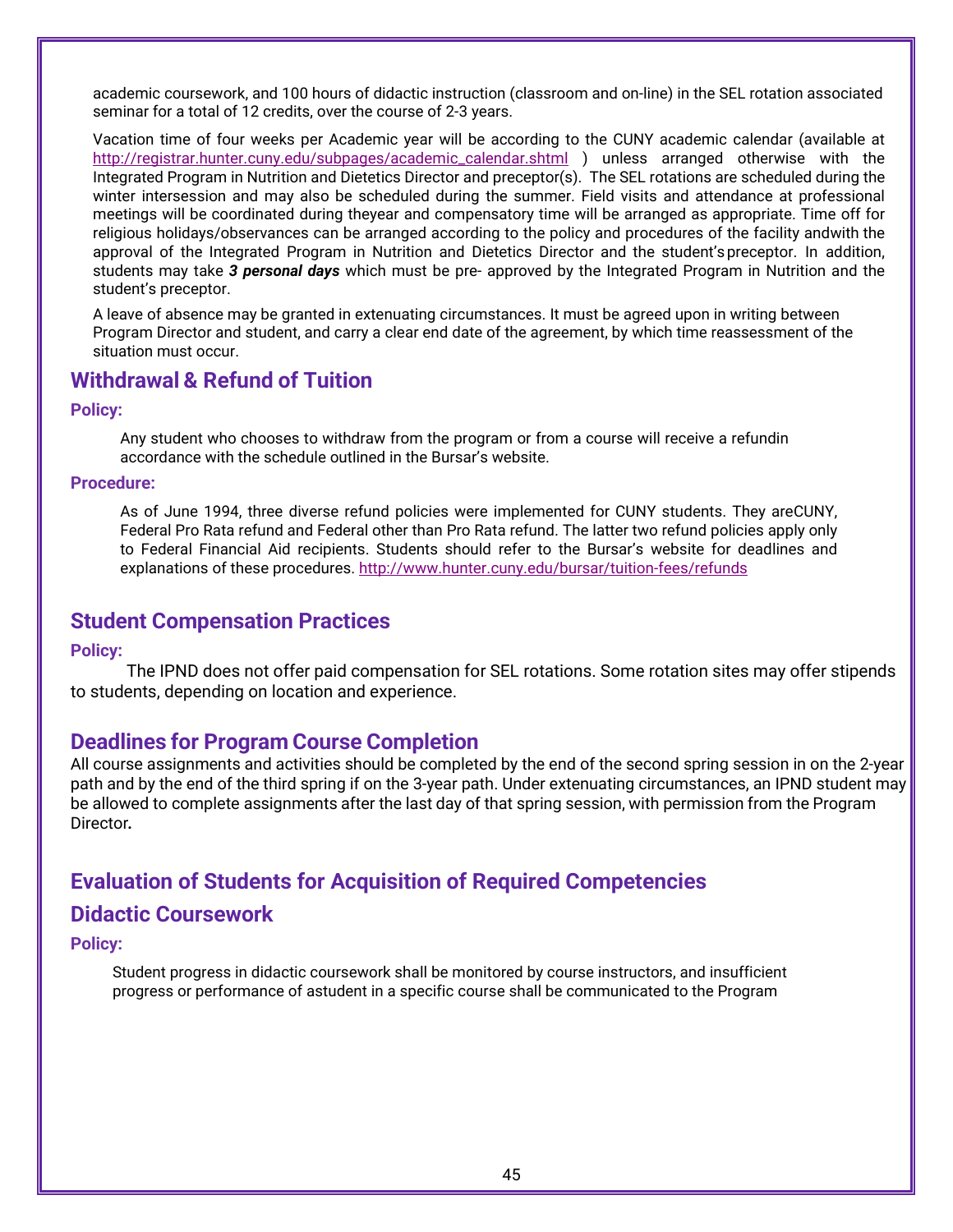Director when it becomes evident. Summative and formative evaluation of student performance related to competencies and their respective performance indicators is evaluated at the end of each semester.

### **Procedure:**

Learning goals for each course are defined in the syllabus, along with learning outcomes measures. Course instructors evaluate student progress throughout the semester, following their respective course plan. Any concerns about insufficient progress or performance of a student is discussed with the Program Datrat or around the monthly Nutrition Program Faculty meeting or as soon as it becomes evident.

The faculty member and the Program Director will determine possible remedial action to be taken, including use of the College's support services like the Writing Center, and recommendation of tutoringservices as applicable.

Evaluation of the overall performance of each student is performed at the end of each semester, when grades are entered.

## <span id="page-38-0"></span>**SEL Rotations and Seminars**

### **Policy:**

Student progress in SEL rotations and associated seminars shall be measured using a variety of strategies during and at the conclusion of theprogram to verify competence.

### **Procedure:**

The following practices will be used throughout the program to verify student competence:

- Preceptor Evaluations
- logbooks are reviewed by the seminar course instructors.
- Practice-based Assignments tailored to reflect and expand upon rotation-based experiences- \*some of these assignments may count towards logged hours based on instructions from seminar course instructor and SEL Director.

Students must successfully complete each rotation's minimum hour requirements and track their hours using the programs required logbooks methodology. Students must also receive an average score of 3 or better on the 5-point scale used in each rotation's final preceptor evaluation instrument to measure competence towards the rotation's associated performance indicators. This score factors into the seminar course grade, a grade of 80% or better is required for every SEL seminar course to convey competence in each course's designated competencies and performance indicators.

If a student appears to not be meeting desired competency level the seminar instructor, preceptor, and SEL director will be brought in to discuss remediation plan as needed.

**If a student has been approved for PAL hours for a specific SEL rotation**, the seminar instructor will be notified. The approved hours will be tracked as well as a "passing" preceptor rotation evaluation grade and contribute to the assessment of that student's performance and grade in the SEL rotation associated seminar course.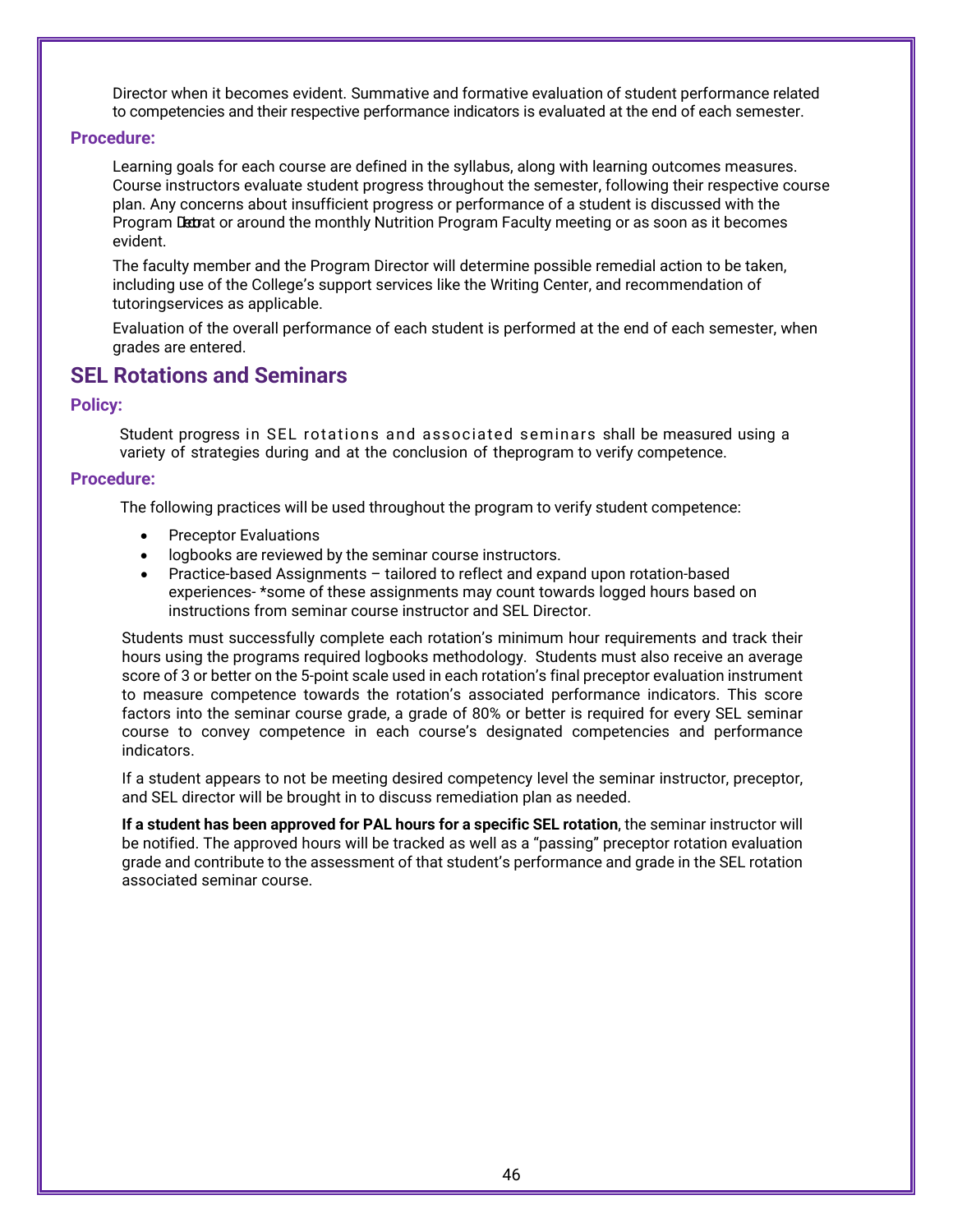## <span id="page-39-0"></span>**Program Completion Requirements of the IPND**

### **Policy:**

Students must maintain an average GPA of 3.0 throughout the program in accordance with Hunter College Graduate Policies, students will meet all SEL requirements and comply with all policies, procedures, and standards of professional behavior forgraduation from the program.

#### **Procedure:**

Students will complete a minimum of 53 credits of the Program Coursework and seminars 1050 hours of SEL rotation hours established by the Integrated Program in Nutrition and Dietetics of the Nutrition Program in the CUNY School of Urban Public Health.

If an instructor finds that a student has not obtained required level of competence on an evaluation instrument, the student will be given additional assignments, projects or other work and then be reevaluated on the relevant material. If competence is not obtained through the remediation plan, the student will complete another week of the rotation or other relevant work prior to being re-evaluated for the third time.

Failure to complete the activities described in the remedial action plan will result in a student being notified that they will be able to graduate with the master's degree (as long as minimum GPA requirement of 3.0 is met) BUT will not receive a verification statement.

### <span id="page-39-1"></span>**Verification Statement & Registration Exam**

Upon successful completion of all program requirements, students will be provided six (6) Verification Statements. Original Verification Statements may be required for transfer of AND Membership status from Student to Active member, licensure/certification and employment. Students should retain a personal file copy for future use. Additional Verification Statements will be available from the Program Director upon request.

Students who successfully complete the Integrated Program in Nutrition and Dietetics Program by achieving the program goals, abiding by the program policies, and reaching the expected level of competence for dietetics practice will receive a Registration Eligibility Application Name/Address Verification Form and instructions. The Commission on Dietetic Registration (CDR) copy is to be completed and returned to the Program Director. The Program Director will forward the Computerized

Registration Eligibility Application to CDR once their degree has been posted. It is the responsibility of each IPND student to complete the application from PearsonVue, provide the required fee, and schedule an examination appointment.

Students who have not completed all program requirements will not be given Verification Sterrets nor will their names be submitted to CDR to sit for the RD Exam.

### <span id="page-39-2"></span>**Conduct**

#### **Policy:**

All students are expected to abide by the policies and procedures of the Hunter College Nutrition Program, its affiliates, rotation sites, and the Academy of Nutrition and Dietetics (AND).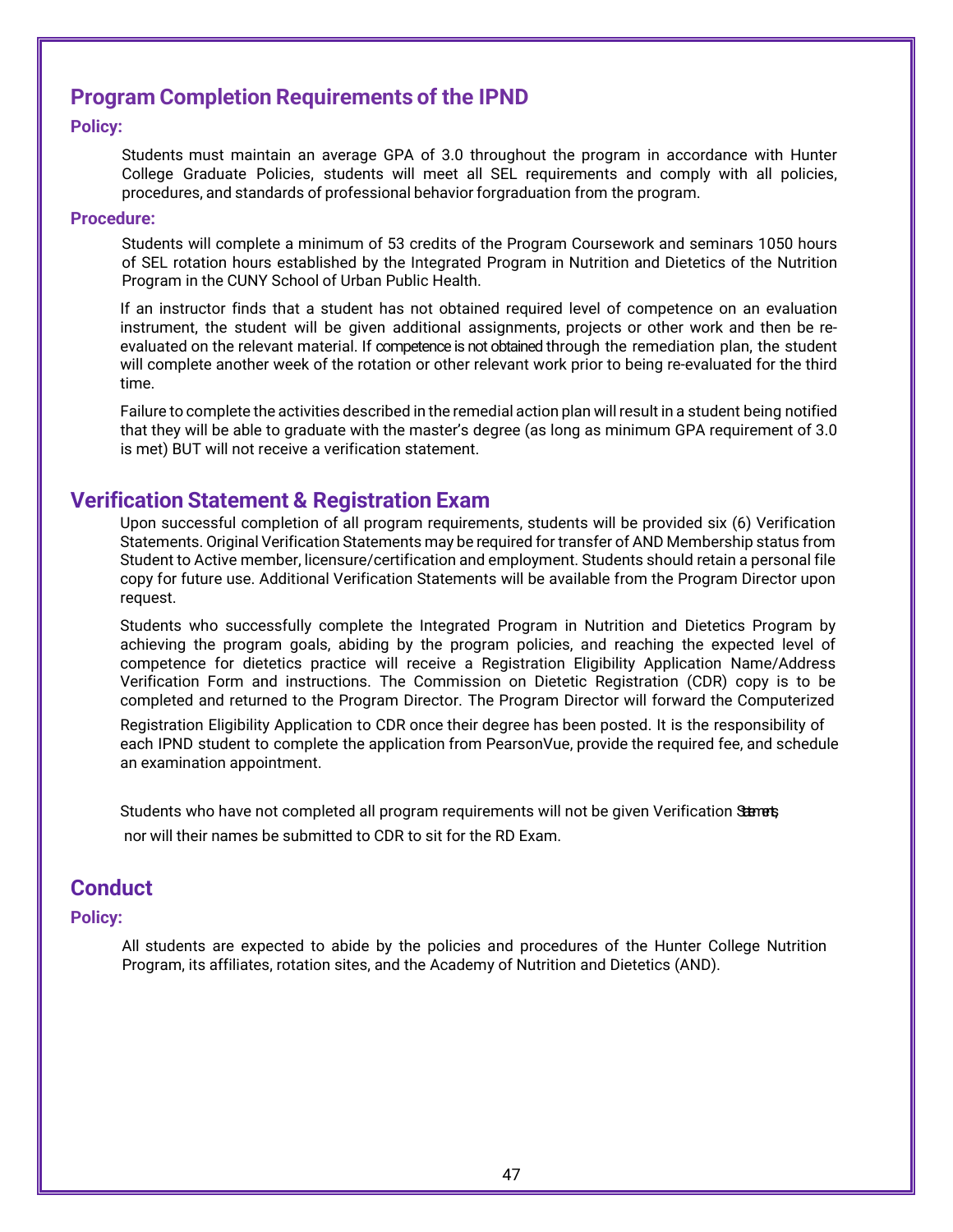#### **Procedures:**

Upon entry to the Program, each IPND student will be introduced to the Student Handbook, which includes policies and procedures for conduct, ethics, program operation, and student performance. Students are expected to read and follow the policies, procedures and performance requirements of theHunter College Integrated Program in Nutrition and Dietetics, the affiliations, Hunter College and the Academy of Nutrition and Dietetics.

#### **Policy:**

All students shall conduct themselves in a respectful and professional manner in all settings throughout the Program.

#### **Procedures:**

Whereas students are entering into the work environment of their preceptors for the purpose of learning from them, and meeting the competencies required by the studentship, in is incumbent upon them to treat every preceptor as a valued teacher, regardless of the rotation or work site.

Students are expected to be respectful of the policies and norms of behavior in each work setting. (For example, the usual way to answer the office telephone, the locations where it is acceptable to eat or drink, lunch and break times, etc.)

Students should accept any and all assignments from preceptors, provided such assignments are not illegal or dangerous. Bearing in mind that "scutt" activities (such as filing or making photocopies) performed by students can free up more of the preceptor's time for more substantive discussions and teaching at a later point in the day.

Students should refrain from personal telephone conversations and/or texting while on duty at any rotation site.

Students should avoid engaging in office politics and unprofessional discussions or gossip.

## <span id="page-40-0"></span>**Support Services for Dietetic Students**

#### **Policy:**

The Integrated Program in Nutrition and Dietetics Program within the Nutrition Program of the CUNY School of Urban Public Health ensures that all dietetic students have the appropriate support services available during the program.

### **Available Support Services:**

Reference texts, manuals, curricula, documents, and relevant articles are held in the Nutrition Program of the CUNY School of Urban Public Health and/or the library and are available for study and review by the students.

Educational technologies can be obtained through the Office of Instructional Computing and Information Technology (OCIT).

#### **Counseling and Wellness Services**

Wellness Services at Hunter College offers a range of clinical services, as well as health-related activities, information, and resources that are responsive to the needs of students.

If you find yourself struggling with your mental or physical health this semester, please feel free to approach me. I try to be flexible and accommodating, and I am committed to helping connect you to support services available. Counseling and Wellness Services are available to all students in need of help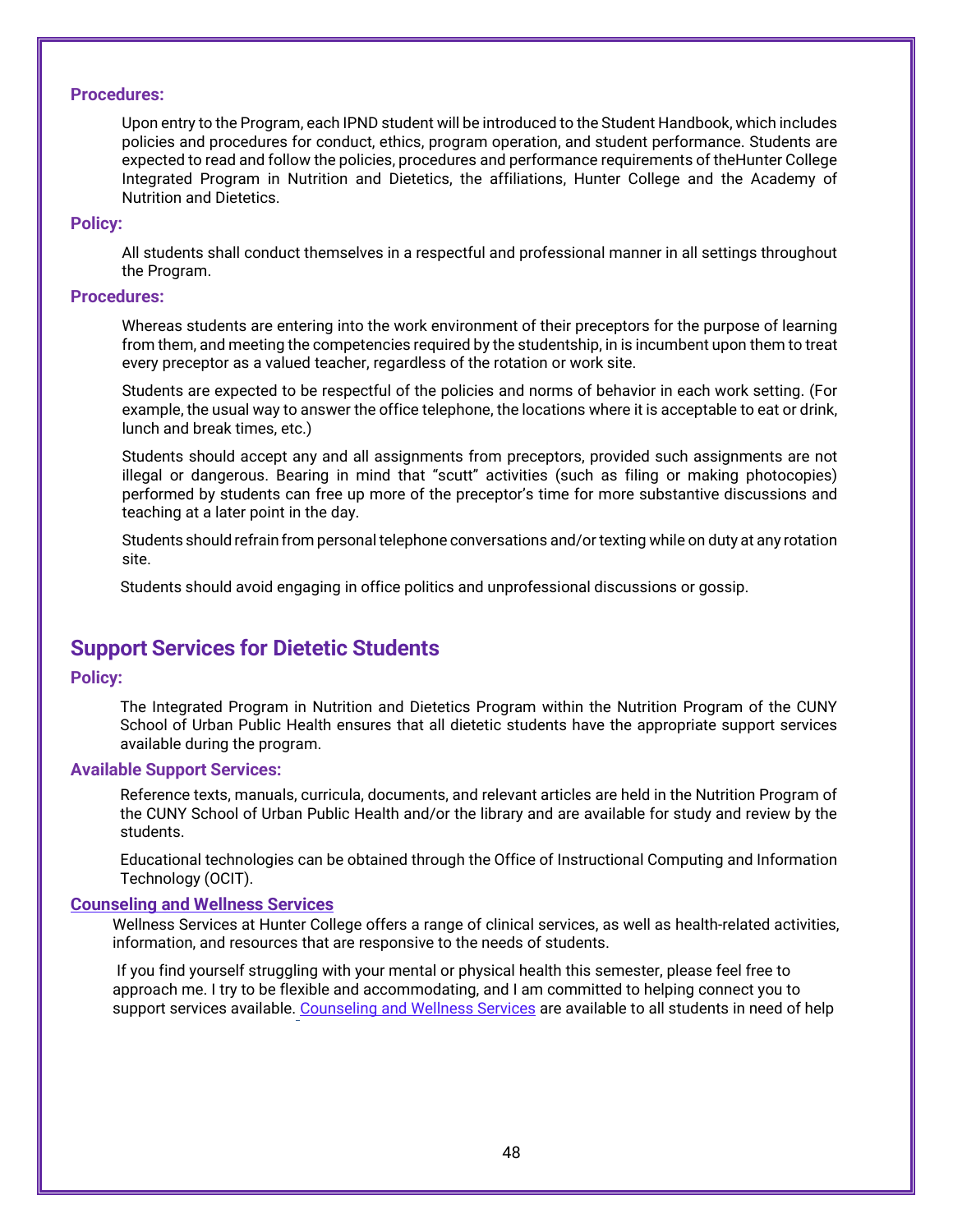in Room 1123, East Building, Hunter College, email: [PersonalCounseling@hunter.cuny.edu, \(](mailto:PersonalCounseling@hunter.cuny.edu)212) 772-4931.

### **Library Support is found here https://library.hunter.cuny.edu/ask-a-librarian**

Reference texts, manuals, curricula, documents, and relevant articles are held in the library and are available for study and review by the students

**Financial Aid Services is found here <https://hunter.cuny.edu/students/financial-aid/>**

#### **Student Housing Services** is found here <http://www.hunter.cuny.edu/livingathunter>

**Student Affairs Services** is found here <http://www.hunter.cuny.edu/livingathunter> and includes the office of Accessibility, Athletics, Recreation and Intramurals, Children's Learning Center, Career Development Services, Counselling and Wellness, Financial Aid, International Students Office, the Registrar, Scholarships and Grants, the Office of Student Conduct, The Center for Student Achievement and the Testing Center among other resources.

**Student Housing Services** is found here <http://www.hunter.cuny.edu/livingathunter>

### **Technology Support** is found at (212) 650-3624 or e-mail [studenthelpdesk@hunter.cunyy.edu](mailto:studenthelpdesk@hunter.cunyy.edu)

Educational technologies can be provided through the Office of Instructional Computing and InformationTechnology (OCIT**)**

### <span id="page-41-0"></span>**Conflict Resolution/Complaint Procedure for Students and Preceptors**

### **Policy:**

All dietetic students and preceptors have the opportunity through a conflict resolution process to resolve Integrated Program in Nutrition and Dietetics Program-related problems. The conflict resolution process refers to the means by which the Nutrition Program facilitates acceptable relations between students and Integrated Program in Nutrition and Dietetics associated professionals. The process is a coordinated effort by all involved and its outcome is focused on improved understanding.

### **Conflict Resolution Procedure for students:**

The students are encouraged to voice their concern to the course instructor or rotation preceptor.

If the issue is not resolved with the course instructor or preceptor, or the conflict involves the course instructoror preceptor, the IPND student is encouraged to discuss the issue with the IPND Program Director and/or IPND SEL Director.

If these usual procedures prove to be inadequate and moving beyond the Director of the IPND becomes necessary, the complaint can be made (with anonymity ensured) to the Ombuds Officer (ombuds@hunter.cuny.edu) of the Hunter College Senate, who undertakes independent investigation and may recommend action to any officer, committee, or organization of the College.

If this appeal fails to resolve the issue, and the issue involves non-compliance of the Program with ACEND Standards, the student may file a complaint with ACEND.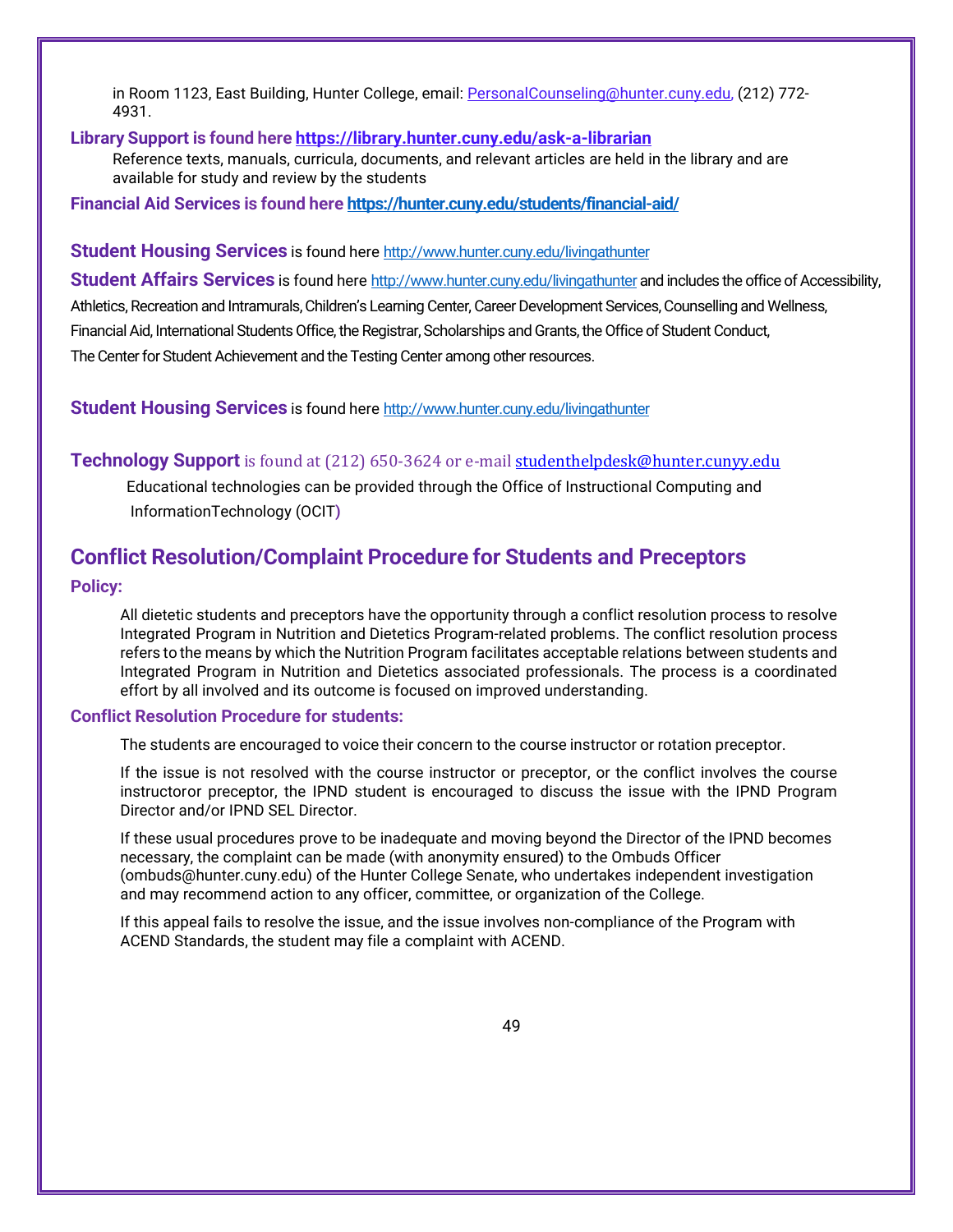### **Conflict Resolution Procedure for preceptors:**

Preceptors are encouraged to voice their concerns to students early and seek remediation actions while student remains in rotation, if possible.

If the issue is not resolved with the student, or if the preceptor prefers, the preceptor is encouraged

to discuss the issue with the IPND SEL Director and if necessary, the IPND Program Director as well.

If the issue is still not resolved the preceptor may seek to discuss the complaint with the

IPND Program Director's immediate supervisor as well.

If the issue involves non-compliance of the Program with ACEND Standards, the preceptor may file a complaint with ACEND.

# <span id="page-42-0"></span>**Attendance/TardinessGuidelines for Students at Rotation Sites**

### **Policy:**

All dietetic students are responsible for maintaining acceptable attendance and punctuality. Students who do not maintain acceptable standards of attendance or punctuality may compromise the quality of their education and ability to remain within the program.

### **Specific Requirements:**

Students in rotations are expected to be at their assigned rotation (ready to work) by their designated start time. Students failing to do so are considered tardy. Multiple instances of tardiness may result in a preceptor declining to continue rotation with student. Students being removed from a rotation will need to meet and determine next appropriate steps with the IPND Program Director and SEL Director- steps may include delayed next placement and altered timeline through program.

## <span id="page-42-1"></span>**Disciplinary Action**

### **Policy:**

All students are expected to achieve and maintain the standards of performance, practice, conduct and proficiency as outlined by the Integrated Program in Nutrition and Dietetics, Hunter College and the Academy of Nutrition and Dietetics. When standards and policies are not being met, disciplinary action may be imposed. Disciplinary action is defined as a corrective measure or penalty action taken against an IPND student for cause involving ineptitude, inefficiency, or misconduct.

### **Procedures:**

The Program Director will monitor students' conduct and performance via personal observation andfeedback from faculty and preceptors. When a problem is identified with a student's conduct or

performance, the Program Director will first verbally counsel the IPND student in an attempt to correct the problem. If problem occurred in rotation, preceptors may elect to dismiss student from rotation after first offense depending on severity.

If the problem continues, disciplinary action will follow. For first offenses that are severe infractions and result in probation, suspension or dismissal disciplinary action will be administered versus verbal counseling. Table 1 lists Disciplinary penalties.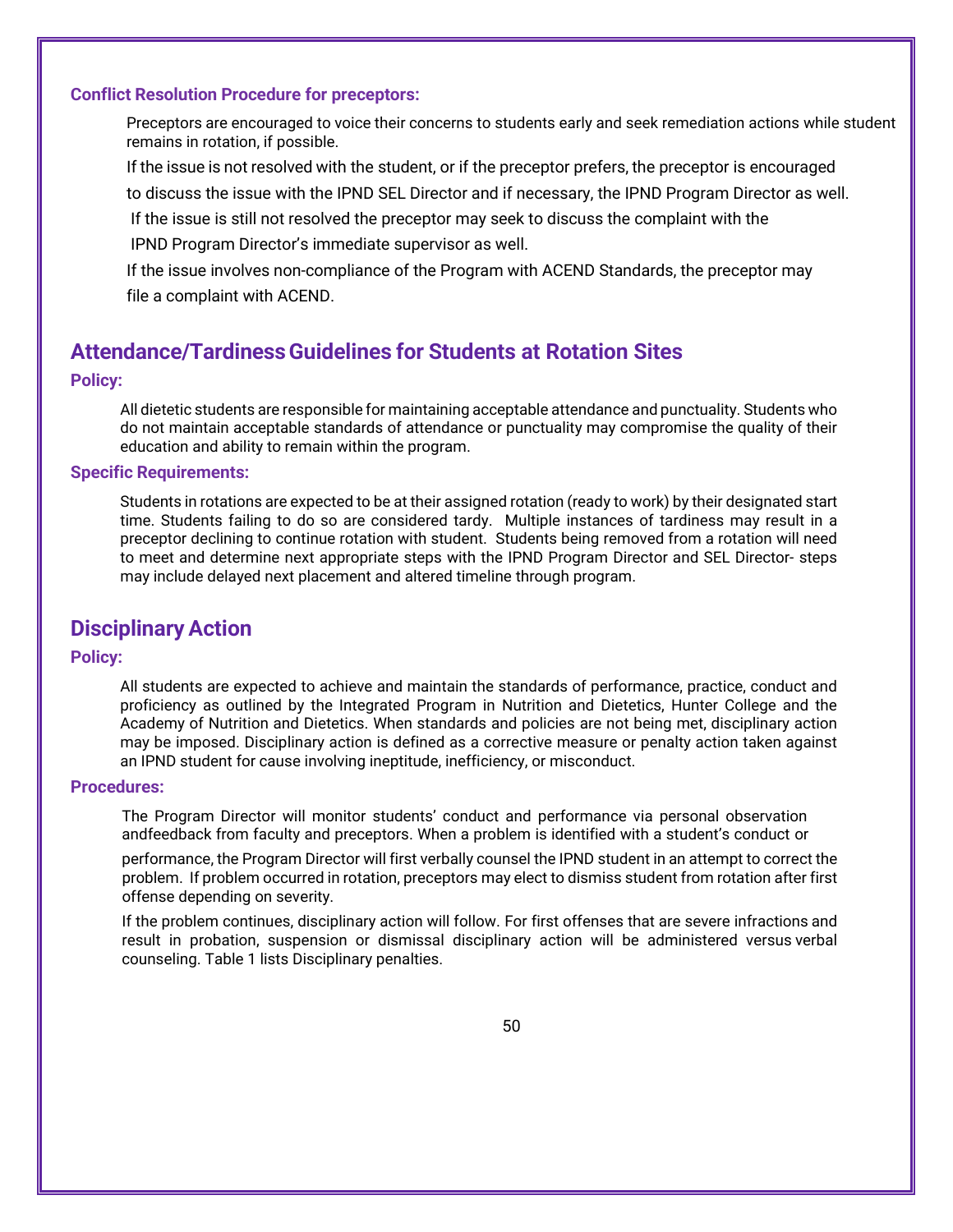The IPND Director will collect all facts leading to disciplinary infractions, including data and student/preceptor interviews. Disciplinary actions of admonishment and first probation do not require Committee review. Second probation and dismissal penalties will be brought before the disciplinary committee.

The IPND Director will present the student with a disciplinary memo. The original signed copy of the memo will remain in the student's folder. The copy with original signatures (IPND Director and student) will be handed to the student. If the student refuses to sign the notice, the IPND Director will sign and date that line with notation "student refusal to sign." If the student refuses to accept the notice, it will be mailed to the student's address of record return receipt requested. These memos will be kept and may becommunicated electronically. Email acknowledgment of the memo will serve as acceptance of notice, andan email expressing agreement with the memo will serve as signature. These emails will be kept electronically.

A student may appeal admonishments and probation decisions to the Provost of Hunter College inwriting.

### **Table of Examples of Disciplinary Penalties for Offenses at Rotation Sites, and Instructions ForUse of Table**

- 1. The range of penalties indicated in this table is to be used as a guide in administeringdiscipline to help assure that like disciplinary action is taken for like offense.
- 2. In using this table, consideration will be given to the following:
	- a. The table is designed to be sufficiently broad to include most types of offenses. For other offenses, appropriate penalties may be prescribed by disciplinary officials for application within their jurisdiction, consistent with the range of penalties for comparable offenses listed in the table.
	- b. This guide does not cover all offenses for which disciplinary penalties are expresslyprovided by law or Civil Service regulations.
	- c. When a student has committed a combination or series of offenses, a greater penalty than is listed for a single offense is appropriate.
	- d. Disciplinary penalties will generally fall between the ranges indicated in the guide, but in unusual circumstances greater or lesser penalties may be imposed.
- 3. Definitions

| Admonishment/Warning | Written reprieve of a single infraction with warning against repetition.    |
|----------------------|-----------------------------------------------------------------------------|
| <u>:(Adm)</u>        | Repetition may result in probation.                                         |
| Probation:           | Written notice of probation for repeated offenses of a similar nature.      |
| (Prob)               | Based on seriousness and number of offenses can lead to suspension.         |
| Suspension:          | Written notice with enforced temporary absence from duty as aresult         |
| (Susp)               | of repeated offenses beyond probation. Time lost will have to bemade<br>up. |
| Dismissal:           | Dismissal from program for infractions beyond suspension penalty.           |
| (Dism)               |                                                                             |

### **TABLE OF DISCIPLINARY PENALTIES**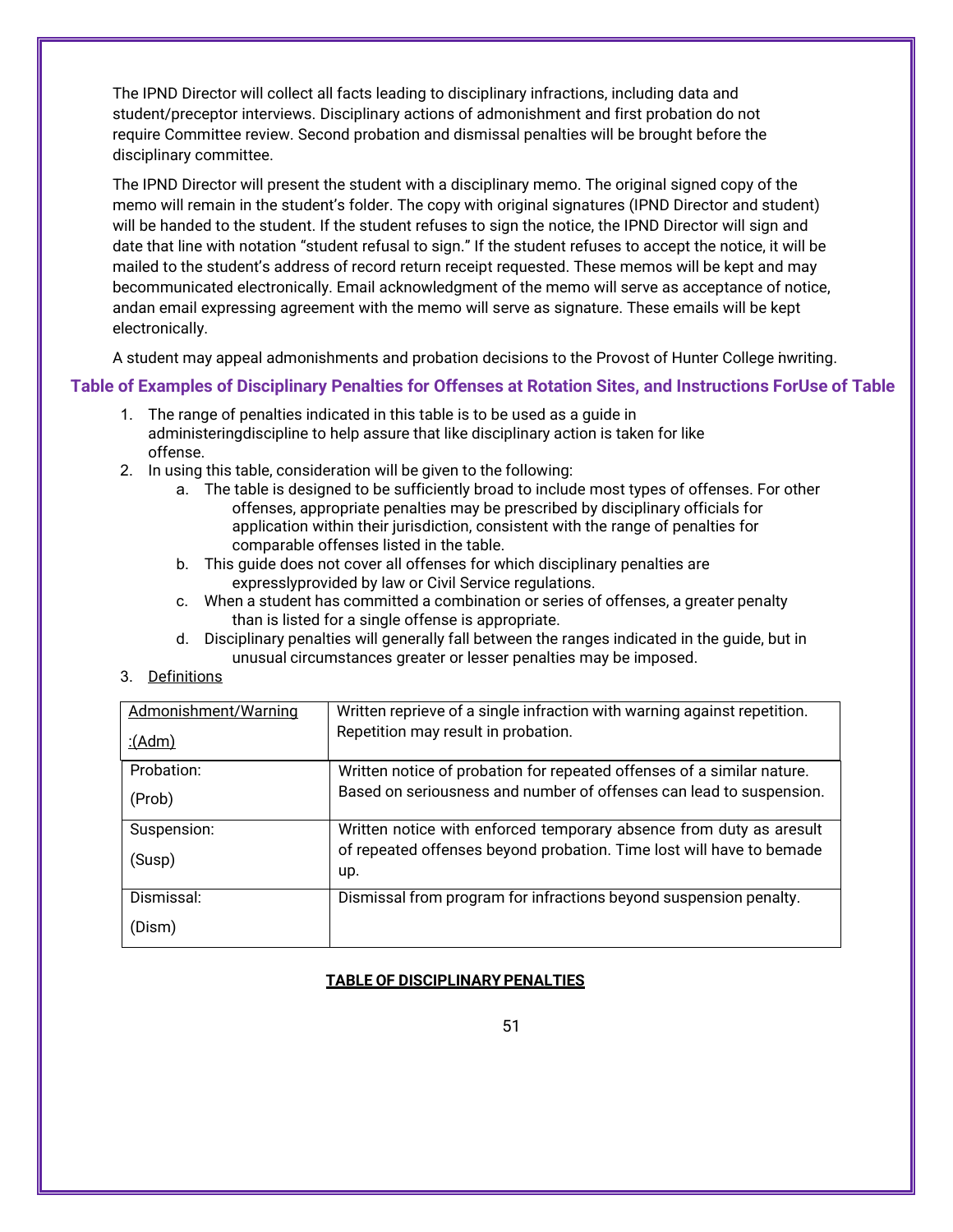| <b>Offense</b>                                                                                                                                                                                                  | 1 <sup>st</sup> Offense | $2nd$ offense | 3 <sup>rd</sup> offense |
|-----------------------------------------------------------------------------------------------------------------------------------------------------------------------------------------------------------------|-------------------------|---------------|-------------------------|
| 1. Repeated, unexcused lateness                                                                                                                                                                                 | Adm                     | Prob          | Susp                    |
| 2. Unauthorized absence (failure to report for duty or<br>leaving rotation without authority during on duty<br>hours                                                                                            | Adm                     | Prob          | Susp                    |
| 3. Willful carelessness, negligence or endangering<br>patient safety in patient care                                                                                                                            | Adm $-$ Prob            | Prob-Susp     | Dism                    |
| 4. Deliberate failure or inexcusable delay in carrying<br>out instructions of duties                                                                                                                            | Adm $-$ Prob            | Prob-Susp     | Susp - Dism             |
| 5. Abuse of patients, beneficiaries, peers, faculty,<br>verbally or physically                                                                                                                                  | Susp                    | $Susp - Dism$ | Dism                    |
| 6. Substance abuse on duty                                                                                                                                                                                      | Susp                    | Dism          | ---                     |
| 7. Insubordination - intentional/deliberate refusal to<br>carry out duties or instructions;<br>insolent/abusive/obscene language/behavior<br>toward faculty, Director or others                                 | Prob                    | Susp          | Dism                    |
| 8. Theft - actual/attempted theft of government or<br>personal property of others                                                                                                                               | $Prob - Susp$           | $Susp - Dism$ | Dism                    |
| 9. Falsehood - Intentional falsification,<br>misstatement, or concealment of material fact<br>in connection, inquiry or other proceedings;<br>willfullyforging or falsifying government records<br>or documents | Adm $-$ Prob            | $Prob - Susp$ | Susp - Dism             |

# <span id="page-44-0"></span>**Institutional Policies**

[For more information on Hunter's institutional policies please follow this link](https://docs.google.com/document/d/1RAEuUW0FpuzpTxAaKcT7UsNoHLENvjw1Khk-0LBezqM/edit) related to:

Accessibility

Academic Integrity/Plagiarism

Course Withdrawals & Grading including the credit/no credit option

Grade Incompletes

Grade Appeals

Sexual Misconduct

**For Hunter's Graduate School Academic Policies and Regulations please follow the link below** [https://hunter-graduate.catalog.cuny.edu/policies/academic-policies](https://hunter-graduate.catalog.cuny.edu/policies/academic-policies-regulations/academic-policies-regulations)[regulations/academic-policies-regulations](https://hunter-graduate.catalog.cuny.edu/policies/academic-policies-regulations/academic-policies-regulations)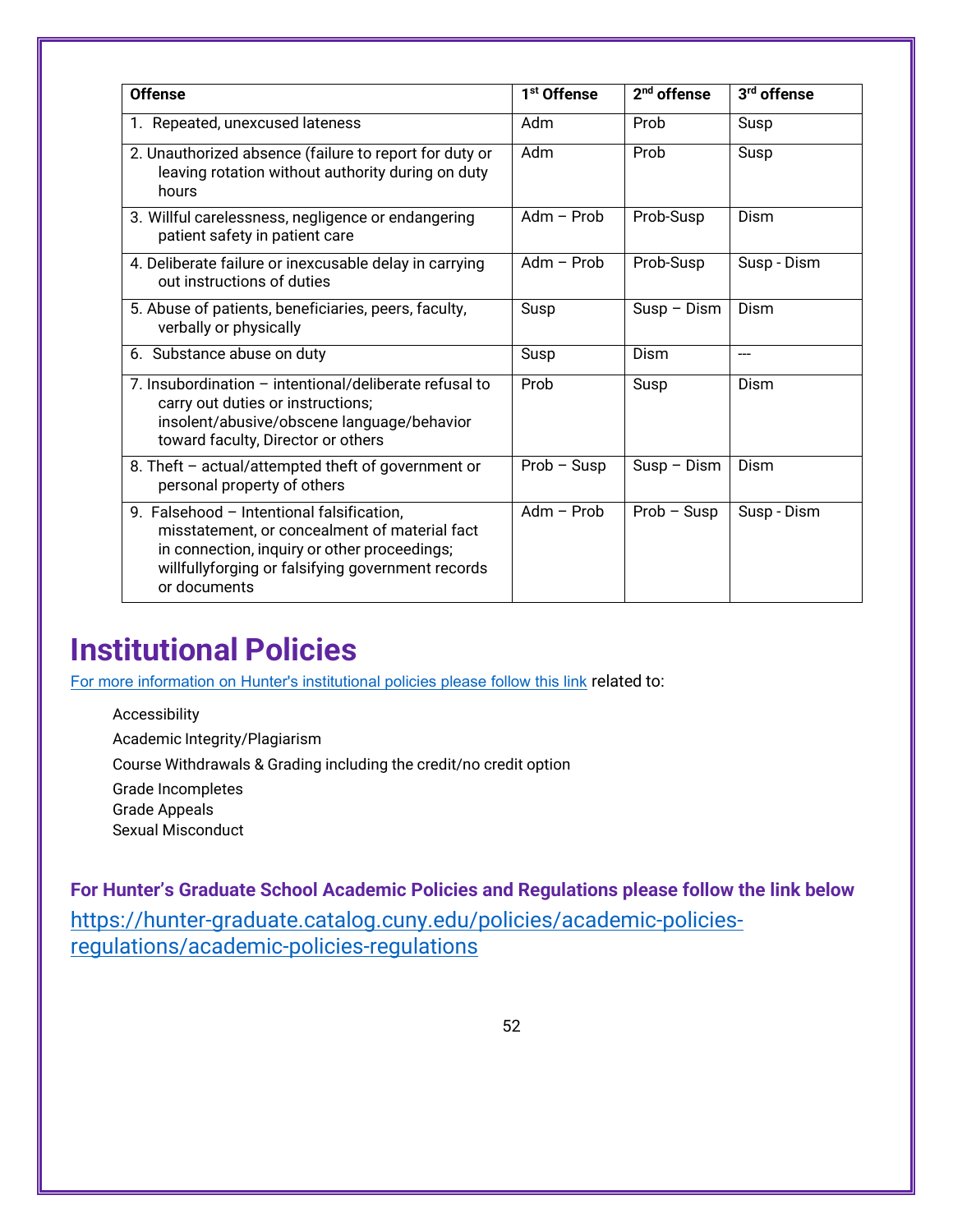# <span id="page-45-0"></span>**CUNY Student Disciplinary Procedures**

### <span id="page-45-1"></span>**Complaint Procedures:**

Any charge, accusation, or allegation which is to be presented against a student, and, which if proved, may subject a student to disciplinary action, must be submitted in writing in complete detail to the office of the dean of students promptly by the individual, organization, or department making the charge. The chief student affairs officer of the college or his or her designee will conduct a preliminary investigation in order to determine whether disciplinary charges should be preferred. That officer advises the student of the charge(s) against him or her, consult with other parties who may be involved or who have information regarding the incident, and review other relevant evidence. Following this preliminary investigation, the student affairs officer takes one of the following actions:

dismiss the matter if there is no basis for the allegation(s) or the allegation(s) does not warrant disciplinary actions, refer the matter to conciliation, or prefer formal disciplinary charges.

**Conciliation Conference:** The conference shall be conducted by the counselor in the office of the dean of students or a qualified staff or faculty member designated by the student affairs officer.

**Appeals:** An appeal from the decision of the faculty-student disciplinary committee may be made to the president who may confirm or decrease the penalty but not increase it. His/her decision shall be final except in the case of dismissals or suspension for more than one term. An appeal from a decision of dismissal or suspension for more than one term may be made to the appropriate committee of the board.Any appeal under this section shall be made in writing within 15 days after the delivery of the decision appealed from. This requirement may be waived in a particular case for good cause by the president or board committee as the case may be. If the president is a party to the dispute, his/her functions will respect to an appeal shall be discharged by an official of the university to be appointed by the chancellor.

**Committee Structure:** Each faculty-student disciplinary committee shall consist of two faculty members and two student members and a chairperson. A quorum shall consist of the chair and any two members.Hearings shall be scheduled at a convenient time and efforts shall be made to insure full student and faculty representation

### <span id="page-45-2"></span>**Non-Retaliation**

Any student who reports suspected fraudulent activity, in good faith, shall be protected against any retaliation for making such a report. The reporting member of the campus community shall refrain from confrontation with the suspect, further examination of the incident, or further discussion of the incident with anyone other than the student's supervisor or others involved in the resulting review or investigation.Persons found to be making frivolous claims under this Policy will be disciplined, up to and including expulsion from the System for a student.

### <span id="page-45-3"></span>**Americans with Disabilities Act**

Section 504 of the Rehabilitation Act of 1973 states that not otherwise qualified handicapped individual in the United States shall, solely by reason of his handicap, be excluded from the participation in, be denied the benefits of, or be subjected to discrimination under any program or activity receiving Federal financial assistance. \* Enforcement and remedy of grievances are under the jurisdiction of the Office of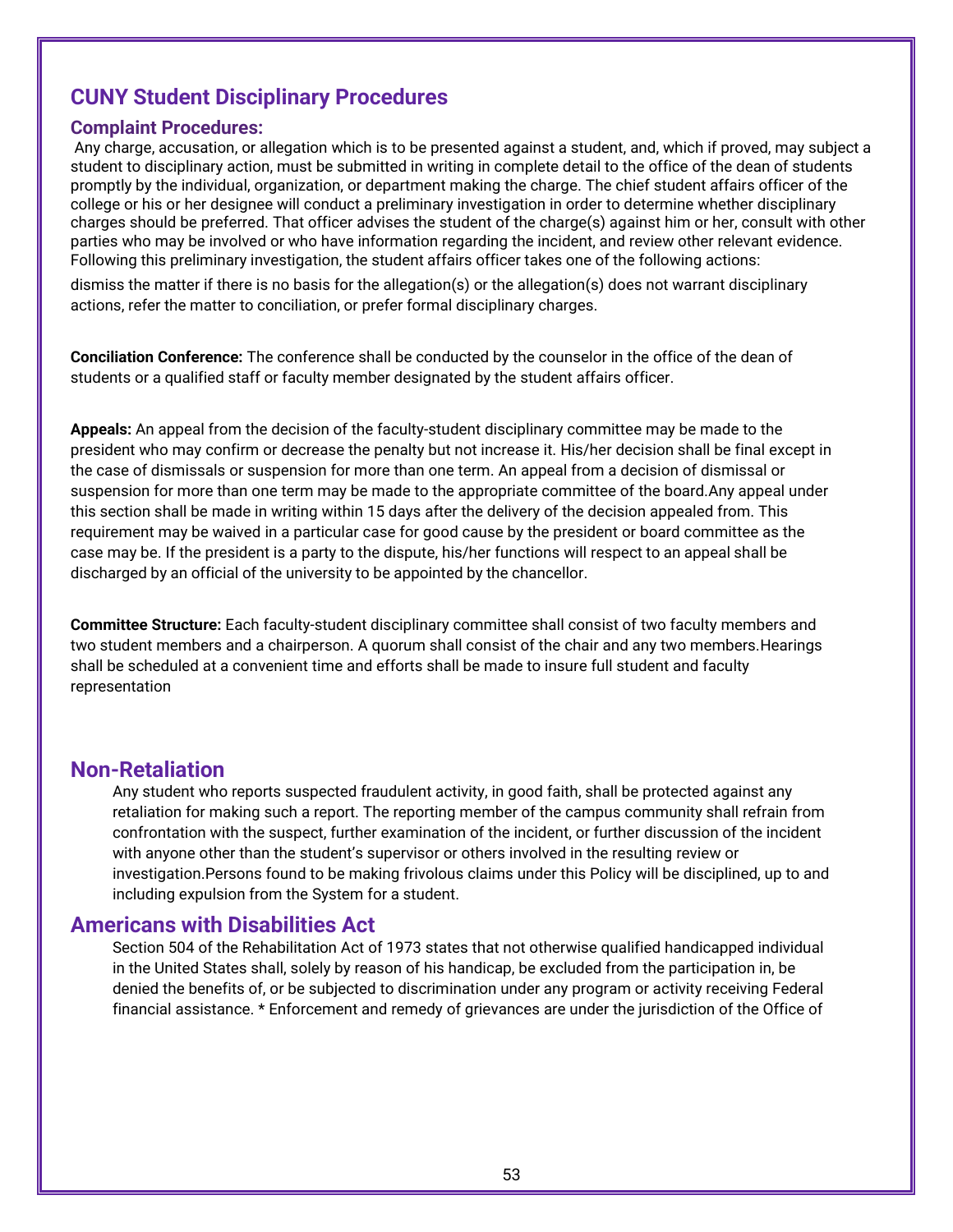Civil Rights.The 1990 Americans with Disabilities Act (ADA), greatly expands the provisions of the Rehabilitation Act, extending its jurisdiction to employment, covering businesses that employ 15 or more persons, public services (including transportation and public accommodation), work settings that employ more than 15 persons, and telecommunications services. Enforcement is under the jurisdiction of the Department of Justice.

The function of the ADA/504 Coordinator at Hunter is to make sure that the provisions of the laws are fully implemented, to advise on issues of reasonable accommodation, and to hear complaints. The Section 504 Coordinator for the Disabled is located in the West Building, Room 1425A, and can be reached at 772-5061.

### <span id="page-46-0"></span>**Americans with Disabilities Act - What it Means for Students**

The Americans with Disabilities Act gives civil rights protections to individuals with disabilities similar to those provided to individuals on the basis of race, color, sex, national origin, age, and religion. It guarantees equal opportunity for individuals with disabilities in public accommodations, employment, transportation, State and local government services, and telecommunications.

Employment (and academic program) discrimination is prohibited against "qualified individuals with disabilities." This includes applicants for employment, employees, and students. An individual is considered to have a "disability" if s/he has a physical or mental impairment that substantially limits one ormore major life activities, has a record of such an impairment, or is regarded as having such an impairment.

These must substantially limit major life activities such as seeing, hearing, speaking, walking, breathing, performing manual tasks, learning, caring for oneself, and working. An individual with epilepsy, paralysis, HIV infection, AIDS, a substantial hearing or visual impairment, mental retardation, or a specific learning disability is covered, but an individual with a minor, non-chronic condition of short duration, such as a sprain, broken limb, or the flu, generally would not be covered.

The second part of the definition protecting individuals with a record of a disability would cover, forexample, a person who has recovered from cancer or mental illness.

The third part of the definition protects individuals who are regarded as having a substantially limiting impairment, even though they may not have such an impairment. For example, this provision would protect a qualified individual with a severe facial disfigurement from being denied employment becausean employer feared the "negative reactions" of customers or co-workers.

A qualified individual with a disability is a person who meets legitimate skill, experience, education, orother requirements of an employment position that s/he holds or seeks, and who can perform the

essential functions of the position with or without reasonable accommodation. Requiring the ability to perform "essential" functions assures that an individual with a disability will not be considered unqualified simply because of inability to perform marginal or incidental job functions.